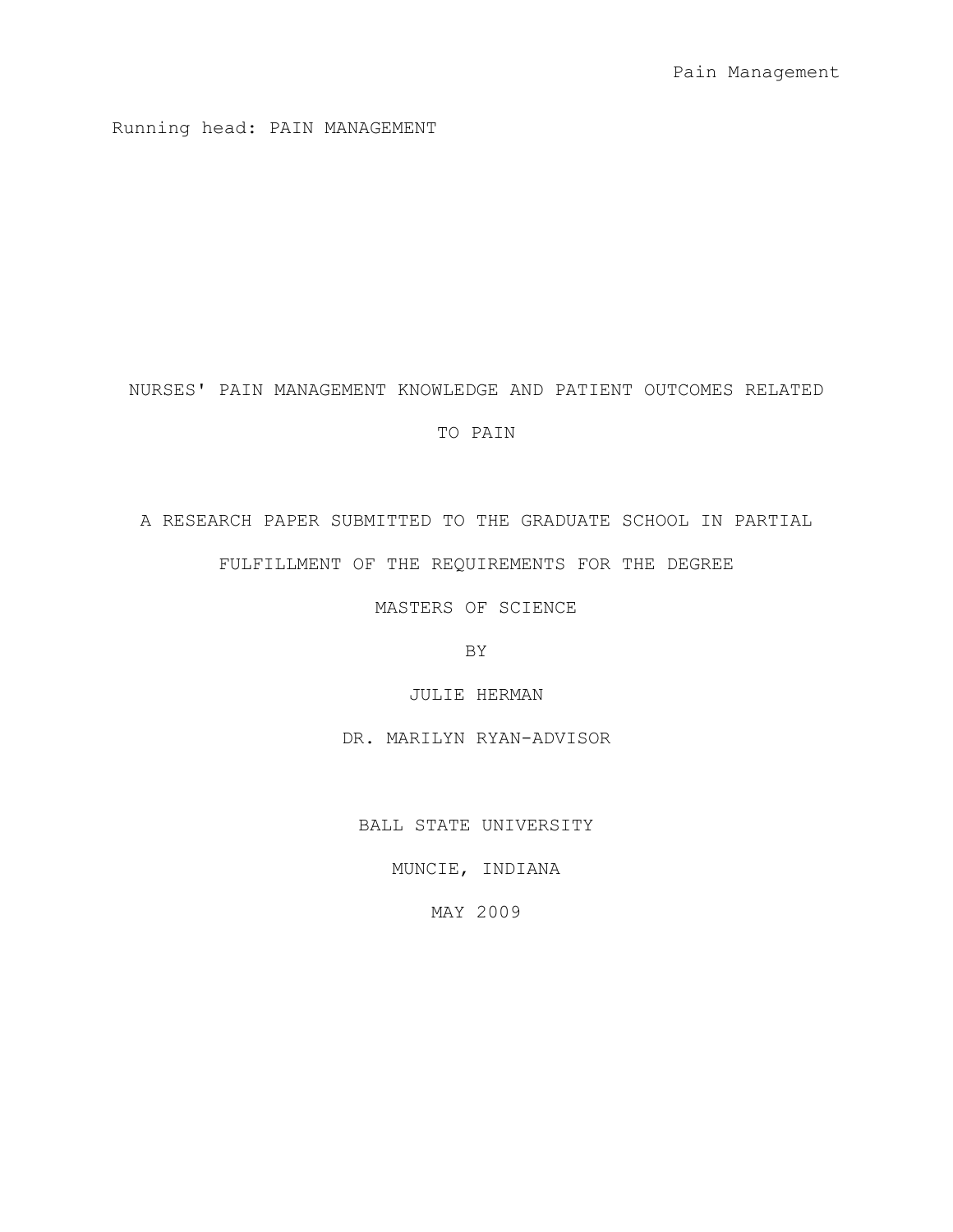|  |  | Table of Contents |
|--|--|-------------------|
|--|--|-------------------|

|                                      | ii |
|--------------------------------------|----|
|                                      | iv |
|                                      | 1  |
|                                      | 1  |
|                                      | 3  |
|                                      | 4  |
|                                      | 4  |
|                                      | 5  |
|                                      | 5  |
|                                      | 5  |
|                                      | 6  |
|                                      | 6  |
|                                      | 6  |
|                                      | 8  |
|                                      | 8  |
|                                      | 8  |
|                                      | 8  |
|                                      | 9  |
|                                      | 9  |
|                                      | 9  |
|                                      | 36 |
| Quality indicators and postoperative |    |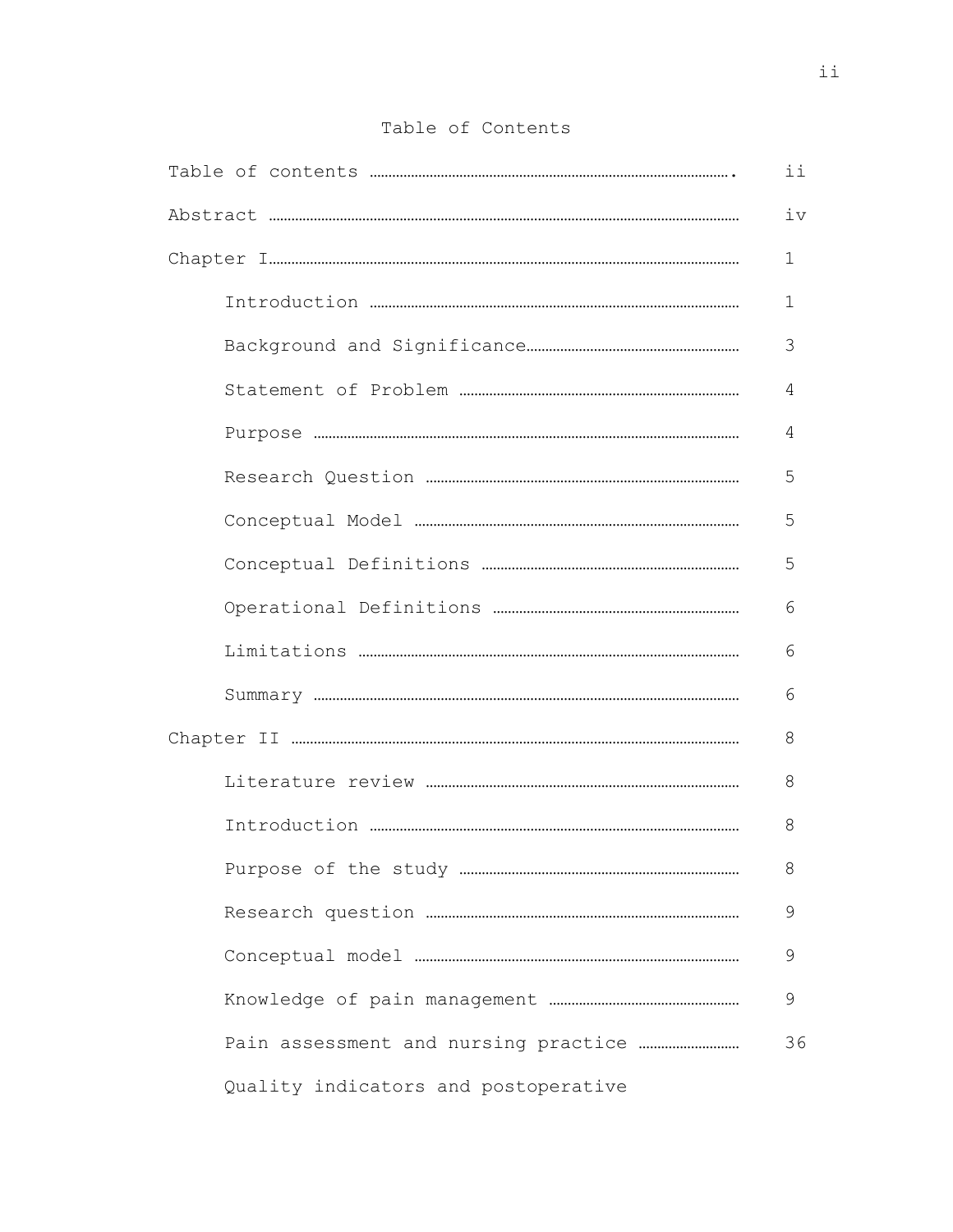|  | 47 |
|--|----|
|  | 49 |
|  | 51 |
|  | 51 |
|  | 51 |
|  | 51 |
|  | 51 |
|  | 52 |
|  | 52 |
|  | 52 |
|  | 53 |
|  | 54 |
|  | 54 |
|  |    |
|  | 61 |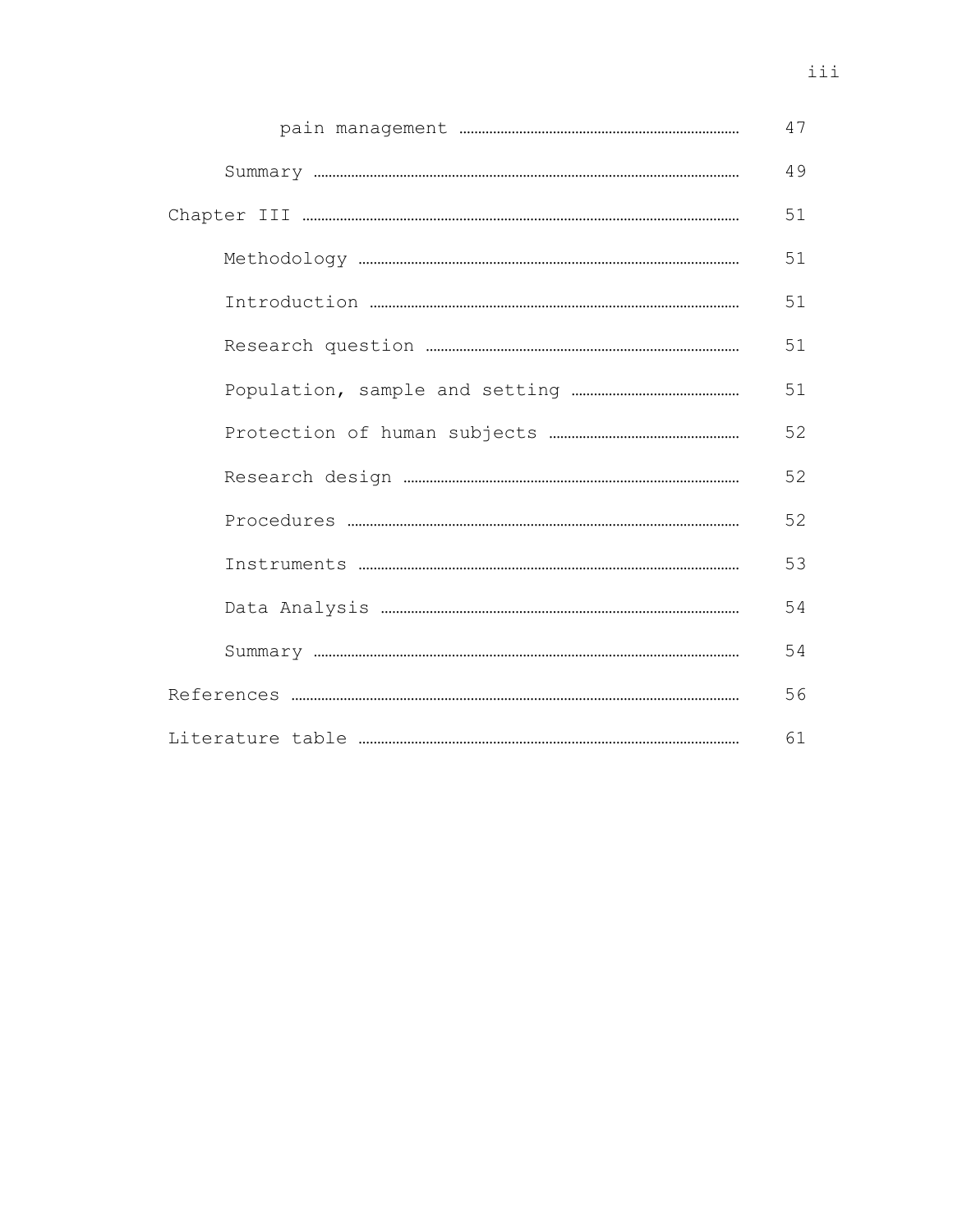### Abstract

| RESEARCH PAPER: | Nurses' Pain Management Knowledge and   |
|-----------------|-----------------------------------------|
|                 | Patient Outcomes Related to Pain        |
| STUDENT:        | Julie Herman, BSN, RN                   |
| DEGREE:         | Masters of Science                      |
| COLLEGE:        | Ball State University School of Nursing |
| DATE:           | May, 2009                               |

Pain management continues to be a significant issue for both patients and nurses. Nurses have not implemented current pain standards into clinical practice. The purpose of this study is to examine the relationship between nurses' knowledge of pain management and the pain outcomes of postoperative orthopedic patients in a Midwestern community hospital. The sample consists of registered nurses  $(N = 32)$  and patients having surgery  $(N = 46)$ . Data will be collected using The Toronto Pain Inventory to measure pain knowledge of nurses and The Patient Pain Interview. The conceptual model of this study is the Gate Control Theory. Findings will provide information about nurses' pain knowledge and patient outcomes for use in the development of an educational program to increase nurses' pain knowledge.

iv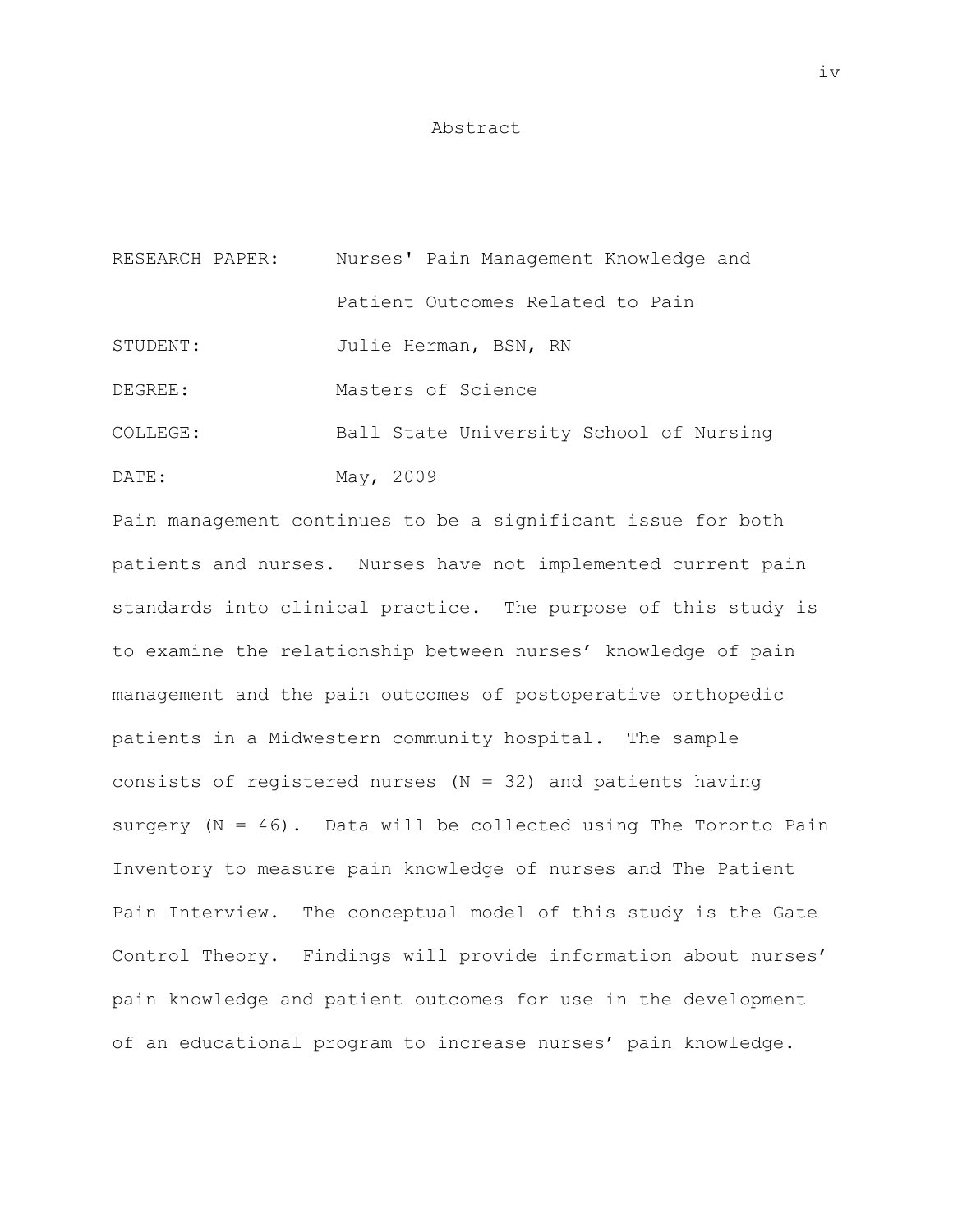Nurses' Pain Management Knowledge and Patient Outcomes Related to Pain

### Chapter 1

### Introduction

In the realm of nursing the issue of pain management is a high priority. However, managing pain is difficult and often frustrating due to the subjectivity of pain assessment and the variability of the subsequent treatment. Many institutions have implemented pain assessment and treatment protocols based on guidelines issued by the Joint Commission on Accreditation of Healthcare Organization and the American Pain Society. The implementation of these guidelines is a directive to increase nursing knowledge regarding pain management thereby improving patient outcomes.

Recent studies continue to demonstrate the inconsistency of pain management. Gunningberg and Idvall (2007) noted that patients continue to report significant pain following surgery despite increased nurse education related to pain management. This is consistent with findings of previous research.

Further research demonstrates the need for structured pain management education. A study focusing on continuing education noted that follow up education is useful to maintain the gains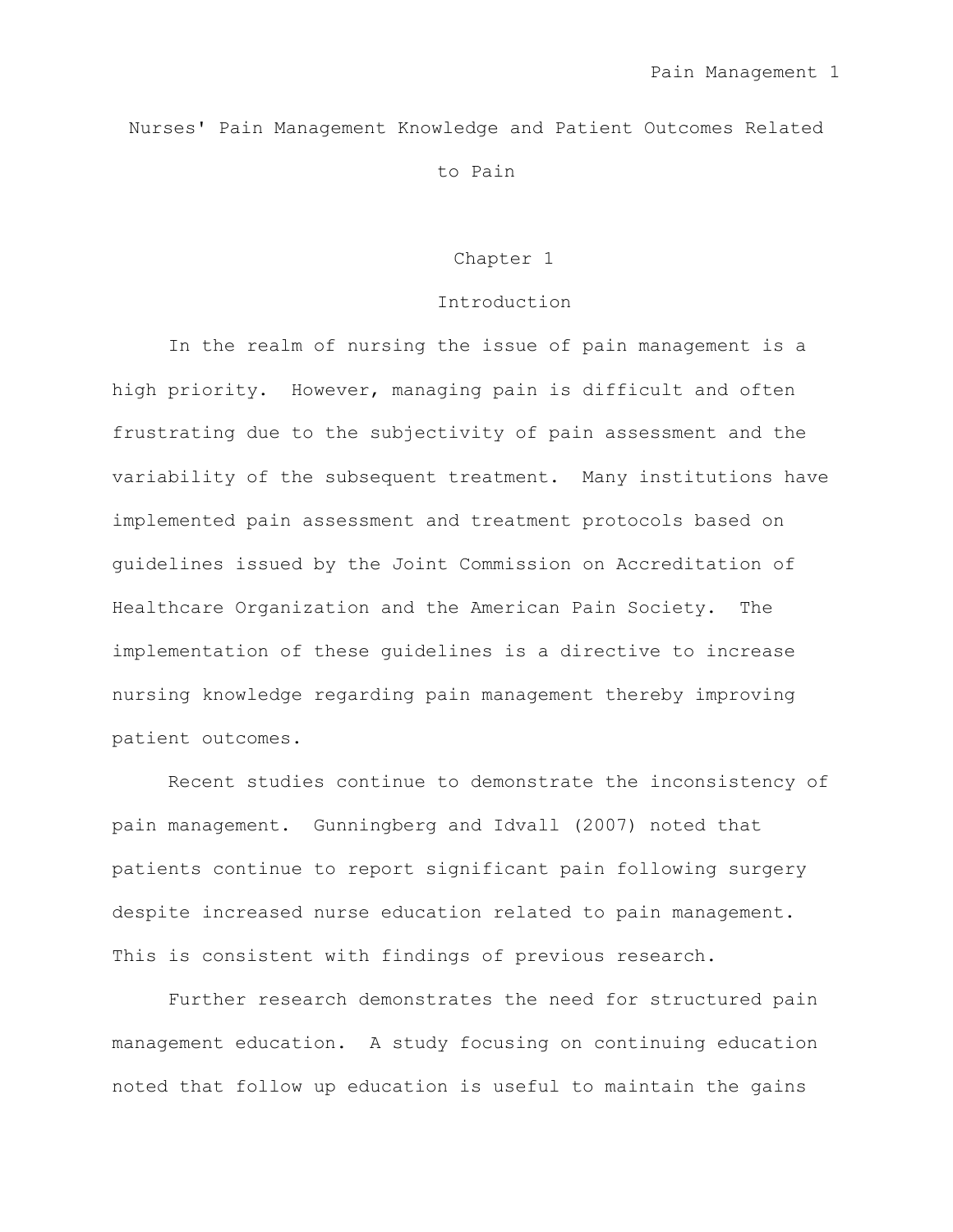of the original program. Guardini, Talamini, Francesca, Lirutti, and Palese (2008) discuss the results of a study measuring the effectiveness of a pain education program. Nurses participating in a pain management education program were tested following completion of the program. They were tested again 18 months later. Results of this study demonstrated that knowledge increased immediately following the educational program. However, the results at 18 months did not demonstrate consistent retention of knowledge. The authors recommend further educational interventions to prevent regression to previous practices.

Communication is fundamental to the assessment process. Pain assessment necessitates speaking to the individual patient to collect data that may also include underlying pain problems in addition to the postoperative pain (Mackintosh, 2007, p. 51). Pain assessment is enhanced through the use of pain assessment tools which focus the assessment process.

Despite the gains made in pain research and education there remains a deficit in the pain management provided to post operative patients. Integral to the deficit is the ability to accurately complete a pain assessment. Pain assessment is dependent upon patient participation for collection of the subjective data. Nurses and other healthcare providers have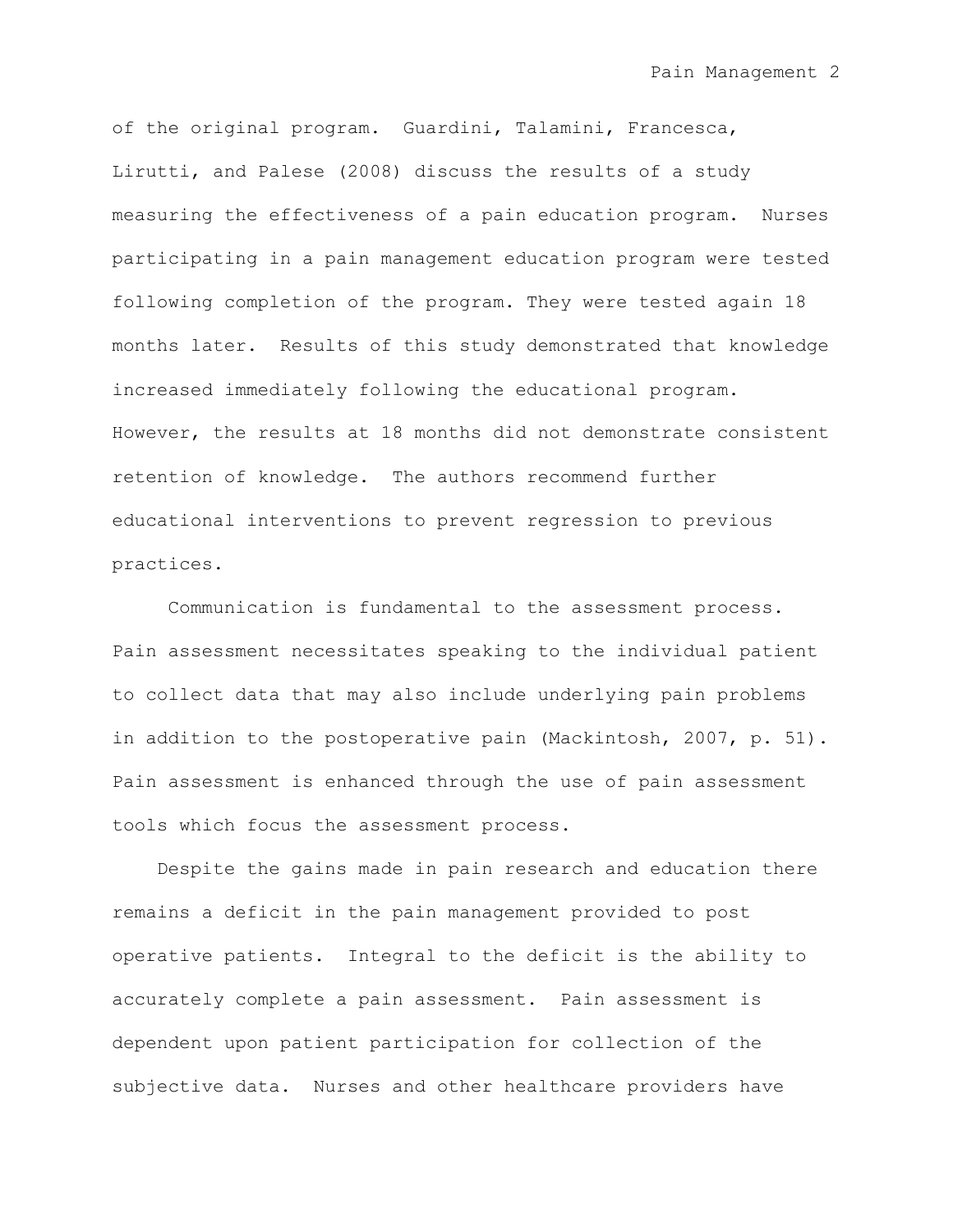previously focused on objective data collection and the collection of subjective data as the primary information source is unsettling. Learning to utilize subjective data is a daunting task for many nurses.

# *Background and Significance*

In 1999 JCAHO (Joint Commission on Accreditation of Healthcare Organizations) issued a standard for pain assessment and treatment. Since this time healthcare organizations have been working toward incorporating the guidelines into the institutional policies with the intent of improving nursing care and patient satisfaction.

Understanding pain and its significance is an important part of caring for post-operative patients. Numerous studies have been completed that measure the pain knowledge of healthcare practitioners. Results of these studies have then been used to develop educational programs specific to pain and its treatment. Watt-Watson, Stevens, Garfinkel, Streiner, and Gallop (2001) published a study focusing on the relationship between nurses" pain knowledge and patient pain outcomes. This study found that nurses" knowledge did not correlate to analgesic administration or the pain ratings of the patient.

Another study focused on measuring nurses' knowledge and attitudes related to pain management. The authors noted that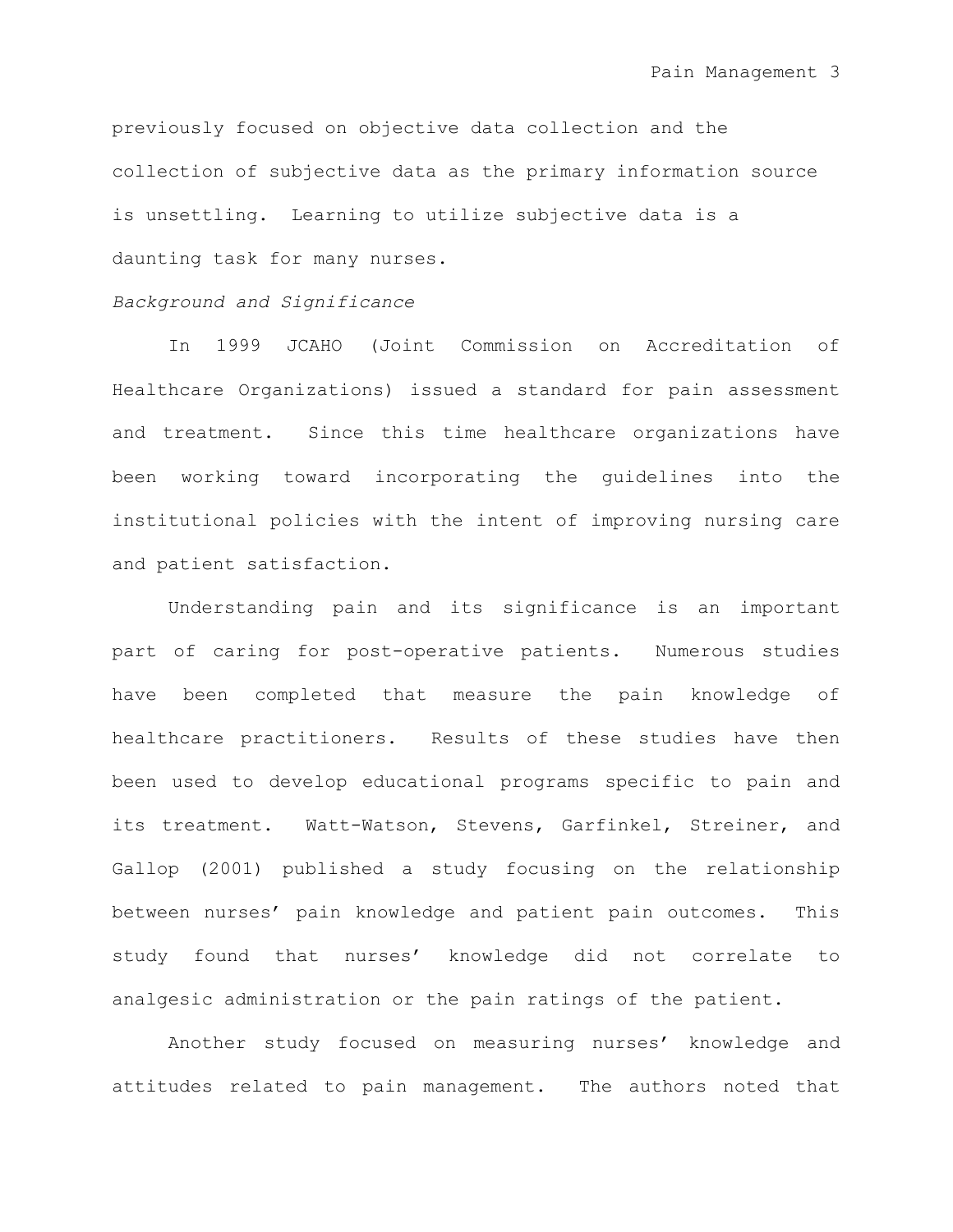the "most common barrier to successful pain management is the failure to assess (Innis, Bikaunieks, Petryshen, Zellermeyer, & Ciccarelli, 2004, p. 322). The study utilized an evidence based educational intervention between measurement times one and two. Knowledge scores post intervention improved 11%. Although knowledge scores improved along with documentation of pain assessment patients continued to have unrelieved pain. However patient satisfaction scores improved following implementation of the educational program. Patient satisfaction may be connected to increased communication with the nurse.

Data collected through the various studies has been used to formulate educational training programs specific to pain. These programs also incorporate JCAHO guidelines and recommendations. The goal is to provide adequate assessment and treatment for each individual patient and improve patient satisfaction related to pain management.

# *Statement of Problem*

Pain management continues to be a problem for both nurses and patients. Many nurses lack knowledge of pain and pain management. Patients do not understand that they have a right to adequate pain management.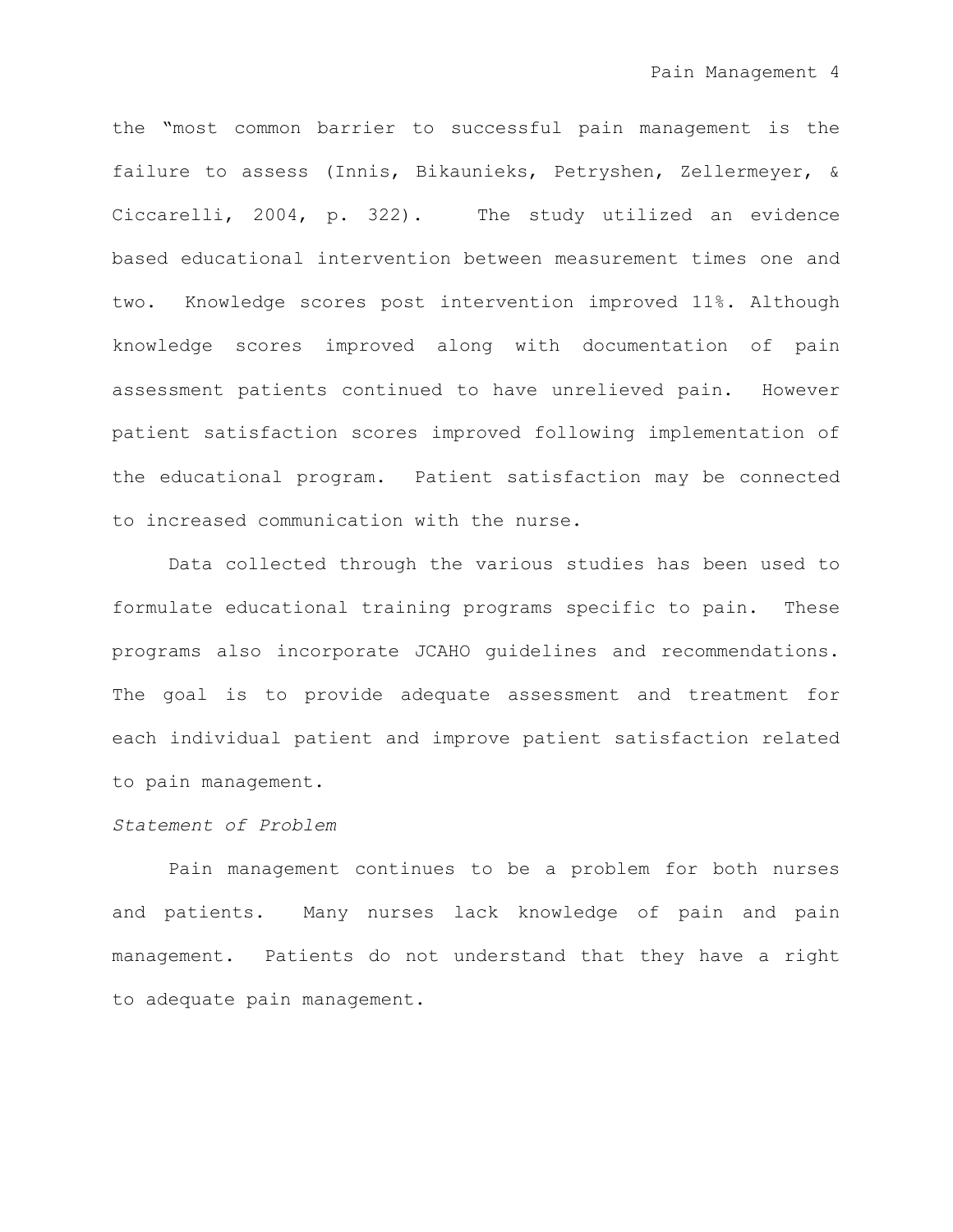#### *Purpose*

The purpose of this study is to examine the relationship between nurses' knowledge of pain management and pain management related to pain and analgesic intake in orthopedic postoperative patients. This is a replication of Watt-Watson et al."s, (2001) study.

### *Research Question*

Is there a relationship between nurses' pain knowledge and patient outcomes of pain and analgesic use in orthopedic post operative patients?

# *Conceptual Model*

Gate control theory holds the basic premise that the human body has multiple pathways to carry impulses and sensations to the brain and back to the affected area. Gate control theory was developed following attempts by previous researchers to build upon the tenets of Descartes pain theory. In 1965 Patrick Wall and Ronald Melzak proposed that brain processes were a part of the pain network with "feed forward and feedback transmission" (Melzack, 1993, p. 618). Gate theory emphasizes the use of multiple pathways triggering pain sensation. This theory then allowed for further development of pain management techniques that included medication, physical therapy, and alternative medicine such as acupuncture.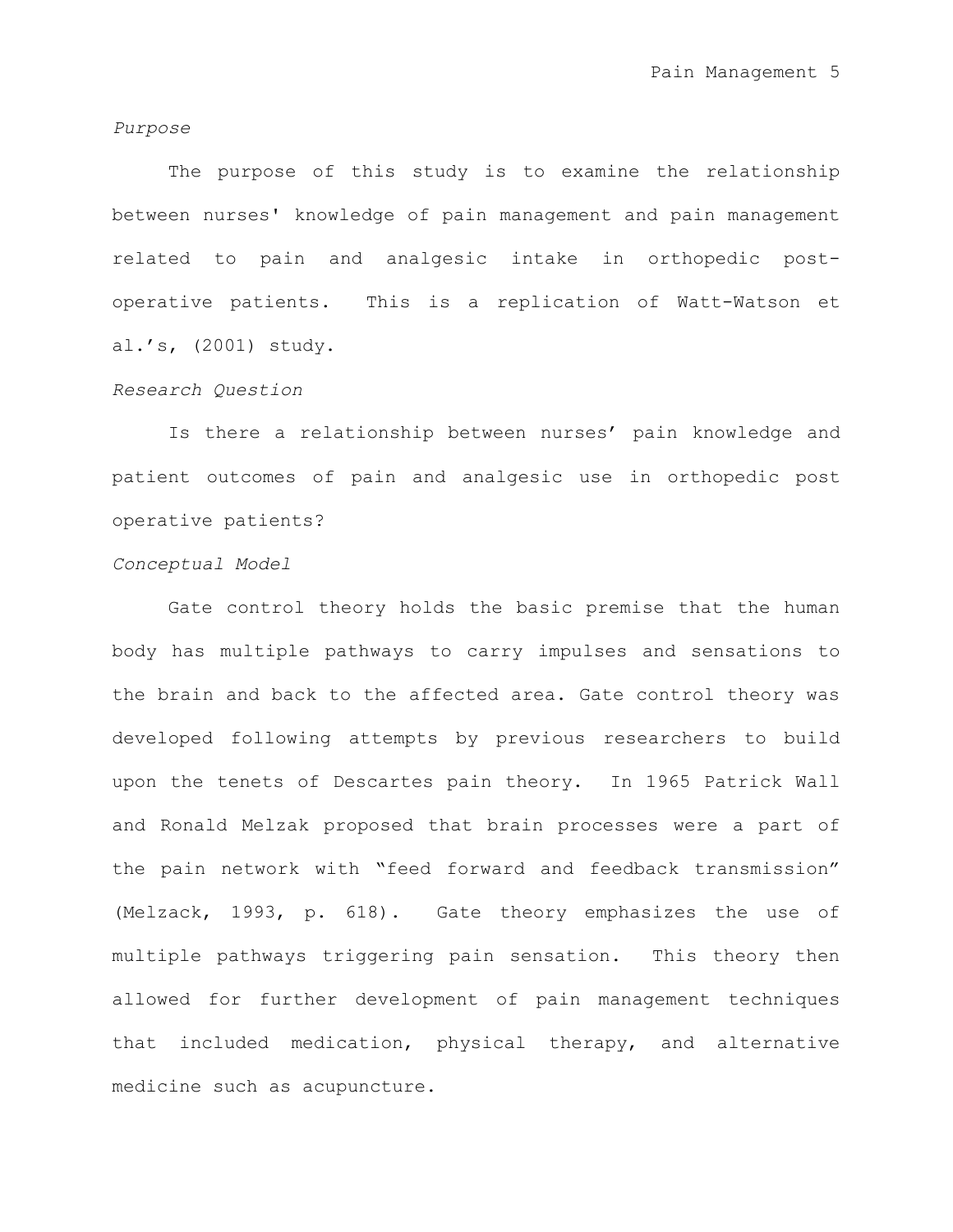### *Conceptual Definitions*

Pain: "physical suffering or distress due to injury, illness, etc" (dictionary.com, 2008).

Knowledge: the intellectual understanding of a fact. What is known to be true.

Attitude: the belief of what pain should be.

*Operational Definitions*

Pain: "whatever the experiencing person says it is, existing whenever he says it does" (McCaffery & Pasero, 1999, p. 17).

Knowledge: knowing the information with the ability to apply it in each individual circumstance.

Attitude: believing what the patient states the actual pain to be.

# *Limitations*

This study is limited by the small number of both patient and nurse participants. This will limit the ability to generalize the results outside of this facility.

#### *Summary*

Pain is a complicated phenomenon with many factors affecting it. Factors complicating pain management include nurses' beliefs and knowledge, and the patient's belief that pain is part of the postoperative experience. Communication and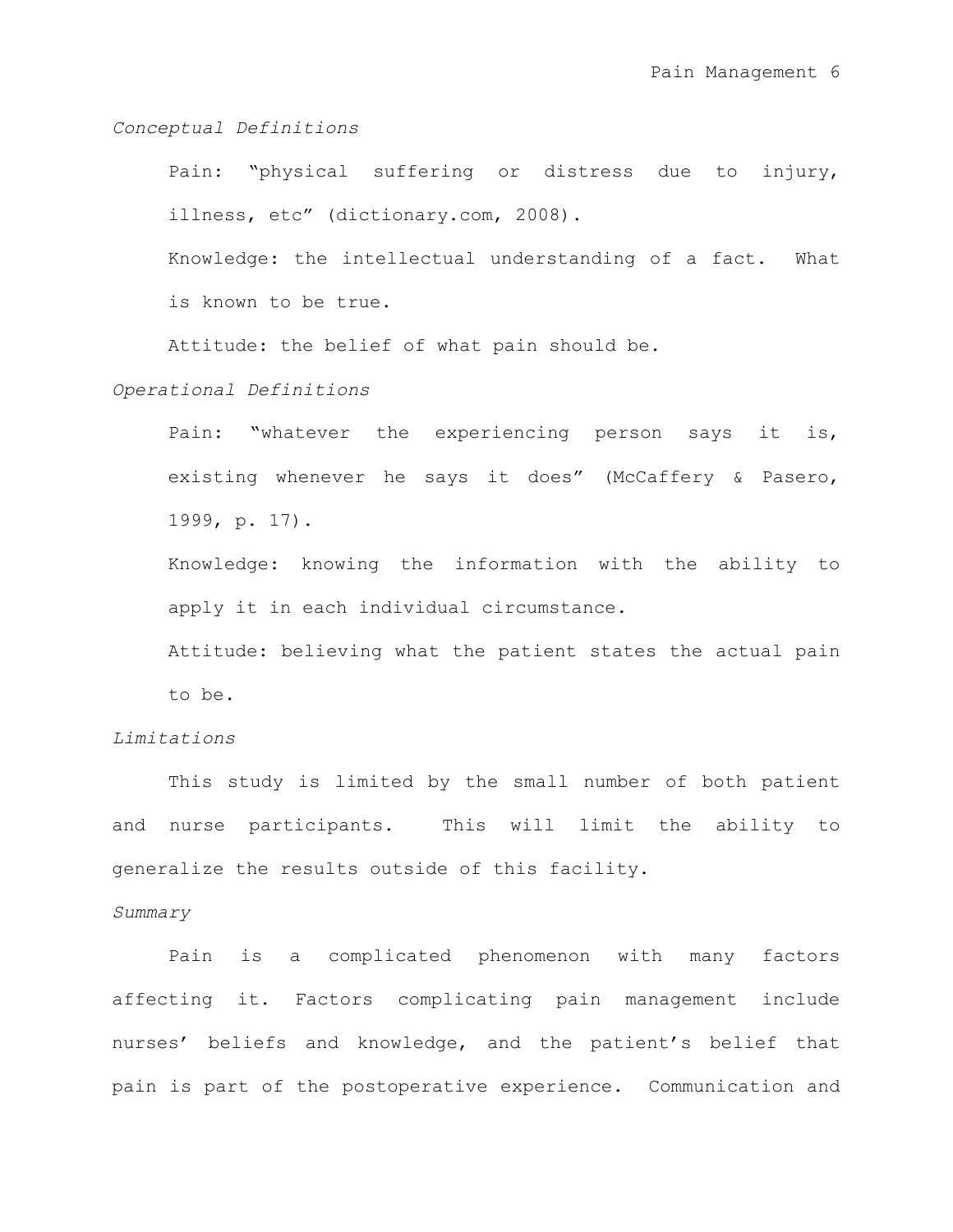education are integral to the improvement of pain management. Communication, speaking and listening, with the patient develops a relationship and enhances the formation of a comprehensive pain assessment.

Education targeted toward improving nursing knowledge improves pain management. As nurses gain a better understanding of the pain process including patho-physiology and analgesic function patient pain outcomes will improve.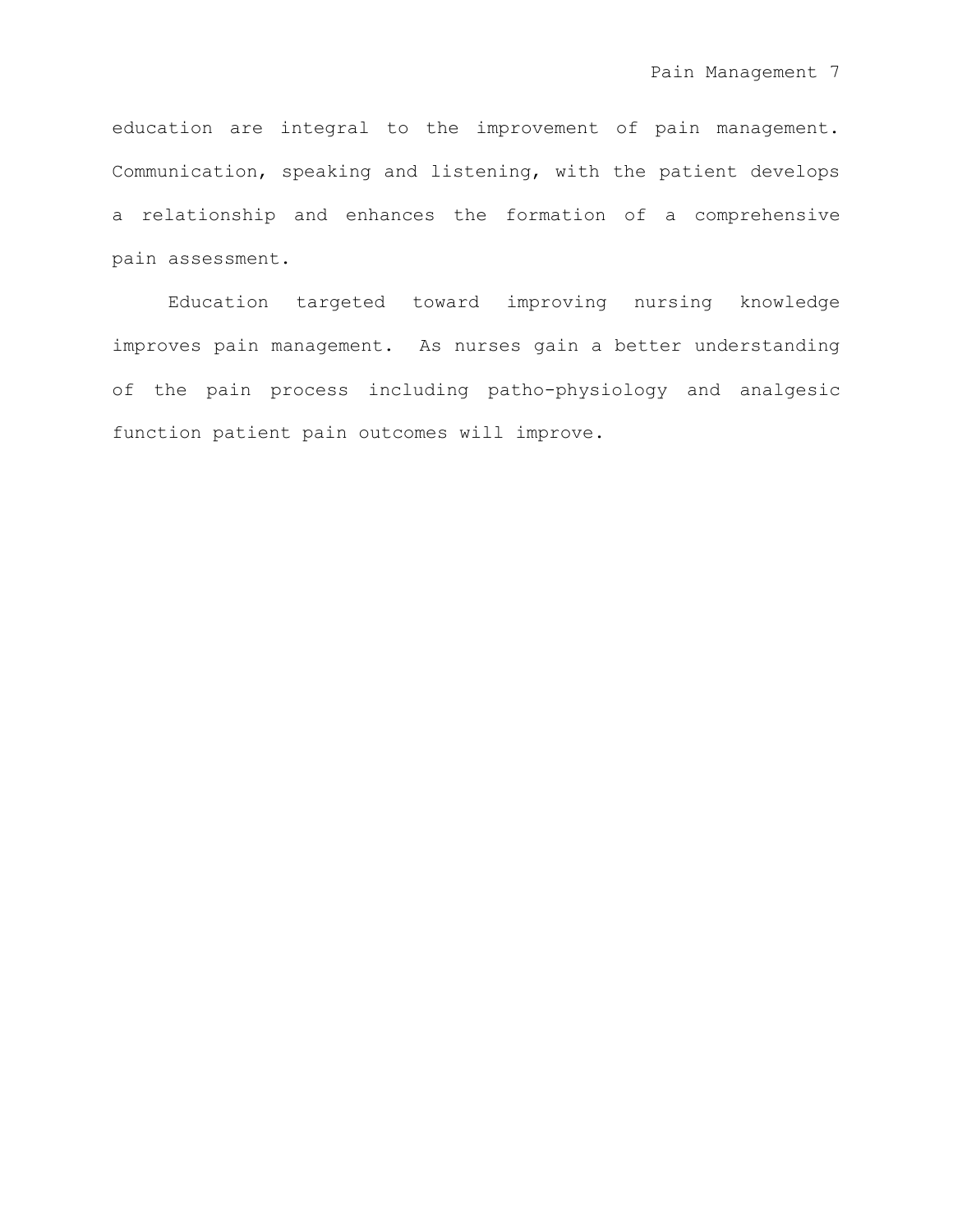## Chapter II

#### Literature Review

# *Introduction*

The topic of pain assessment and pain management is an ongoing discussion among healthcare providers. Many healthcare providers find pain management to be extremely difficult due to the subjectivity of pain assessment. As the discussion of pain management continues guidelines have been published by the American Pain Society and the Joint Commission on Accreditation of Healthcare Organizations. These guidelines are being infused into nursing practice attempting to alter practice to increase pain knowledge and improve patient outcomes.

Pain management is often inadequate and patients' perceive that pain is not relieved after surgery. Pain management standards have been established, yet pain management practices by nurses may not follow standards. Pain management may improve using educational strategies designed to emphasize the variability of pain and the importance of patient involvement in managing post operative pain (Watt-Watson, Stevens, Garfinkel, Steiner & Gallop, 2001).

### *Purpose of the study*

The purpose of this study is to examine the relationship between nurses' knowledge of pain management and pain management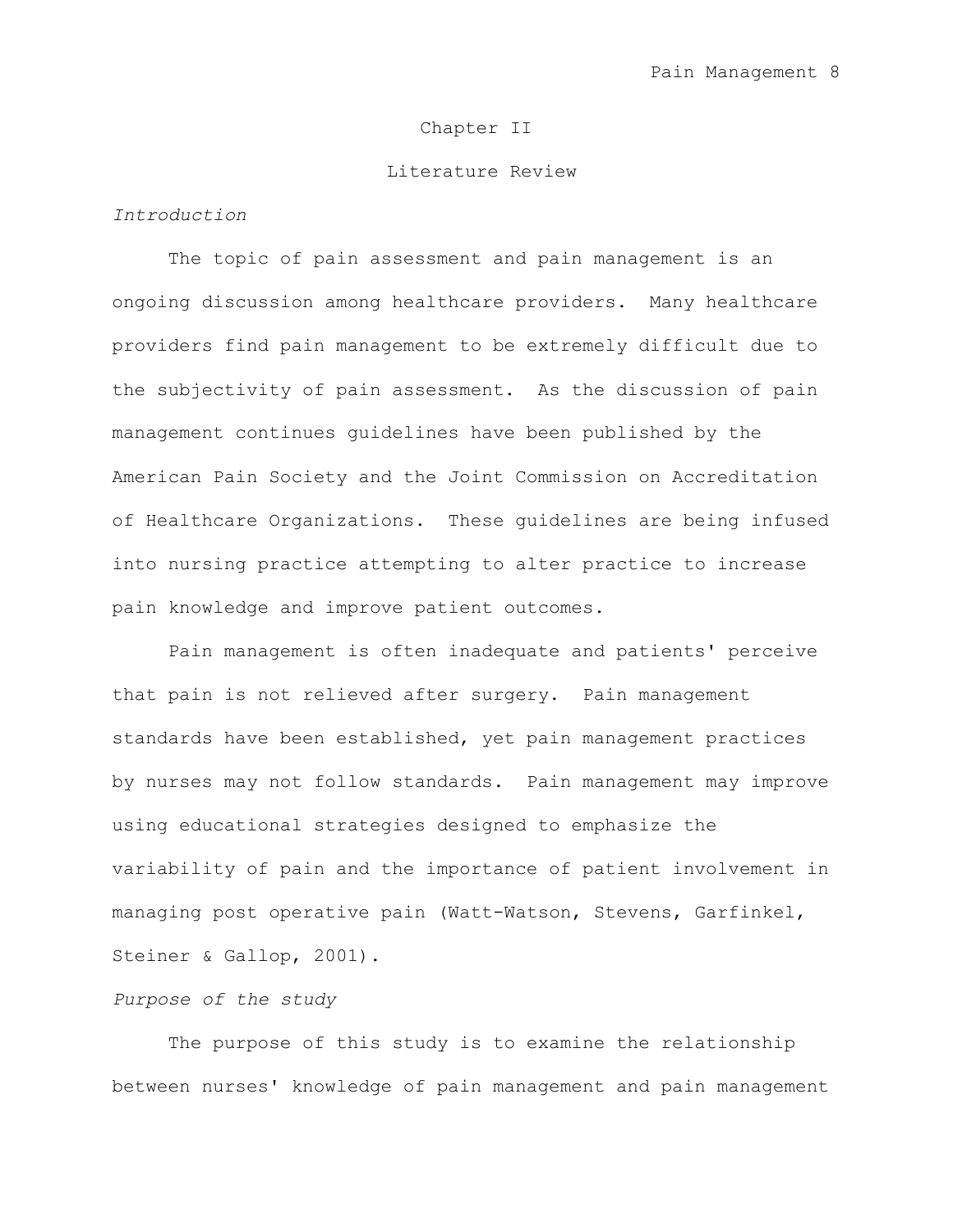related to pain and analgesic intake in orthopedic postoperative patients. This is a replication of Watt-Watson et al., (2001) study.

#### *Research Question*

Is there a relationship between nurses' pain knowledge and patient outcomes of pain and analgesic use in orthopedic post operative patients?

#### *Conceptual Model*

Gate control theory holds the basic premise that the human body has multiple pathways to carry impulses and sensations to the brain and back to the affected area.

# *Knowledge of Pain Management*

The orthopedic department of a large metropolitan medical center identified the need to improve pain management of post surgical orthopedic patients. Neitzel, Miller, Shepherd, and Belgrade (1999) used a pre-test post-test design to test the effects of education and implementation of evidence-based practice pain management. The purpose of this study was to test the outcomes of evidence-based pain management information through the use of near care strategies to improve patient pain management, care provider behaviors, and fiscal outcomes (Neitzel et al., 39, 1999).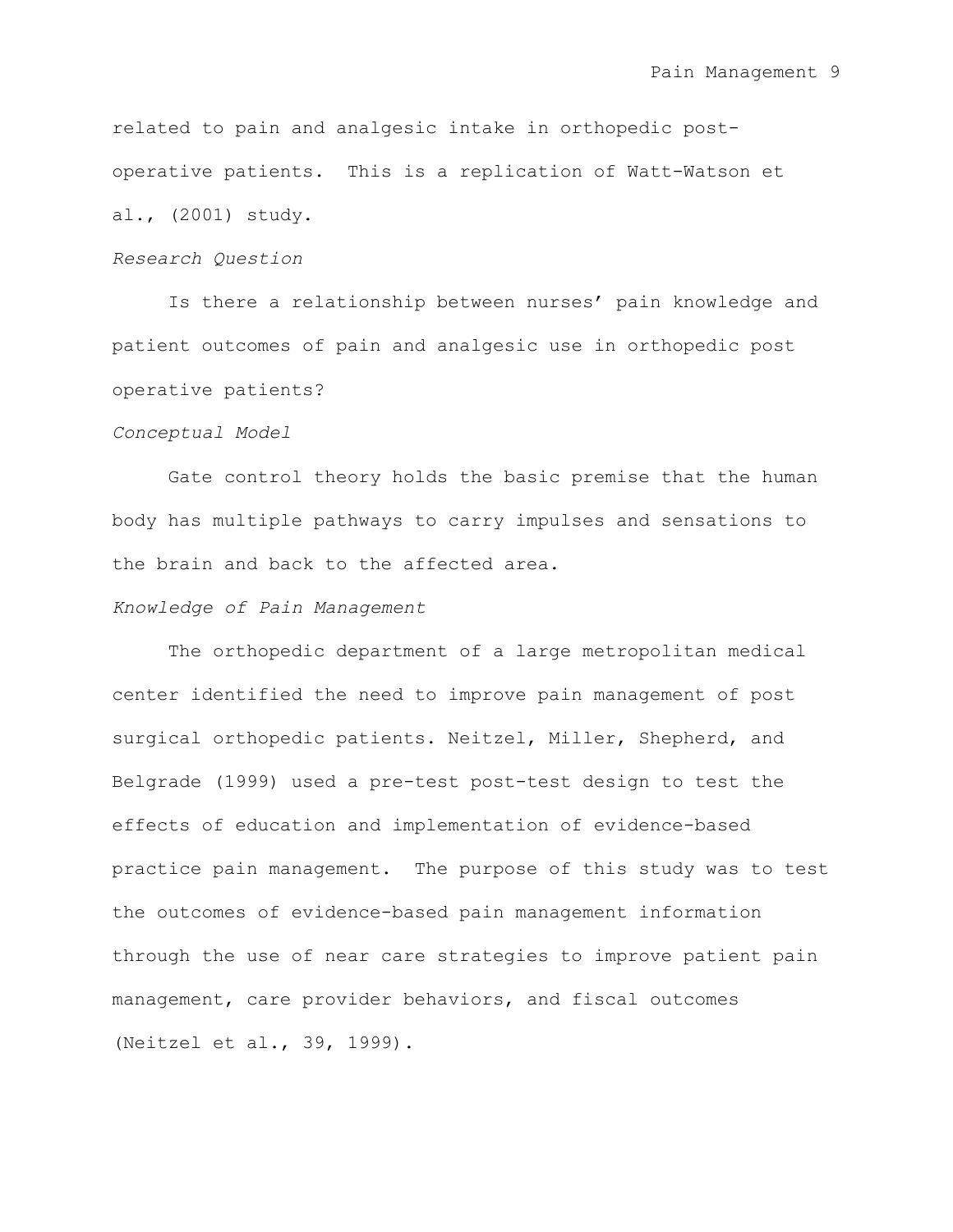The model used was Principles of the Diffusion of Innovation (Rogers, 1983) and Detailing (Soumerai & Avorn, 1990). Principles of Diffusion of Innovation were used to communicate the innovation to the orthopedic unit. The innovation being evidence based pain management. Detailing of evidence-based pain management knowledge was implemented using one on one interaction between the expert clinician and the direct care provider (Neitzel et al., 1999).

The study took place in a 612 bed tertiary care, metropolitan medical center. The population was all patients cared for on the two orthopedic units with a total of 48 beds. The sample consisted of 120 patients with 3 patients excluded from the pretest group related to medical record retrieval problems. The patients in both the pretest group and post-test group were TKR and THR surgical patients. All subjects signed informed consents for study participation (Neitzel et al., 1999). Patients in the study received a pamphlet titled "What You Should Know about Your Pain" either pre-hospitalization or postoperatively.

The nurse population consisted of staff on two orthopedic units. Fifty nurses completed the pre-implementation survey and 28 completed the post-implementation survey for a 56% response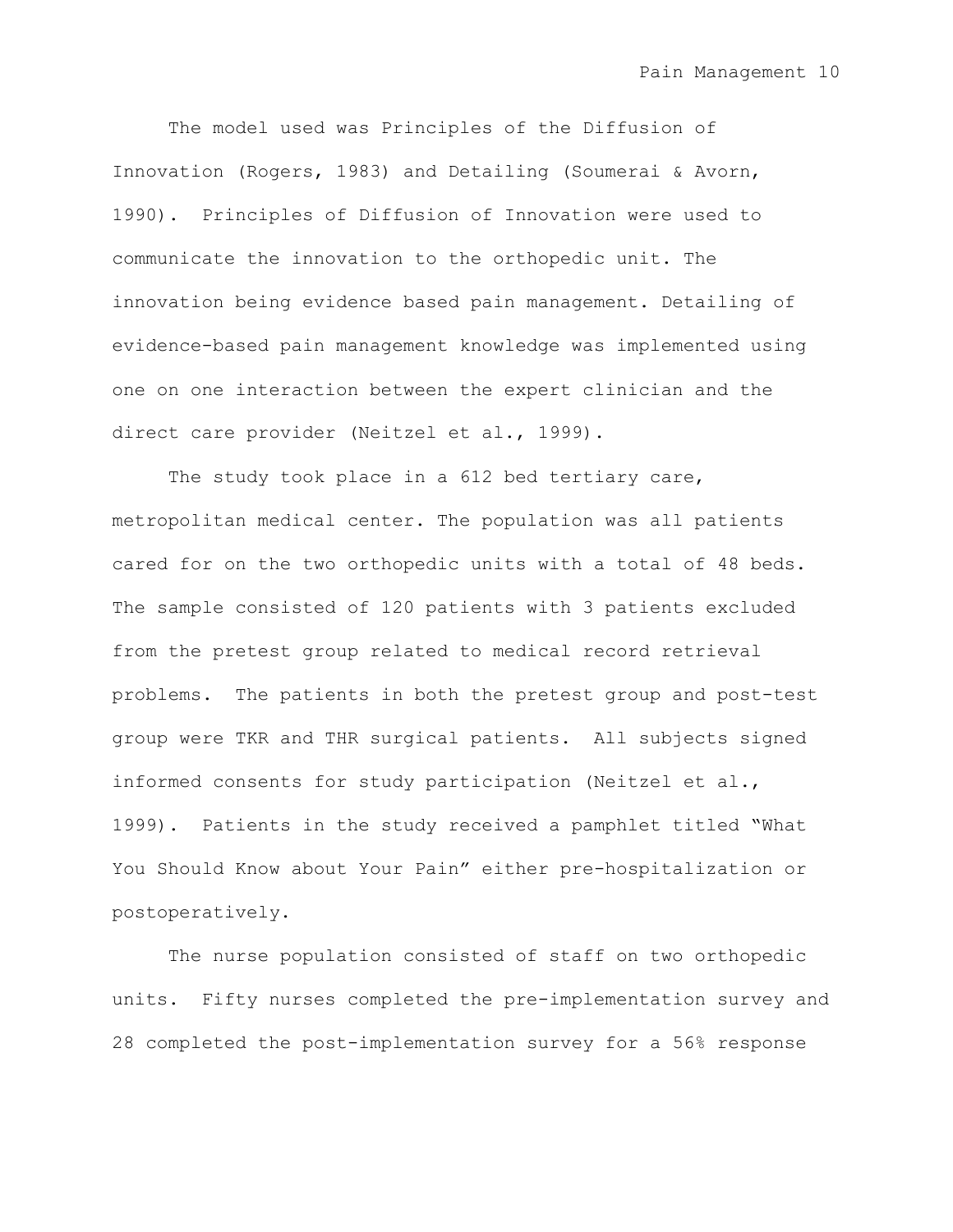rate. Orthopedic nurses attended 8 hours of multidisciplinary pain management education (Neitzel et al., 1999).

Postoperative pain management orders were developed to include the AHCPR guidelines. These orders were placed on the patient chart by the PACU staff. The Standards of Pain Management were available on each nursing unit (Neitzel et al., 1999). The Patient Pain Interview (Ferrell, 1995) tool is a visual analogue (0-10) self report of pain scale. Interviews were completed on postoperative day 3. Patients were also asked the question "Desire for same pain relief in the future" (Neitzel, Miller, Shepherd, & Belgrade, 1999, p.40) to determine satisfaction with pain management.

The Knowledge and Attitude Survey Regarding Pain (Ferrell, 1995c) (as cited in Neitzel et al.) was used to measure nurses" knowledge. The tool is a survey that uses true/false, multiple choice and case history format to measure provider knowledge and attitudes about pain.

The first patient related hypothesis was that perceived intensity of pain would decrease. This hypothesis was rejected. Findings indicated that pain intensity did not change after implementation.

Hypothesis 2 stated that patient satisfaction with pain management would increase. This hypothesis was rejected.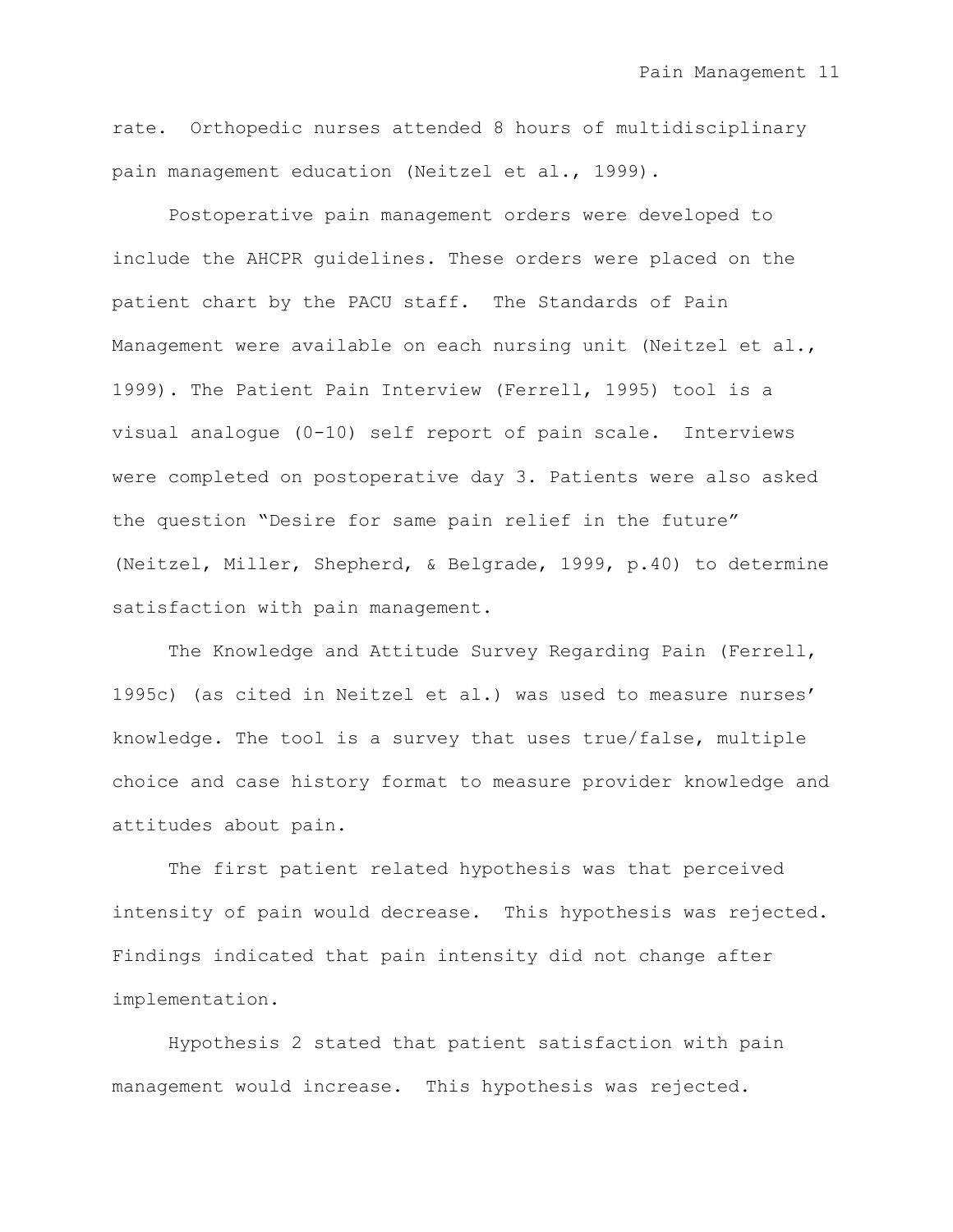Findings indicated that satisfaction increased from 83% to 89%, this was found to be statistically insignificant.

Hypothesis 3 was that opioid related side effects would decrease. This hypothesis was rejected. Findings indicated that 53% of patients reported drowsiness and 25% reported itching.

Hypothesis 4 stated that function would improve relative to pain management. This hypothesis was rejected. Findings indicated 16% more patients had less pain related problems. While this is an improvement it was not found to be statistically significant.

The first provider hypothesis stated that the use of morphine and hydromorphone would increase and meperidine would decrease. This hypothesis was partially supported. The findings indicated that meperidine use decreased, hydromorphone use increased, and morphine use increased however the dose administered was not significantly different.

Hypothesis 2 stated that use of the intravenous route for opioid administration would increase. This hypothesis was supported. Findings indicated that both IV and oral routes of opioid administration increased and IM injections were decreased to less than 7%.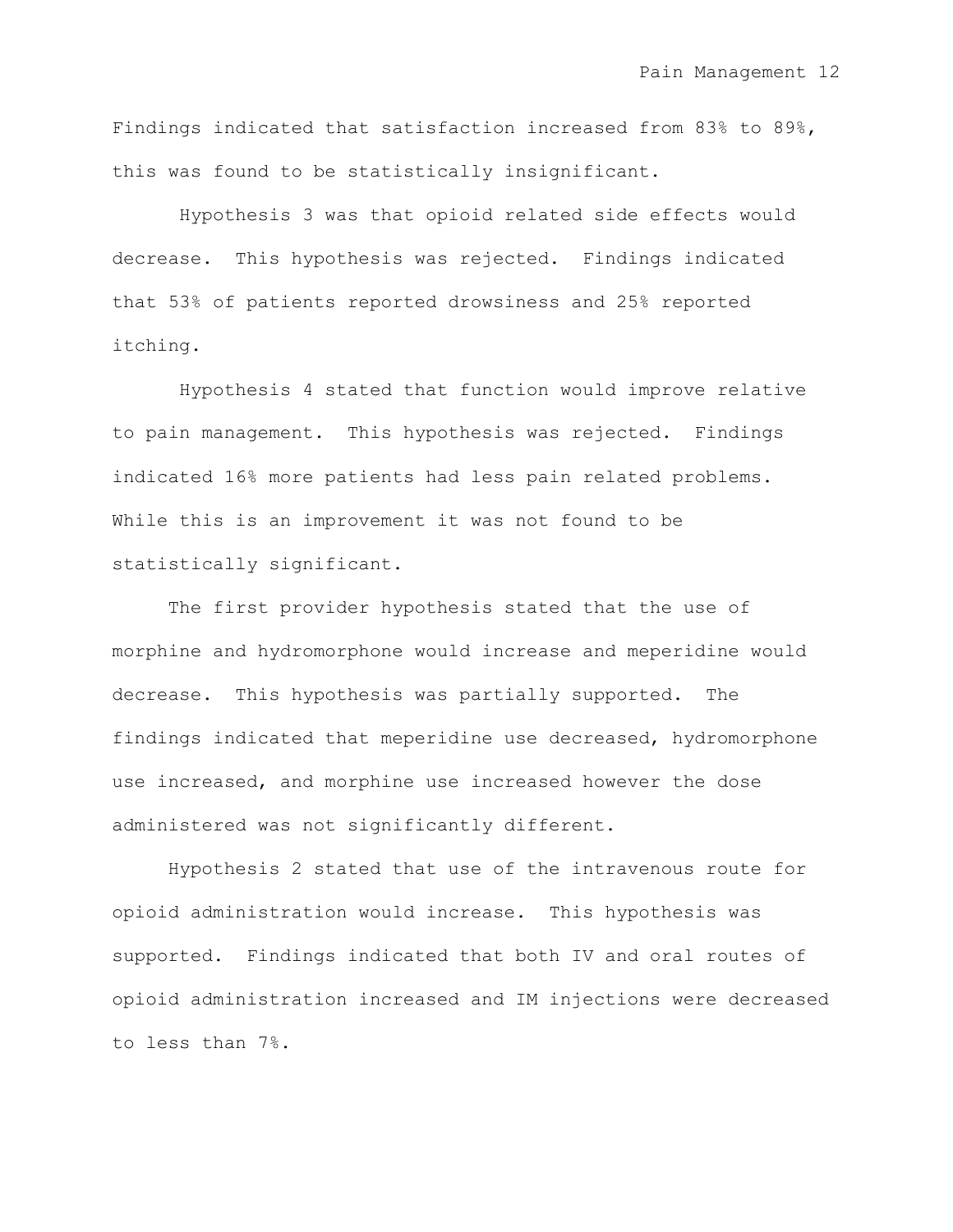Hypothesis 3 stated that communication on the patient chart of objective assessment ratings and pain plans of care would increase. This hypothesis was partially supported. The findings indicated that documentation of pain assessment did not improve but that documentation of pain plans of care did increase.

Hypothesis 4 was that scores on a test of pain management attitudes and knowledge would improve. This hypothesis was supported. Findings indicated that the test scores improved from a mean score of 74% to 85% after implementation.

The fiscal hypothesis was that hospital length of stay would not increase. This hypothesis was rejected. Findings indicated that hospital length of stay decreased from 5.9 days to 5.1 days.

Despite increases in nurses' knowledge, clinical practice has not significantly changed. This indicated a need for continued education regarding pain management and clinical practice.

Lack of pain management may be related to lack of knowledge regarding treatment options, medication choices and administration of narcotics.

The purpose of this study was to determine knowledge and attitudes of cancer pain management of oncology nurses and non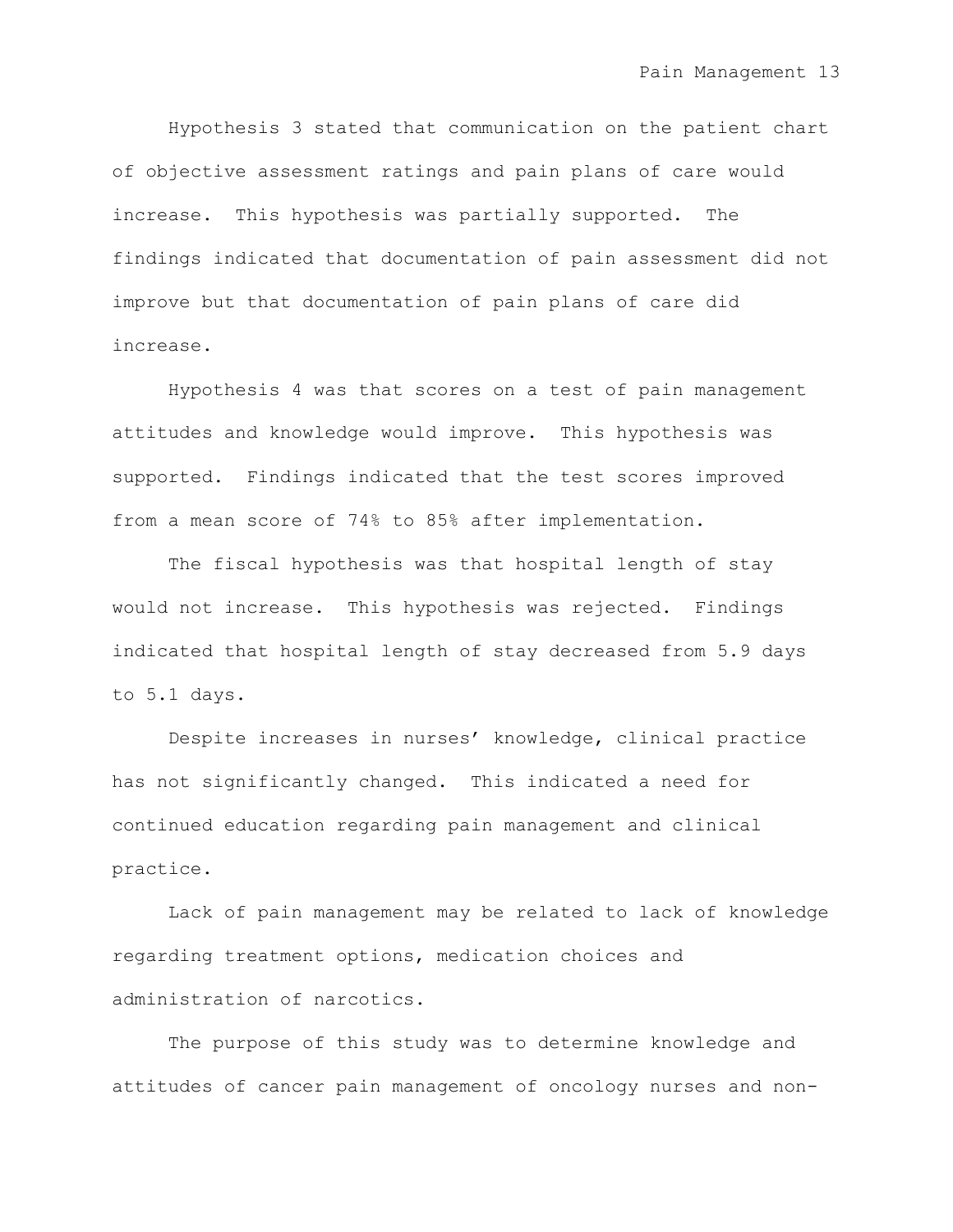oncology nurses (Rushton, Eggett, & Sutherland, 2003, p. 850).

The target population consisted of 1500 nurses in Utah. The survey was sent to all members of the Intermountain Chapter of the Oncology Nursing society. It was assumed by the researchers that the ONS members would have current knowledge regarding cancer pain management. A total of 347 (23%) surveys were returned, 44 from oncology nurses and 303 from non-oncology nurses. There was minimal statistical difference in demographic data with an exception in educational levels; oncology nurses had more formal education (Rushton et al., 2003).

Demographic information was collected on 23 items developed by the principal investigator. This tool included age, education, number of years of experience as an RN and in caring for patients with cancer, past and present employment status, exposure to education about cancer pain management, and personal cancer experience (Rushton et al., 2003).

The Nurses Knowledge and Attitude Survey Regarding Pain **"**developed by Ferrell, B., and McCaffery, M. (1993) (as cited in (Rushton et al., 2003) assessed knowledge and attitudes about cancer pain management." This tool was designed using pain management standards from the American Pain Society, World Health Organization and AHCPR. The authors established content validity and reliability using expert review and continuing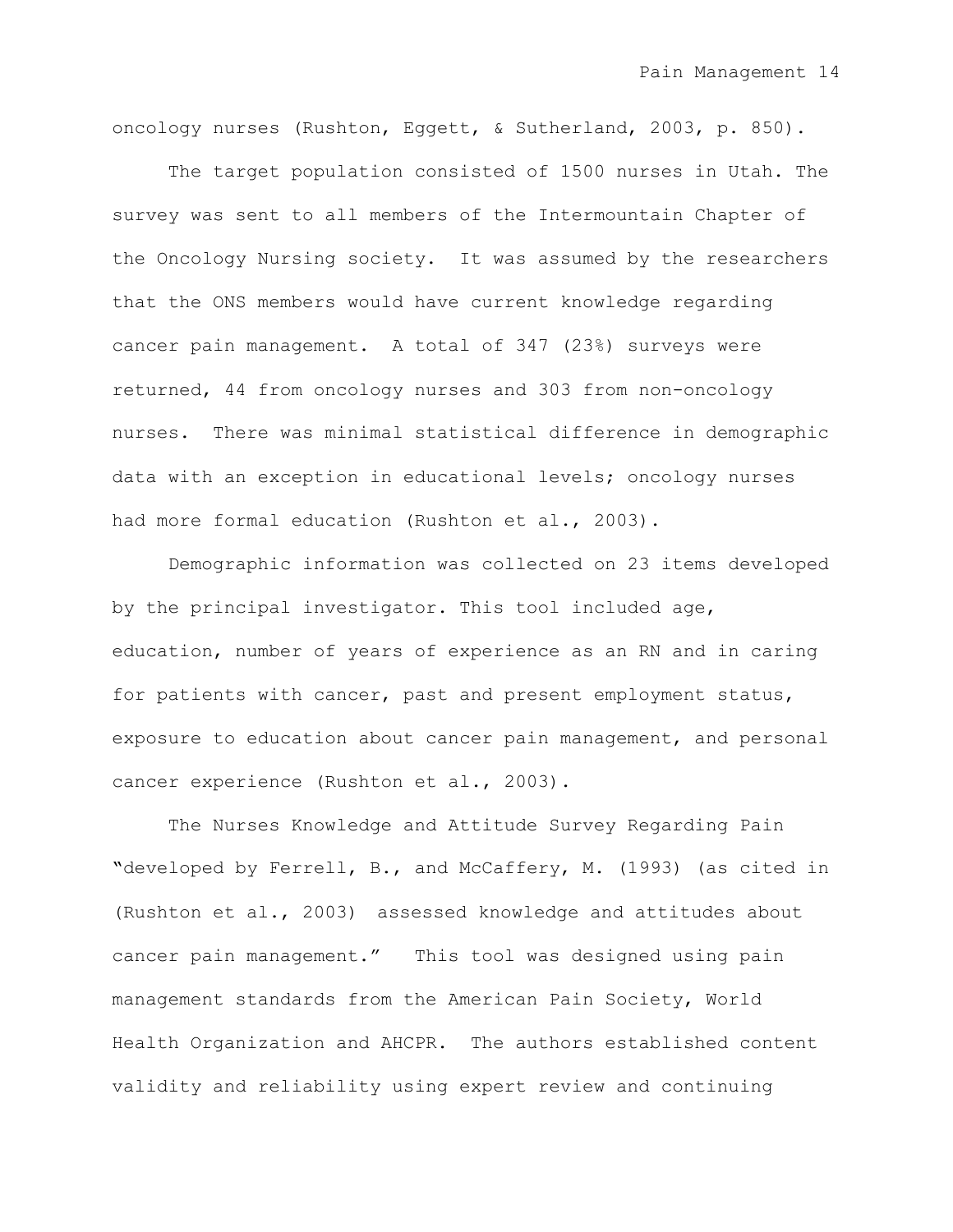education with test and retest of nurses at varying levels, respectively. The survey included questions regarding nonpharmacological pain management, non-steroidal and aspirin use, narcotic use, and the use of placebos in pain management. Scoring of each question was either correct or incorrect. Responses were summarized between groups by using ANOVA (Rushton et al., 2003).

The findings regarding the knowledge of cancer pain in oncology nurses and non-oncology nurses using ANOVA were significantly different. The oncology nurses had a 40% failure rate on 5 questions while the non-oncology nurses had a 40% failure rate on 15 questions. Both groups had difficulties with pharmacology related questions. Oncology nurses missed five questions 40% of the time, and they lacked understanding of the role of non-steroidal anti-inflammatory medications in pain management in particular with the management of bone pain. They also did not understand morphine equivalent dosing.

Non-oncology nurses also lacked knowledge of the role of non-steroidal anti-inflammatory medication and morphine equivalent dosing. In addition, the non-oncology nurses were unable to correctly answer questions related to nonpharmacological pain control methods, addiction, over reporting of pain and appropriate administration of opioids to treat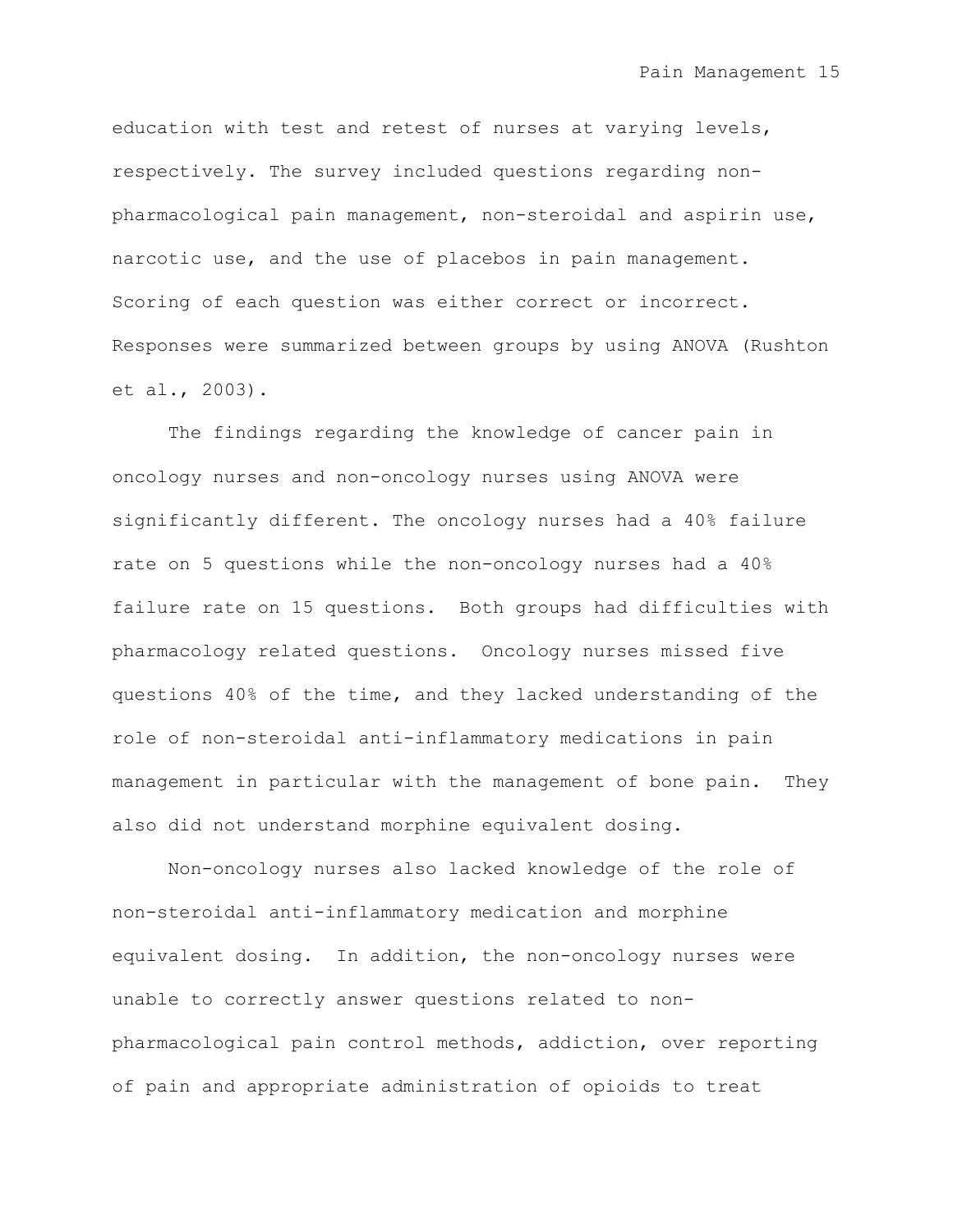cancer pain.

Many nurses don't believe the patient"s report of pain was accurate. Nurses could rate the level more accurately than the patient. Nurses also focused on addictive behaviors rather than pain descriptions. The behaviors were greater in the nononcology nurses than in the oncology nurses.

Rushton et al. (2003) concluded that oncology nurses had a better understanding of the principles of cancer pain management than non-oncology nurse. Findings demonstrated a lack of knowledge regarding the use of medication in pain management with both study groups. The use of available research allows practitioners to design pain management programs based on evidence.

A study conducted in North Carolina by Brown, Bowman, and Eason (1999) was designed to determine the knowledge and attitudes of RN"s related to pain and pain management. The purpose of this study was to determine the current knowledge and attitudes related to pain assessment and management of practicing RN"s in North Carolina (Brown et al., 1999). The authors identified 3 research questions:

1. What are practicing nurses' knowledge and beliefs regarding pain management?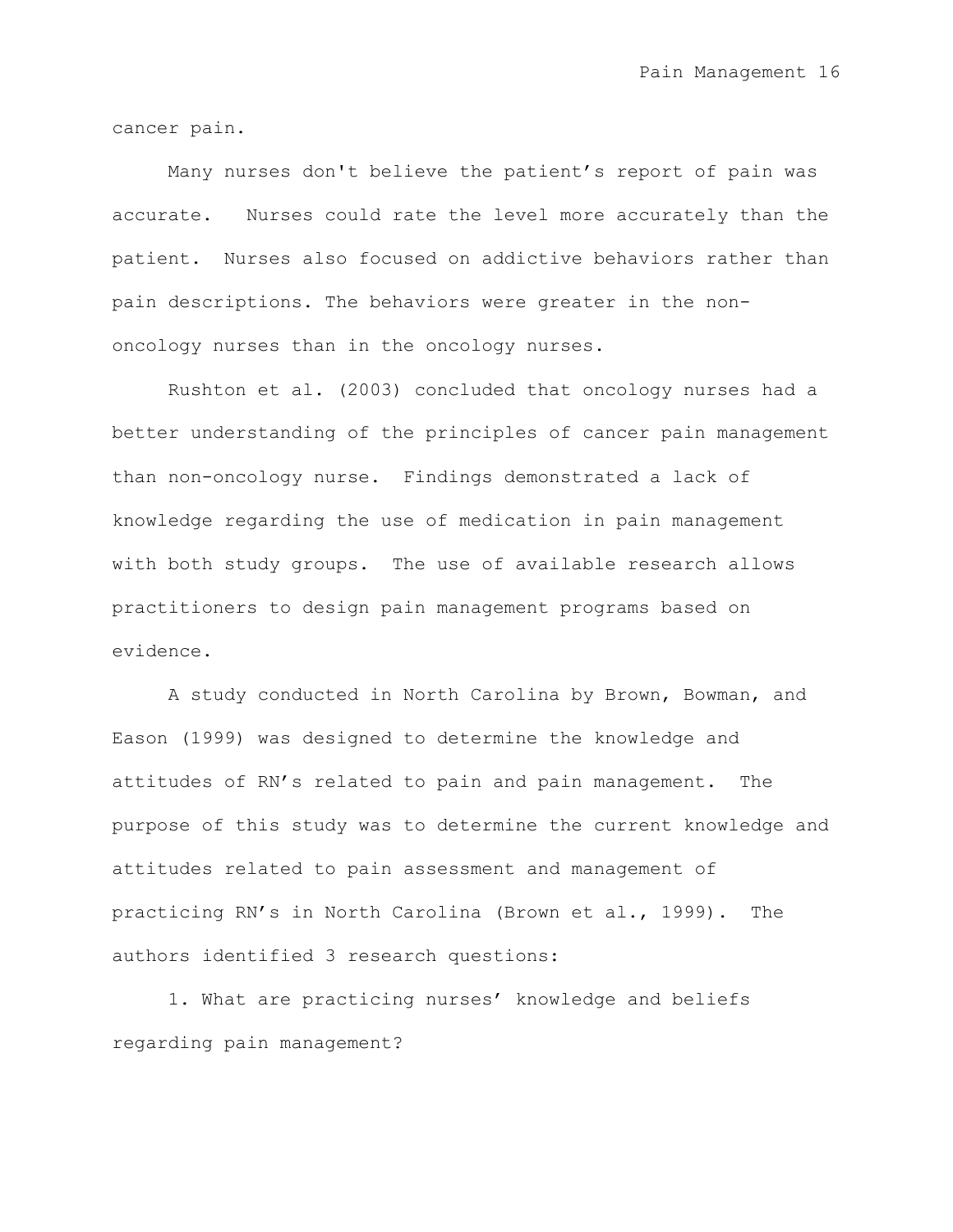2. Is level of knowledge regarding pain management influenced by nurses' educational preparation, practice setting, or clinical specialty area?

3. What is the level of nursing knowledge regarding the frequency of addiction in patients treated for pain?

McCaffery and Ferrell's (1992) The Nurses' Knowledge and Attitude Survey Regarding Pain was mailed to 1000 RN"s in North Carolina. Returning the questionnaire indicated consent to participate in the study. The survey consists of 22 true or false questions, 13 multiple choice questions, and 10 questions designed to collect demographic data.

The response rate was 26% totaling 260 participants. One hundred sixty five nurses were younger than 45 years old and 94% of respondents were female. The sample had 56.5% with 10 years of nursing experience or greater. Education differed with 33% of the nurses holding degrees at the baccalaureate level or higher. One hundred forty seven of the participants were employed in the hospital setting.

The Nurses" Knowledge and Attitude Survey was designed so that questions may provide answers related to both knowledge and attitude. The mean score on this survey was64.58 with a range of 31.43 to 97.14 (median =  $63$ , SD = 13.07). ANOVA (analysis of variance) was used to examine differences in "scores based on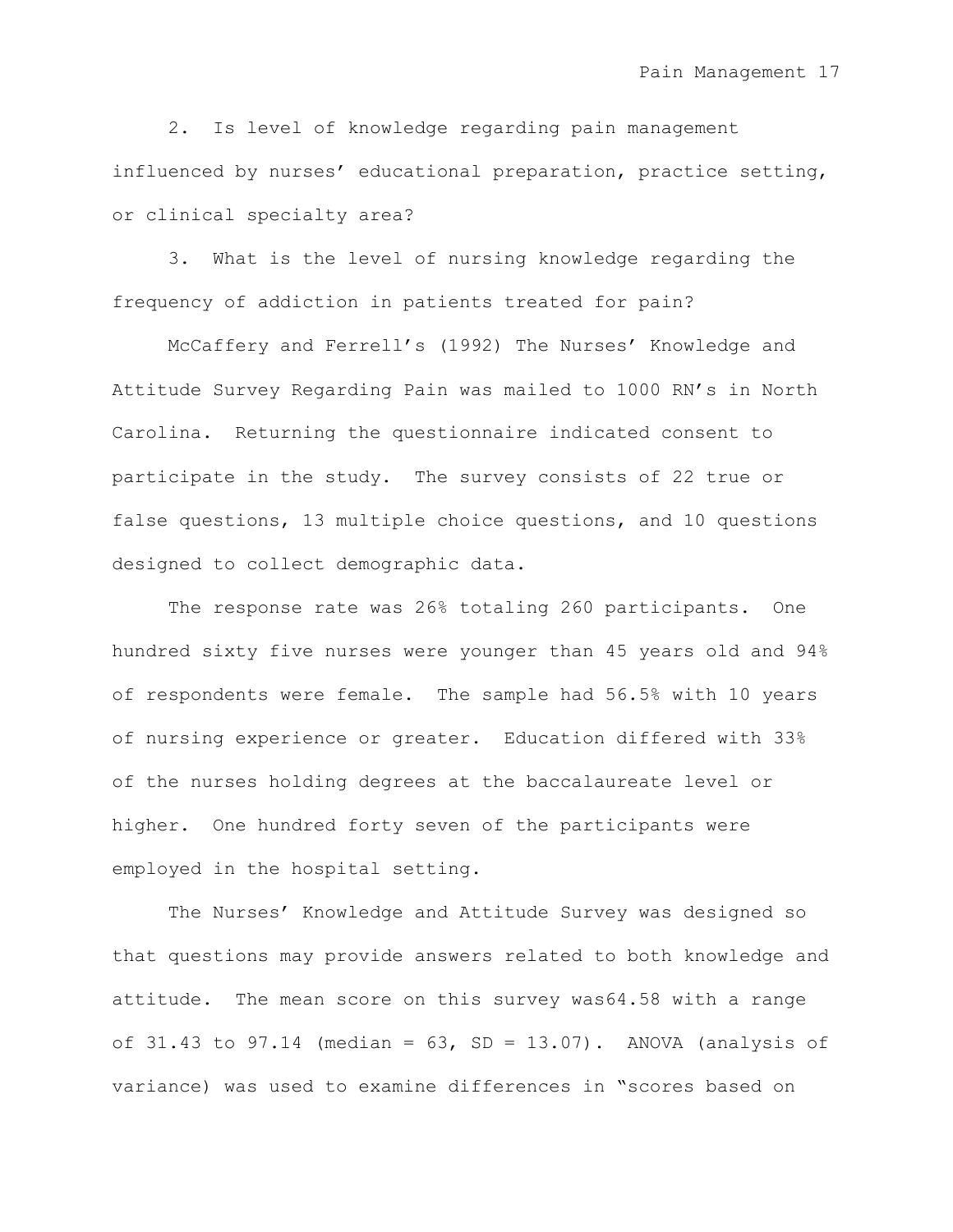clinical specialty, practice setting, age, years of experience, or educational preparation" (Brown et al., 1999, p.135). Results indicated that medical surgical nurses scored higher than other specialties. There was no correlation between frequency of caring for patients with pain and survey scores.

Brown, et al (1999) noted that the findings of this study support the concern of inadequate knowledge and attitudes regarding pain management. Of the 35 survey questions 10 were answered incorrectly by at least 50% of the participants. Survey questions related to pharmacology were a concern. For example, only 44 nurses were aware that promethazine does not act to enhance the effects of opioid analgesics. The respondents also had difficulty with equianalgesic dosing and equivalents. One hundred forty eight of the participants responded that at least 10% of all patients over report pain. And, 182 participants believed that opioid addiction occurs in more than 5% of the patients being treated for pain.

The authors concluded that pain remains under treated in both acute and chronic conditions. These results are consistent with previous studies in the literature. While advancements have been developed in the treatment of pain and published guidelines are readily available to all practitioners pain knowledge remains inadequate for many healthcare providers.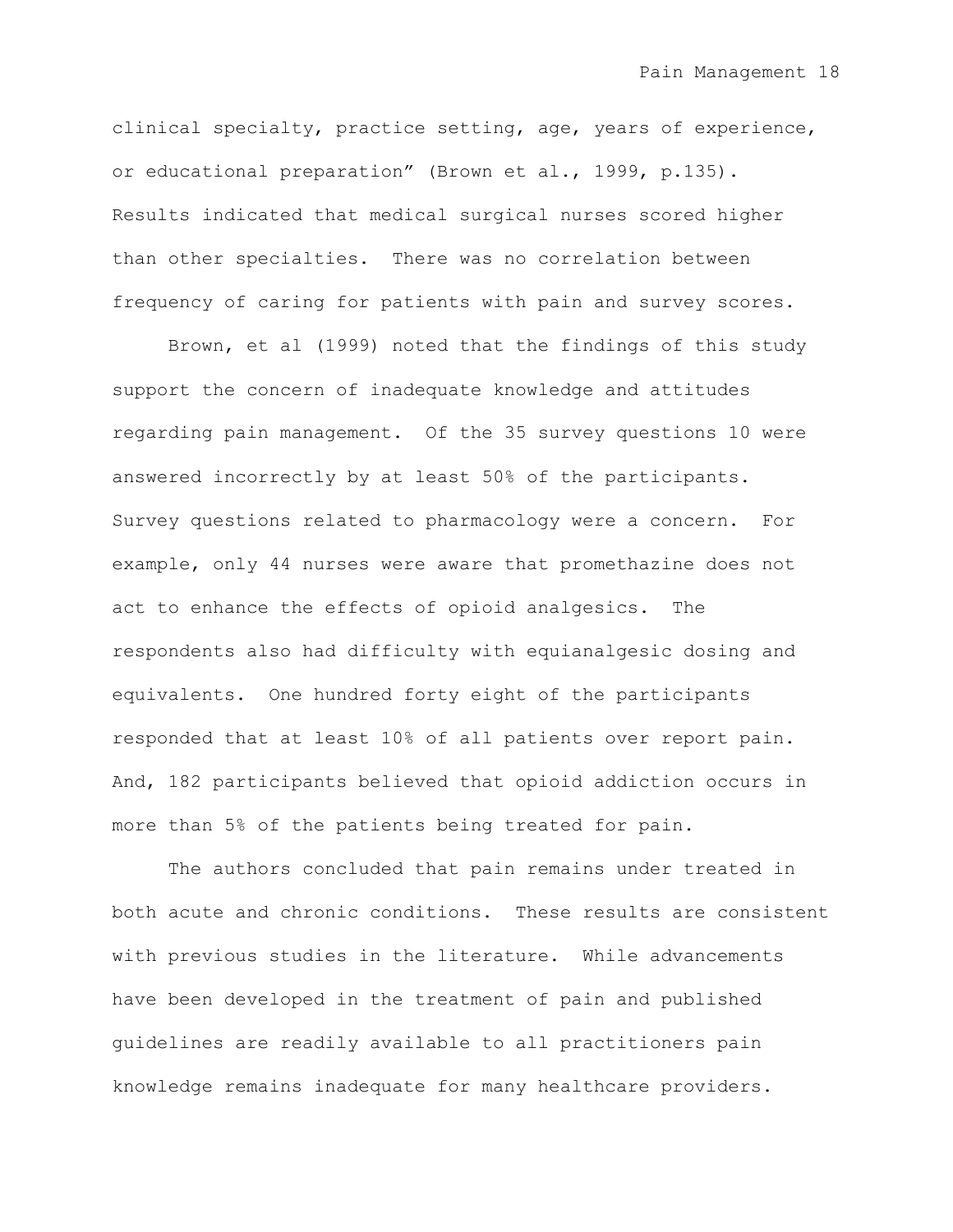Recommendations have been proposed to increase basic and advanced pain management education. Changes in the healthcare system are also recommended as this is thought to directly influence the behaviors of the practitioner. The healthcare system can implement quality improvement programs and specific pain guidelines to improve the pain management process in each institution.

In 2001 Watt-Watson, Stevens, Garfinkel, Steiner, and Gallup published an article titled Relationship between nurses' pain knowledge and pain management outcomes for their postoperative cardiac patients. The purpose of this study, which was part of a larger study, was to examine nurses' knowledge and beliefs about pain and outcomes of their patients related to pain and pain management.

This study used a "descriptive, correlational, mixed between-within subjects design" (Watt-Watson, et al. 2001) to study the questions: (a) Do nurses with greater pain knowledge have patients who have pain management outcomes of less pain and more adequate analgesic use? And (b) Does nurses' knowledge vary with their age, education, and birthplace and/or hospital site?

The study was conducted on the four cardiovascular surgical units of three large metropolitan hospitals. A convenience sample consisting of 225 consenting patients and 94 consenting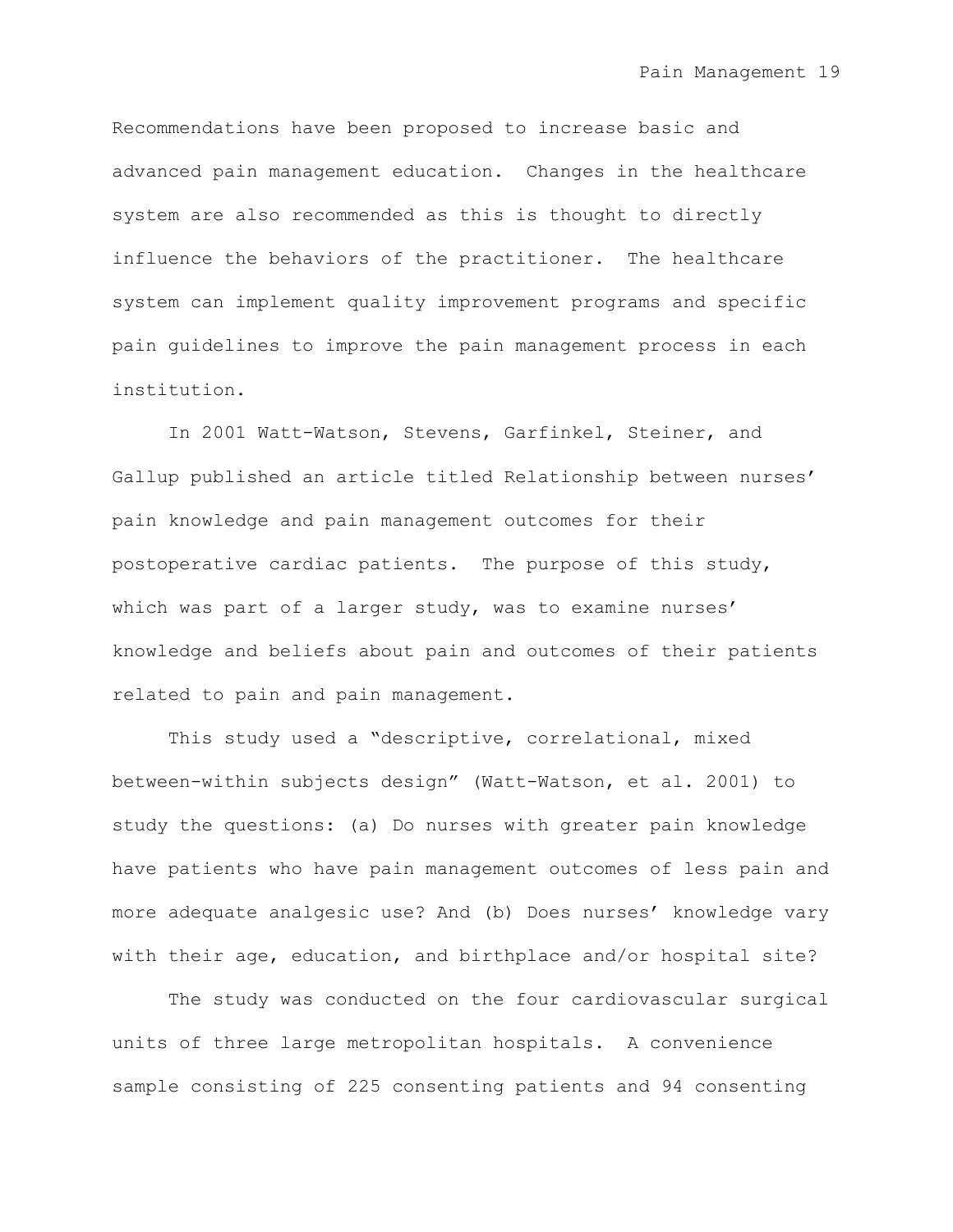nurses was obtained. Data were collected through patient interviews using the McGill Pain Questionnaire-Short Form (MPQ-SF), the collection of analgesic prescription and administration data, and the use of visual analogue scales (VAS). The MPQ-SF collected data related to pain quality and pain intensity using 15 descriptors, the present pain intensity (PPI) and VAS. Patient interviews were conducted on postoperative day three following uncomplicated coronary artery bypass graft surgery. The researcher read the MPQ-SF to each patient to facilitate accurate data collection. Patient were also asked to complete 4 VAS which focused on the perceptions of how well their nurse listened to them, understood and helped with pain, and if the patient requested pain medication from their nurse. The first 3 VAS were combined for a total score 0-300. This score was indicative of the patient perception related to the nurses' usefulness in responding to their pain. The fourth VAS scored 0-100 determined if the patient would request pain medicine from their nurse.

Nurse data were collected using The Toronto Pain Management Inventory (TPMI) and the Social Desirability Scale (SDS). TPMI explored nurses' evidence based pain knowledge as well as commonly held beliefs related to pain. The total combined score of the VAS ranged from 0-2300, least knowledge to most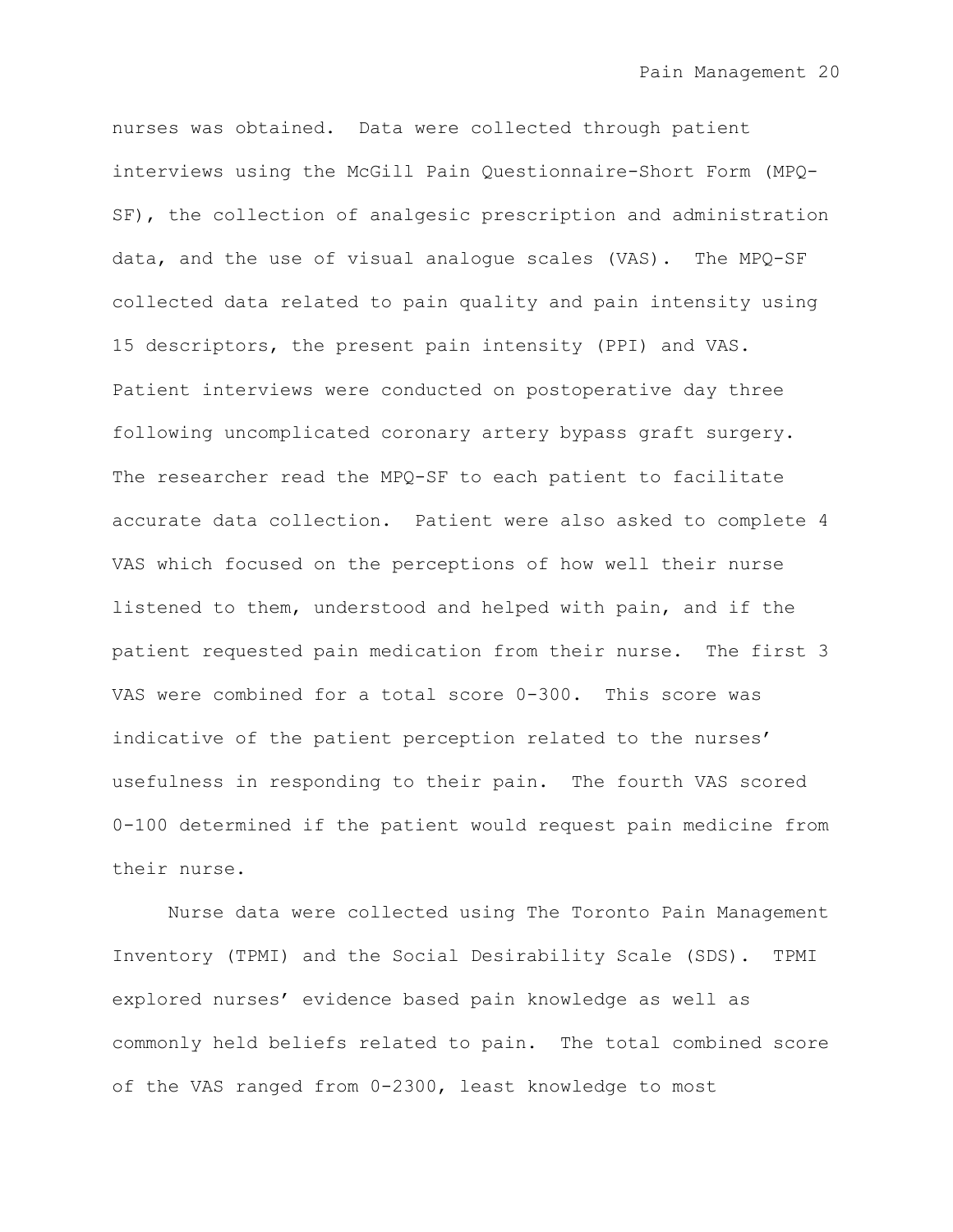knowledge. The SDS is an indicator of responses generated to impress the researcher instead of focusing on the test items. There should not be a significant correlation between the TPMI and SDS when the "substantive construct is being measured" (Watt-Watson, et al., 2001,).

Analysis was completed using Pearson correlation coefficients, t-tests, and Chi-square statistical processes. Analysis of variance (ANOVA) was used to analyze dependent interval variables within and between groups.

Results relating to the question, do nurses with greater pain knowledge have patients who have pain management outcomes of less pain and more adequate analgesic use are as follows. Middle range scores were noted on the TPMI ranging from 1219 to 2063 with a mean of 1565 (68%). A score equal to or greater than 75% was achieved by 15% of the nurse participants. An increased level of nurse pain knowledge did not reflect less pain in patients in the last 3 hours of their assignment. Nurses stated that they utilized standard pain rating tools while patients did not remember being asked pain related question. The results also noted that while patients rated their pain as severe before the next medication 66% of the nurses indicated that the pain should be mild before the next analgesic dose and after surgery. All nurses stated that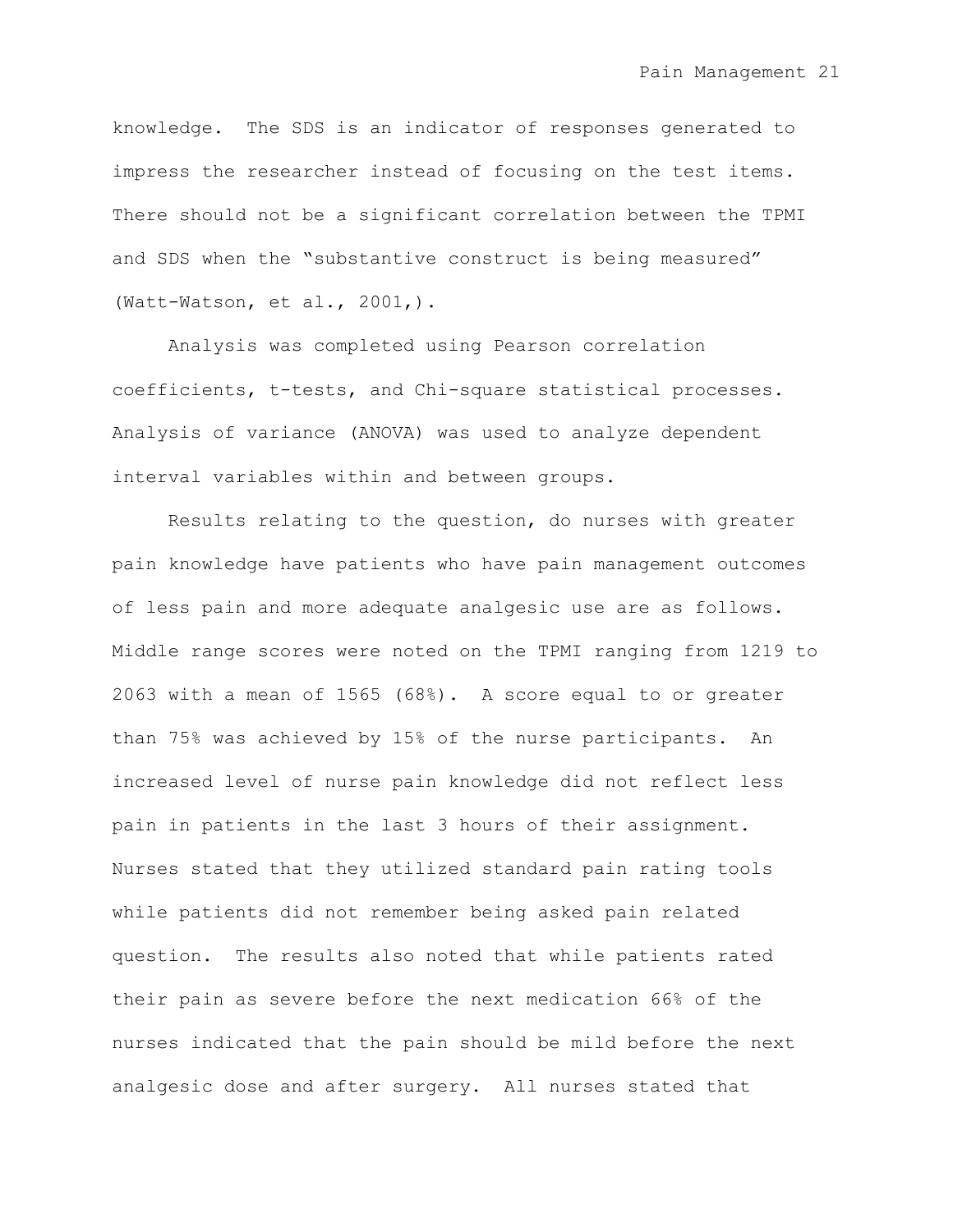patients should inform the nurse of an increase in pain and request pain medication. Further data collection indicated that patients are under-medicated. Under-medicating was a result of both under prescribing and under-administering analgesic medications. The "optimal standard dose equals 50-60 mg SC morphine equivalents/24 hours" (Watt-Watson et al., 2001,). The ordered morphine equivalent dosage range was 0-200 mg in 24 hours with the average dose equal to 33mg. Incidentally two patients did not have analgesia orders. Administered analgesia equaled 14 mg morphine equivalents per 24 hours with a range of 0 to 60 mg. Watt-Watson et al. (2001) noted that patients received approximately 47% of the prescribed analgesic despite rating their pain as severe prior to the next dose administration. There was no correlation between level of knowledge and increased analgesic administration. It is significant to note that just under half (44%) of the nurses had concerns related to analgesic addiction. Birthplace was significant in the TPMI scores and was responsible for the variance in the TPMI regression model.

Eighty six percent of the patients reported moderate to severe pain in the preceding 24 hours and 68% reported moderate to serve pain with activity during the interview. The MPQ-SF mean score was 11.8 on a scale of 0-45.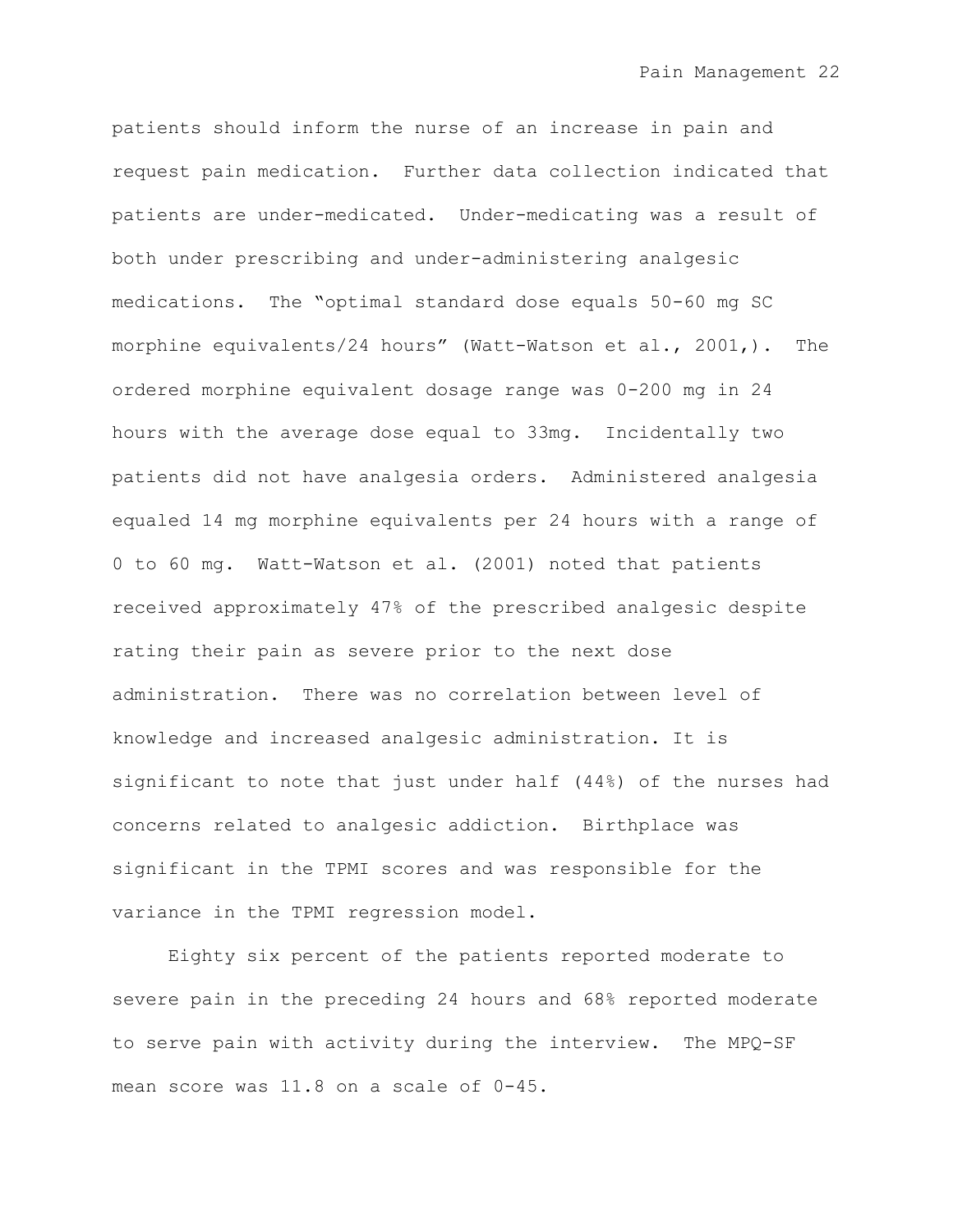Regardless of nurses" "pain knowledge" patients continue to lack pain relief. At issue are the facts that nurses' do not believe the patient's pain scores and administer less than half of the prescribed analgesia. The authors suggest that further study is required to determine why nurses do not administer higher dose of analgesia when the patient's pain score is high (moderate to severe). Recommendations also include increased continuing education for nurses related to pain.

There is a relationship between the nurse and the degree of satisfaction the patients have regarding all aspects of care. A critical patient assessment is the pain assessment and the subsequent response to that assessment. How do nurses perform pain assessments and do they use the tools provided in their institution of practice? The purpose of this study conducted by Young, Horton, and Davidhizar (2006) is to examine the attitudes and beliefs of nurses using the Fishbein and Ajzen"s attitude measurement model. Young et al. asked the questions: (1) what is the attitude of nurses towards pain assessment tools? And, (2) is there a relationship between attitude towards pain assessment and education and experience?

An open ended questionnaire was collect data regarding nurses' beliefs about pain assessment. Study participants were obtained using a convenience sample of 52 nurse volunteers.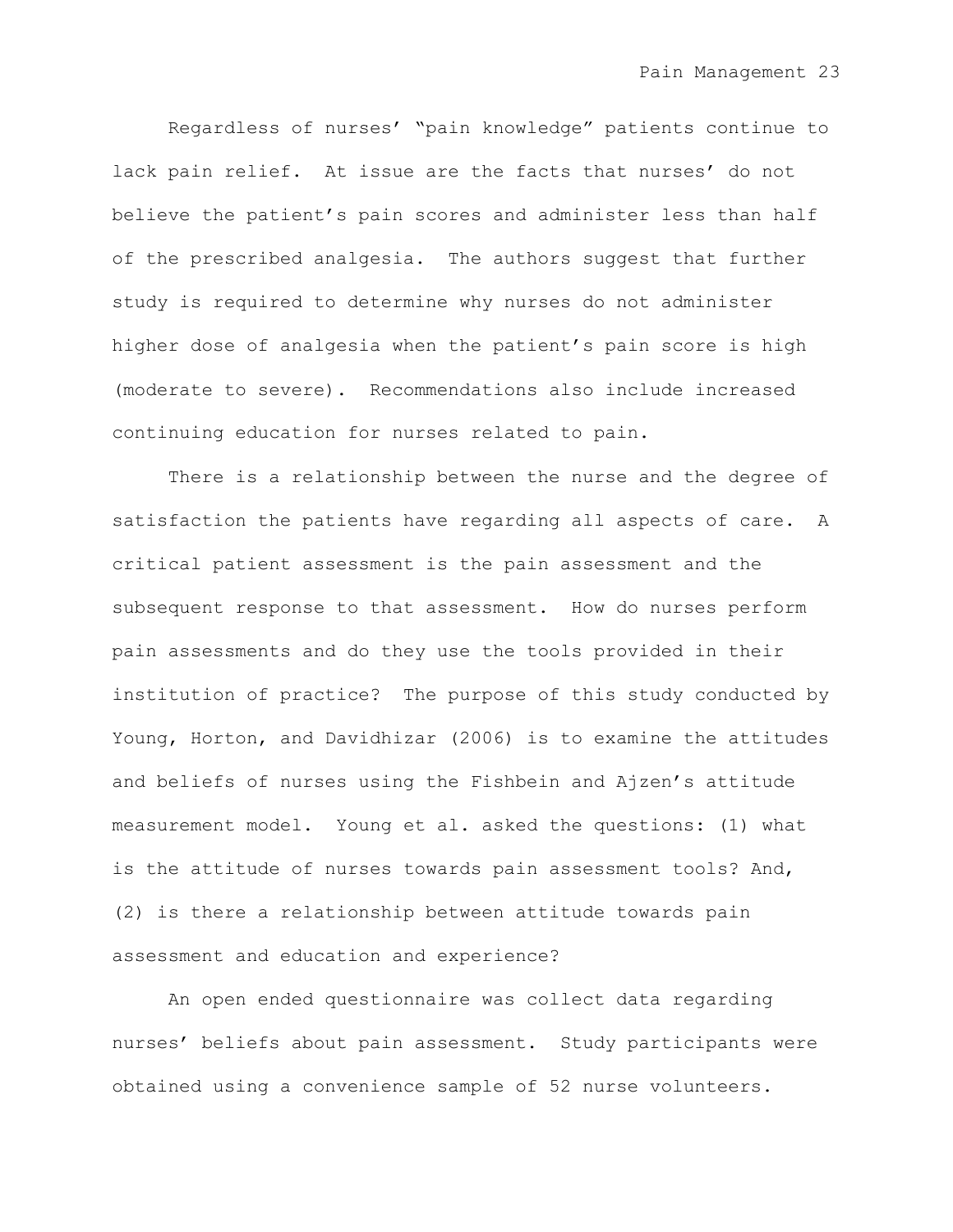Consent to participate was indicated by returning a completed questionnaire. Ethical approval was received from both the college and the hospital where the study was conducted.

The data collection tool consisted of 3 open ended questions: (1) what are your beliefs about assessment of pain? (2) What are your beliefs about the use of pain assessment tools? (3) What are your beliefs about the use of pain assessment tools in improving patient's outcome (Young et al., 2006,)? Young et al. (2006) also asked participants to rate their beliefs related to the questions on the collection tool from mildly (+1) or strongly (+2) believe and rate their feelings about the questions form very negative  $(-2)$  to very positive (+2). Demographic data was collected in order to answer the second research question.

A hundred eighty seven beliefs were identified. Positive beliefs centered on the value of assessment tools, assessment tools value to positive outcomes, and the value of collecting objective measurable data. Negative beliefs centered on the lack of objectivity of assessment tools, assessment tools are inaccurate and subjective, and there are other strategies that can be used to assess pain in place of a tool.

Statements regarding positive beliefs indicated that the use of assessment tools related to pain enhanced the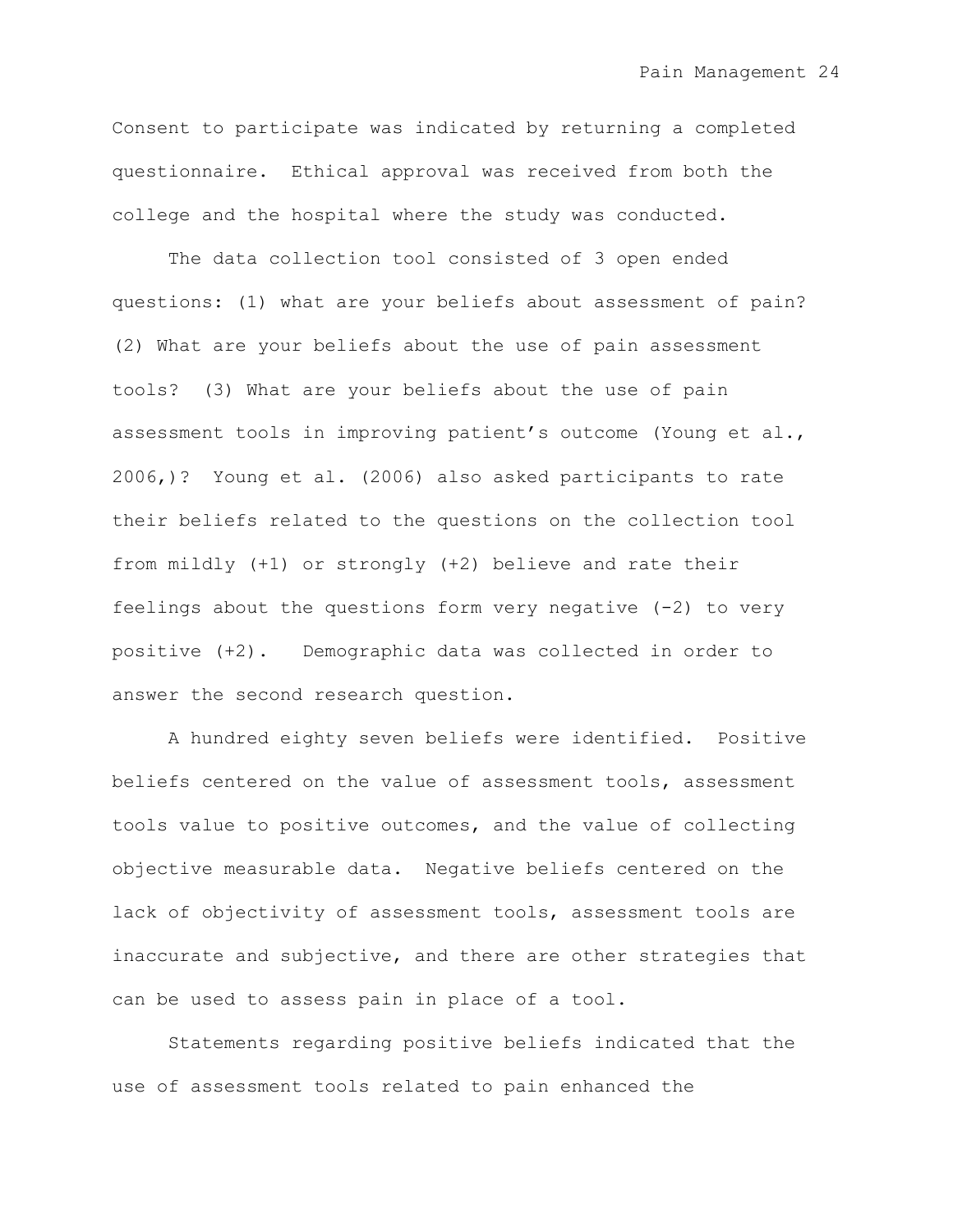effectiveness of assessment and treatment. Pain assessment tools were seen as providing positive benefits to both the nurse and the patient. The use of pain assessment tools allows the patient to communicate their pain levels in a consistent manner allowing the nurse to provide level appropriate treatment. Twenty two respondents believe that pain management tools provide accountability and assist in data collection (Young et al., 2006,). Negative beliefs centered on the lack of accuracy in the data collection relating this to the subjectivity of pain assessment, this belief was stated by 29 of the respondents.

Demographic data indicated that 94% of the nurses were female. Nursing licensure ranged from Licensed Practical Nurse (LPN) to Bachelor of Science Degree in Nursing (BSN). Nursing experience ranged from less than 5 years to more than 10 years. Interestingly nurses with less than "5 years experience had the most negative attitude towards the use of pain assessment tools and patient outcome, with a range of  $-6$  to 12" (Young et al., 2006, p. 417). Educational data collected demonstrated that 52% of the nurses had 1-3 hours of education related pain management tools, 29% had 5-10 hours, and 19% had more than 10 hours in the past 2 years.

Analysis of the data indicated that more years of nursing experience did not correlate to a positive belief related to the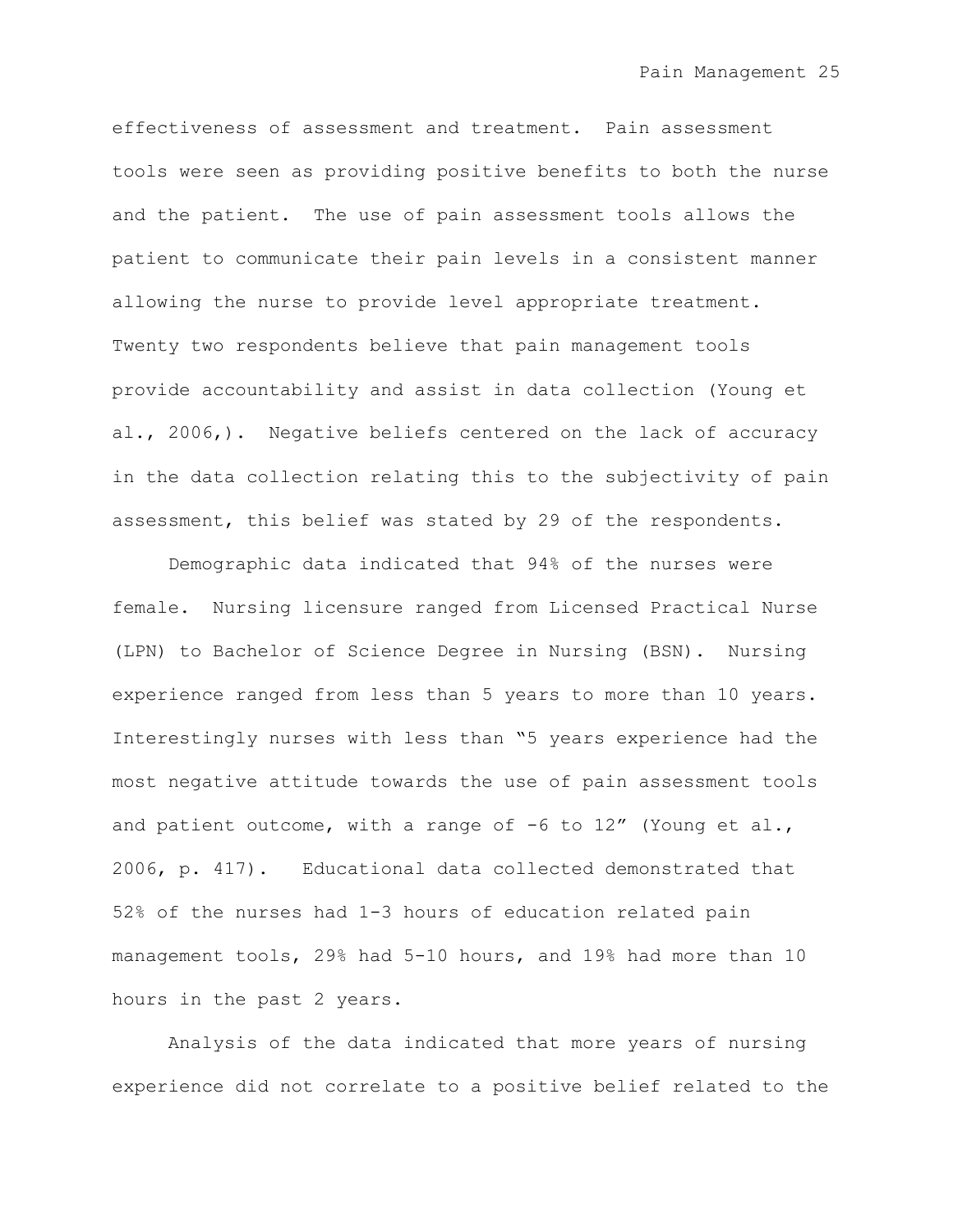use of pain assessment tools or their benefit to patient outcomes. The data suggests that education does not necessarily improve nursing practice or patient outcomes but a change in attitude may improve both. The implementation of nurse mentors may provide effective leadership in altering practice patterns and improving patient outcomes.

Knowledge that is based in science is integral to the nursing care of patients. Nurses" use evidence based knowledge in all aspects of care including pain. However, nursing practice is also influenced by "what we know" or myths such as risk of addiction to pain medication and disbelief of patient pain ratings. The purpose of this study was to compare two groups of expert nurses (Wilson, 2007) and their knowledge of pain. Hospice/oncology nurses were defined as an expert group related to their attendance at pain management courses and clinical expertise in pain management. The second group of nurses identified were "district nurses, primary care-based nurses who are often team leaders and responsible for caseload management" (Wilson, 2007). This group are considered expert generalists related to their continuing education and clinical expertise. Participant groups in the study were classified as specialist (hospice/oncology) nurses and generalists (district nurses).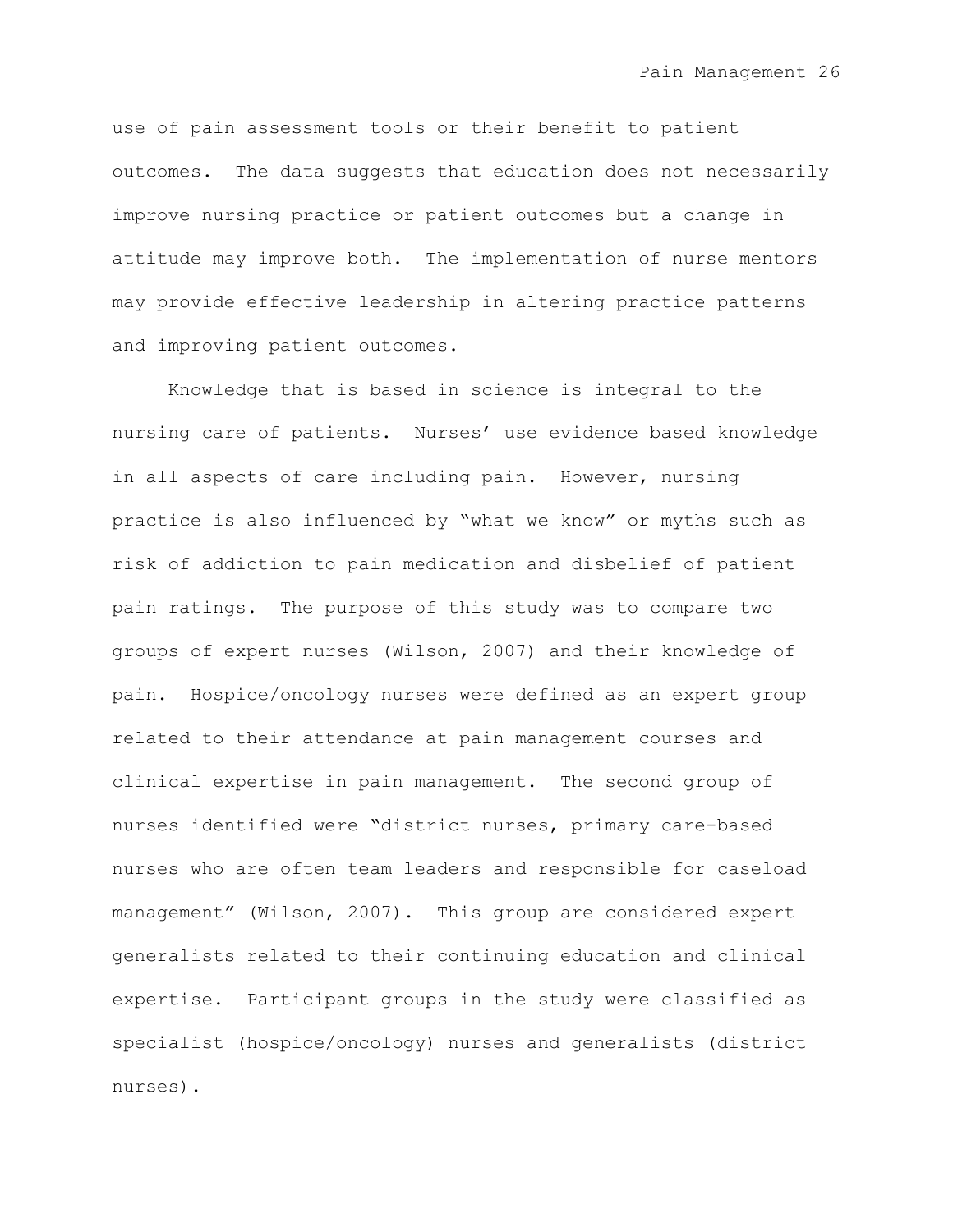Ethical approval was obtained from the Local Research and Ethics Committee and the Research Governance Committee (Wilson, 2007). The researcher provided instructions to the nurse leader of each group pertaining to "distribution and completion of the questionnaires" (Wilson). One hundred questionnaires, divided equally, were provided to the participating groups. Each questionnaire contained a cover letter describing the study, emphasizing anonymity and providing instructions.

Wilson used a questionnaire based on McCaffery's (1986) Pain Knowledge and Attitude Survey consisting of 20 true/ false statements. Additional demographic data was collected and any nurse with experience less than 3 years was excluded from the study. Participation was voluntary. A total of 72, 35 specialists and 37 generalists, completed questionnaires were included in the study.

Study results were analyzed using inferential and descriptive statistics. A significant difference in knowledge was identified when the mean score (15.8286) of the specialist nurses was compared to the mean score (12.7568) of the generalist nurses using a Mann-Whitney U-test. The researchers also considered the impact of years of nursing compared to knowledge scores. The relationship between years of nursing and knowledge scores was examined using Spearman"s rho (order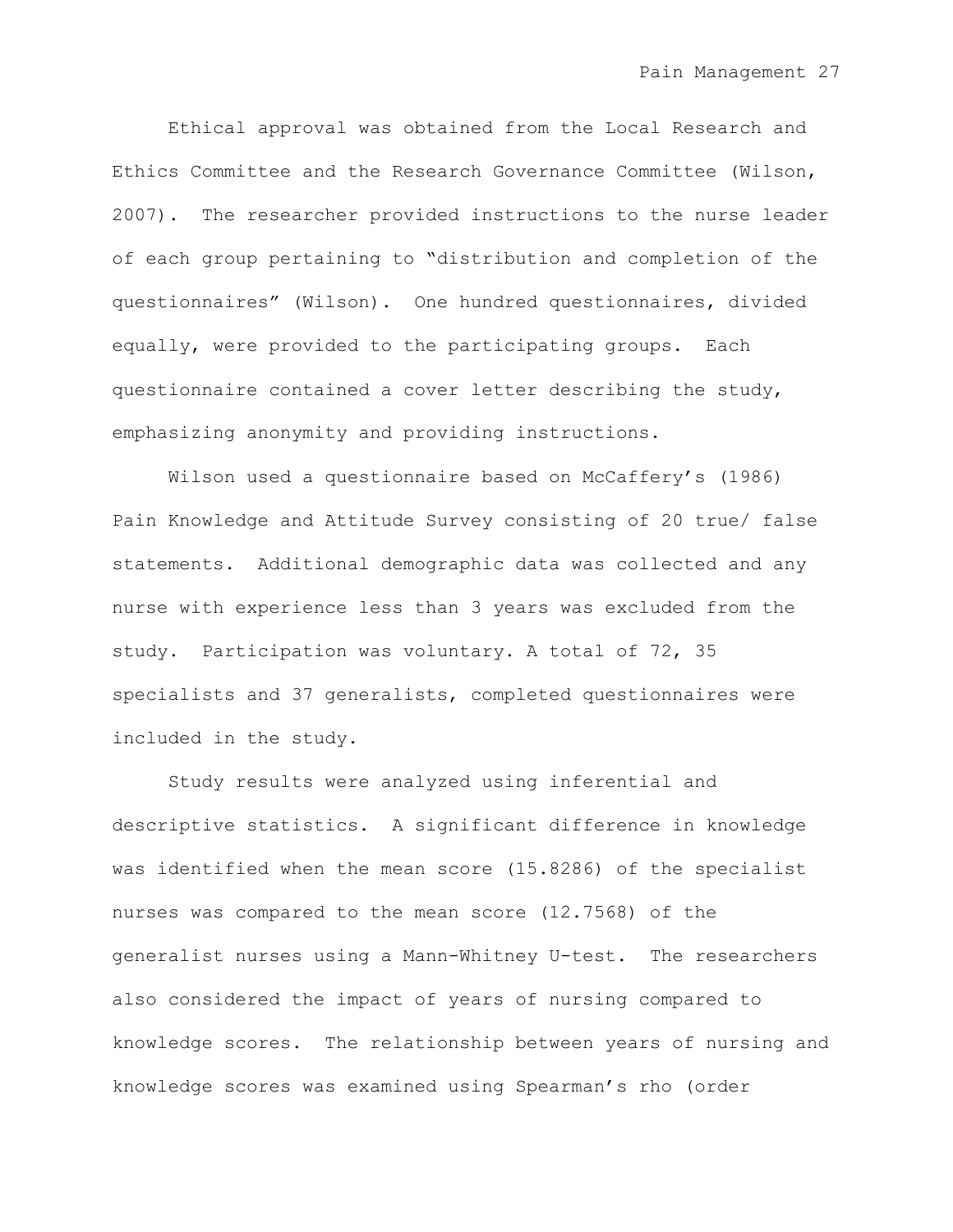correlation coefficient). A positive relationship was found between years of experience and knowledge scores. This analysis was performed on the group participants as a whole. The Spearman rho was also performed on each group separately; there was a positive relationship between the generalist nurses years of experience and knowledge scores, and no relationship identified between the specialist and knowledge scores.

The results of this study support the proposal that education influences knowledge scores. However, the scores of the Spearman rho indicate that years of experience also influence knowledge scores. "Harrison (1991) argues that experienced nurses are more accurate at pain assessment, an indication that training and work experience has made them more skilful at interpreting the relevant cues that lead to effective pain management" (Wilson, 2007, p. 1017).

Wilson (2007) identifies that attitudes are multidimensional consisting of cognitive, behavioral, and affective components. The components are related but not dependent upon each other. According to this, nurses may cognitively hold the knowledge to effectively manage pain and continue to have patients with unrelieved pain. Demonstrating that behavior (medication administration) does not correlate with knowledge base. The author suggests that evaluation of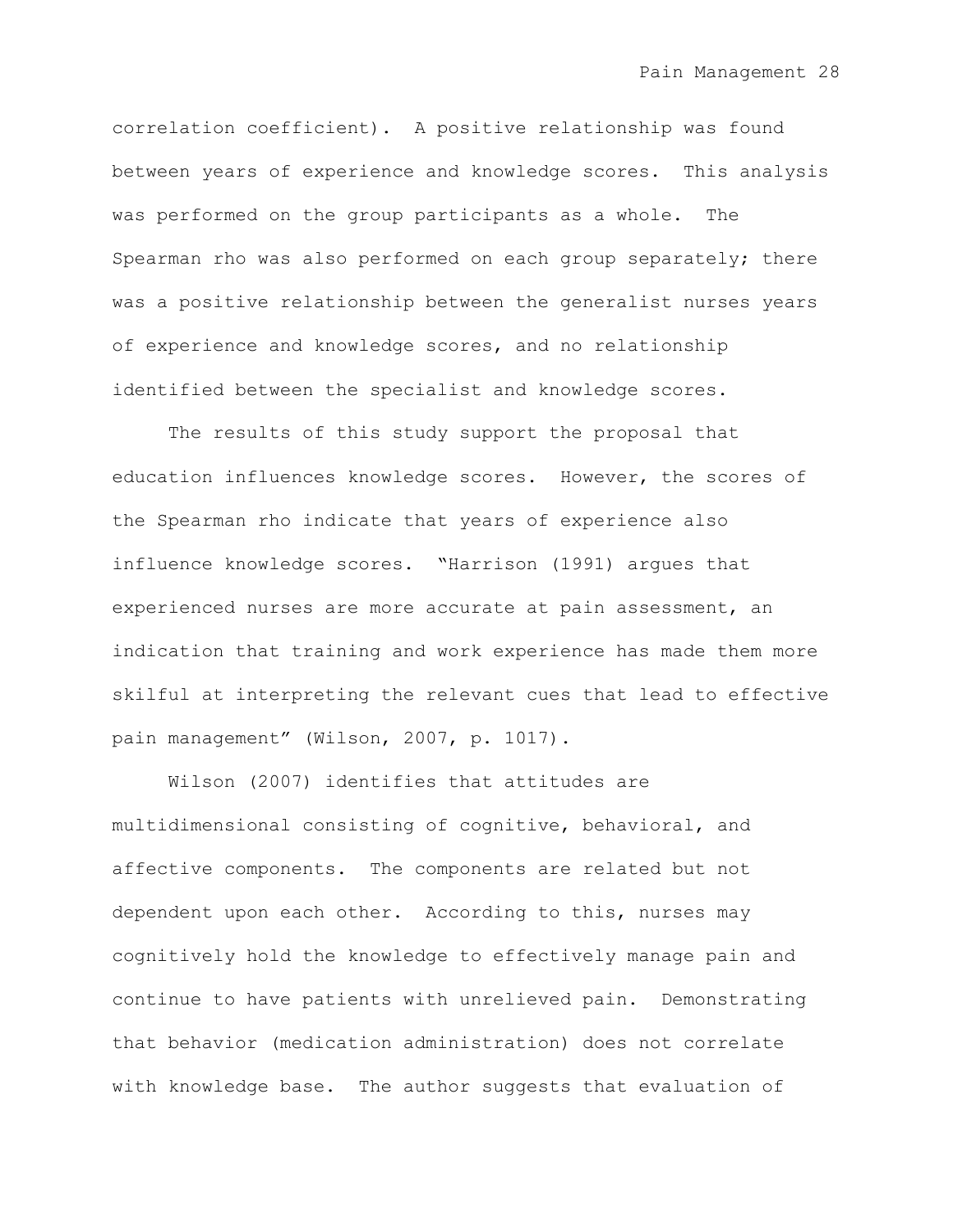practice environments may provide information as to why nurses do not utilize the evidence-based knowledge to improve patient care. One environmental component identified is the perceived lack of control or autonomy. Nurses historically have followed physician orders in caring for patients. As autonomous nursing practice strengthens the lines between healthcare professionals diminish encouraging a collaborative practice. However, it is the responsibility of the nursing professional to be accountable for decisions and care provided. As the structure of accountability and responsibility change it is imperative that nurses are provided the resources to implement interventions providing adequate pain management. The author concluded that "specialist nurses have a more comprehensive knowledge base in relation to physiological/pharmacological aspects of pain and pain management" (Wilson, 2007, p.1019). Wilson acknowledged the importance of continuing education in pain management and noted that the clinical environment also has an effect on the level of knowledge each nurse acquires.

#### *Patient satisfaction and pain management*

In order to meet the standards set forth by the Joint Commission on Accreditation of Healthcare Organization, it is necessary to evaluate nursing practice and implement measures to improve pain management. The purpose of this quality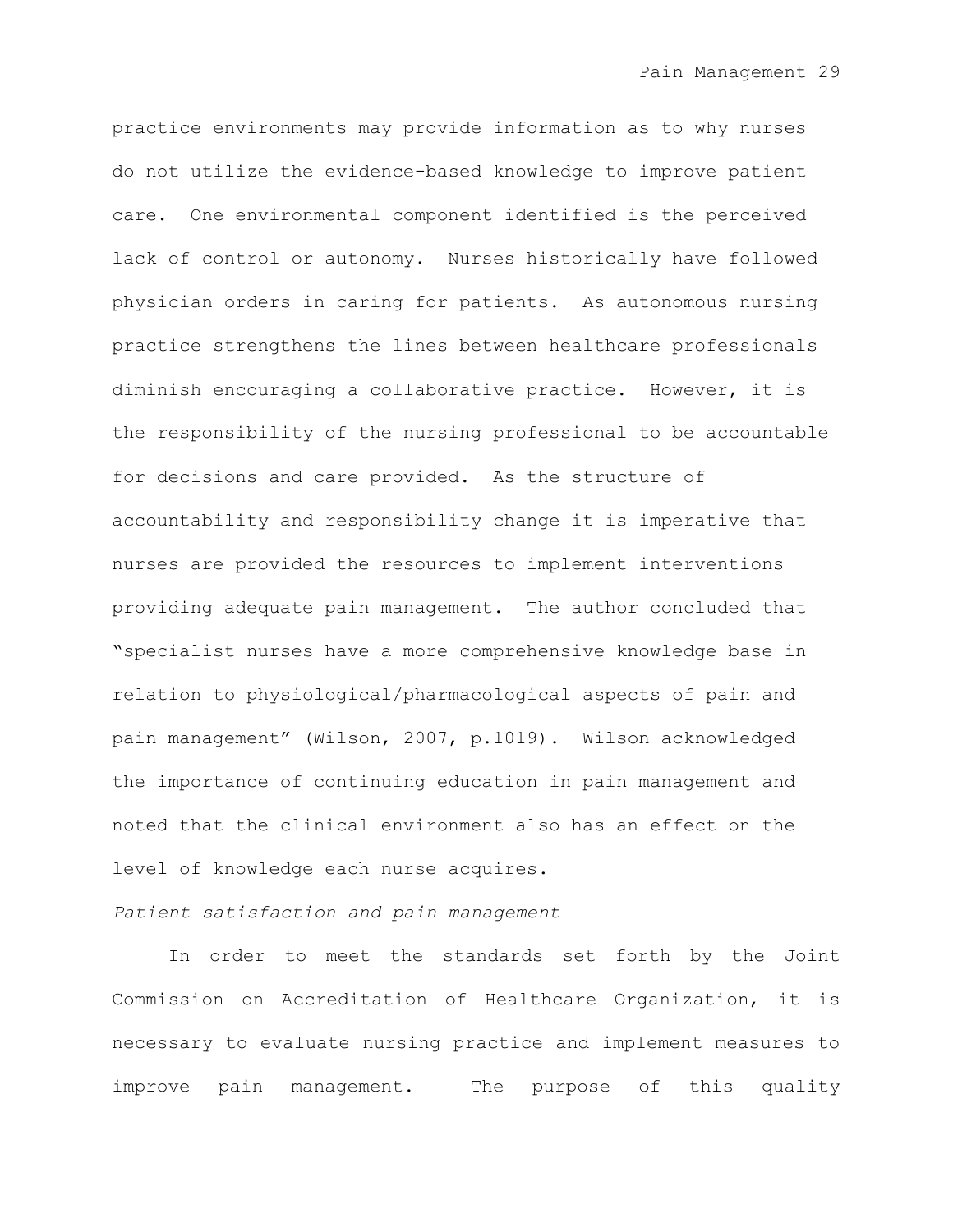improvement project was to examine the effect of pain education on the following: (a) patient satisfaction with how well patients" pain is managed, (b) nurses" knowledge of pain assessment and management, and (c) nursing documentation of patients' pain.

This study took place at an urban teaching hospital in Canada on a 74 bed general medical unit. The population consisted of 99 full and part time registered nurses (RNs). A convenience sampling method was used for patient survey data and chart audits. Criteria for patient exclusion were patients being postoperative, in the high intensity unit (critical care), dementia, palliative care, and patients admitted against their will.

Data were collected during 2002 and 2003. The first data collection period was October and November of 2002. RNs were surveyed using the nurse survey tool. A total of 93 nurses completed the survey; six nurses were either on vacation or maternity leave. Fifty charts were audited for pain documentation and 50 patients were surveyed. The chart audits did not correspond to the patient surveys.

The second data collection period was between January and February 2003 following an intervention program. The assessment data was collected. RNs = 75 at this time due to staff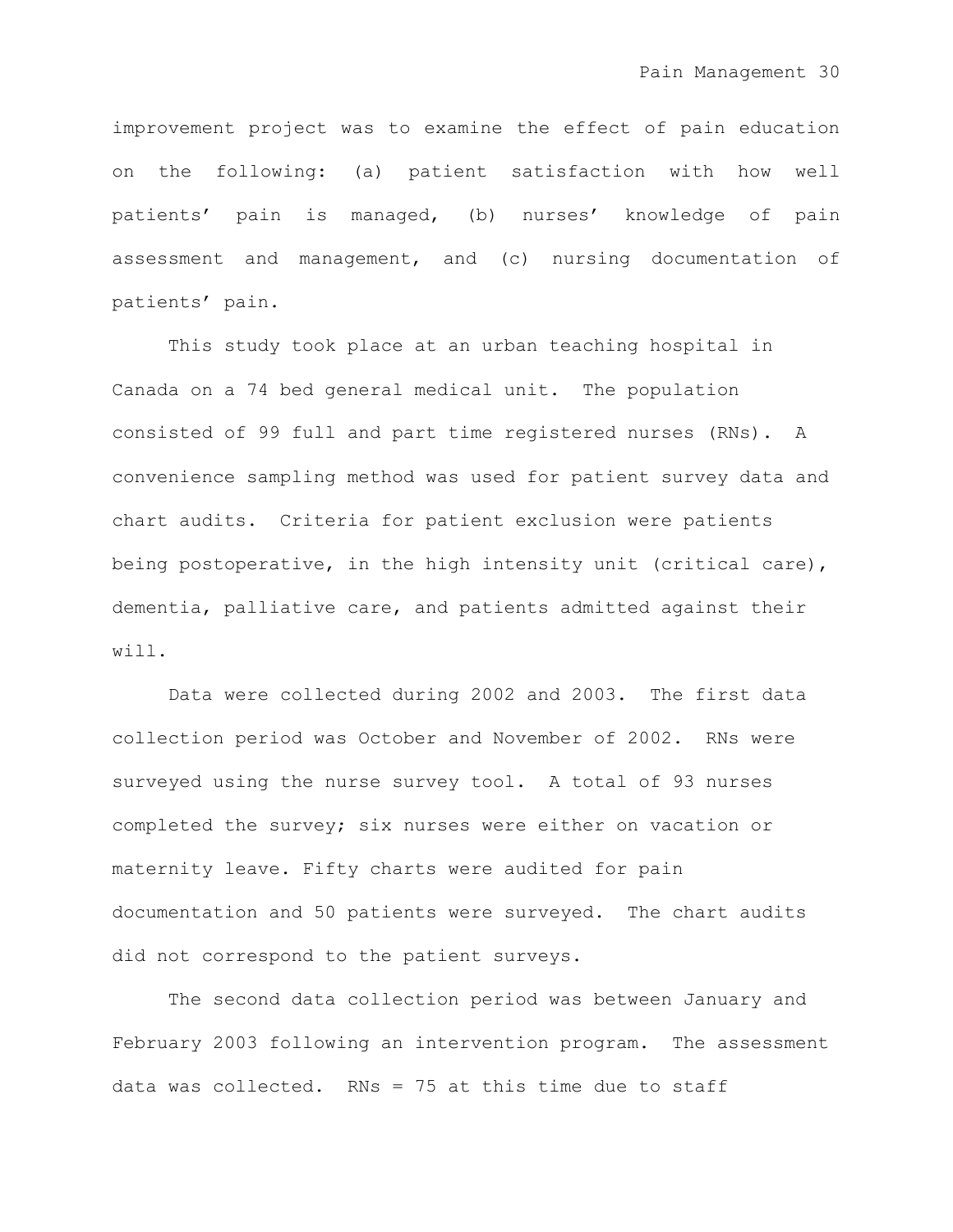turnover, vacation and maternity leave. Patient chart audits and patient surveys contained 50 samples.

The intervention program consisted of pain education for the RN staff. The program consisted of a 1-hour in-service on pain assessment and management (Innis, Bikaunieks, Petryshen, Zellermeyer, & Ciccarelli, 2004). Instructions to assess patient's pain using a numerical pain scale every shift were given. Other interventions included brief in-services with unit medical resident from the University of Toronto. Pocket sized "Pain Management Reference" cards (obtained from the University of Wisconsin Hospitals and Clinics) were handed out to all nurses, physicians, and pharmacists, as well as other interested healthcare providers. A member of the interdisciplinary pain consult team attended rounds. Implementation of effective pain management was assessed (Innis et al., 2004).

Assessment tools included the American Pain Society"s Pain Satisfaction Questionnaire in Hospitalized Patients with Acute or Chronic Pain which was modified for this project. This questionnaire used a 0 (no pain) to 10 (greatest pain) scale. Additional questions included for this study included: (a) did you receive your medications in a timely manner? (b) Were you satisfied with how well your pain was controlled? And (c) During your hospital stay, how much pain did you experience? Nurses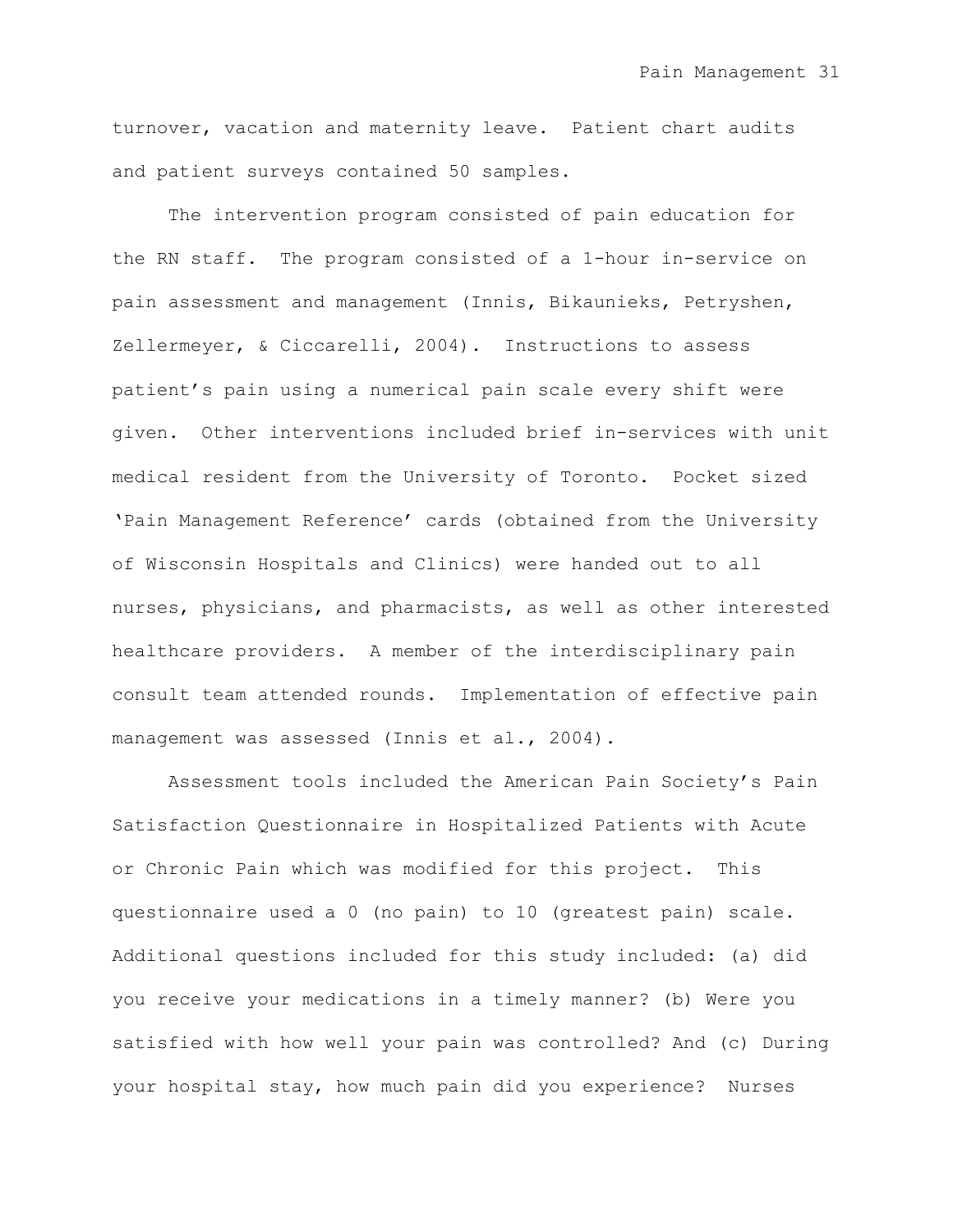were assessed using McCaffery"s Pain Knowledge and Attitude Survey. This is a 15 item questionnaire. And, charts were audited using the Medical Record pain Management Audit tool which collects data regarding documentation of pain assessment.

Findings related to patient satisfaction demonstrated no significant changes pre and post intervention on patient pain scores. However, patient's stated increased satisfaction with how the pain was being managed 62% pre-intervention and 82% post-intervention.

Findings related to nurses' knowledge and attitudes showed a significant improvement post-intervention. Innis et al. (2004) noted that the pre-intervention survey mean score was 59% and the post-intervention survey mean score was 71% three months after intervention.

Findings related to the chart audits identified a lack of documentation related to pain assessment prior to intervention. Nurses had documented pain assessments on 52% of the patient charts. Documentation of pain assessment increased to 100% on patient charts post-intervention.

Innis et al. (2004) concluded that the interventions were successful. Patient satisfaction and nursing knowledge scores increased following implementation of the interventions. Recommendations included continuing pain education, involving a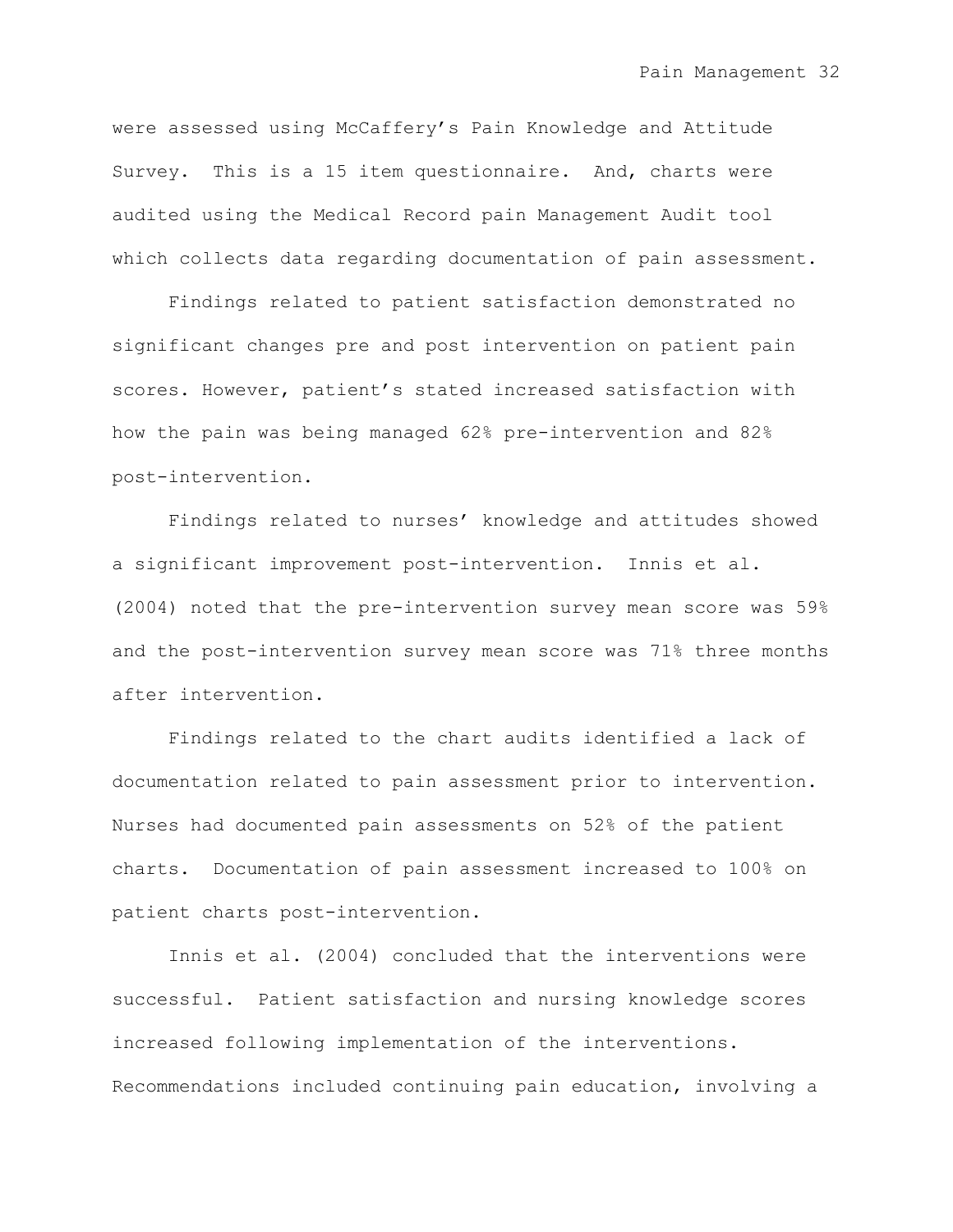multidisciplinary team in pain management, ongoing chart audits, and patient satisfaction surveys.

There is a discrepancy between nurses' assessment of postoperative pain and the patient"s assessment of his pain. The purpose of this study is to (1) compare nurses' ratings of pain intensity and suffering in adult surgical patients with the patients" own ratings of these variables, and (2) to investigate whether pain ratings are significantly influenced by cultural and ethnic differences (Sloman, Rosen, Rom, & Shir, 2005).

Sloman et al. (2005) used a descriptive comparative design to compare the patients' self rating of pain and the nurses' rating of that patients' pain. The sample population consisted of 95 pairs of registered nurses (RN) and patients with each pair being tested only one time. All postoperative patients were included if they were suffering from and being treated for surgically induce pain. The study population was from four hospitals in Jerusalem, Israel

Data were collected using the McGill Pain Questionnaire Short Form (MPQ-SF) in Hebrew and English, visual analogue scales (VAS), and a demographic and cultural questionnaire. The MPQ-SF consisted of four affective pain descriptors and eleven sensory descriptors. Scoring was completed using 0-3 intensity scale, none to severe pain. The MPQ-SF resulted in three pain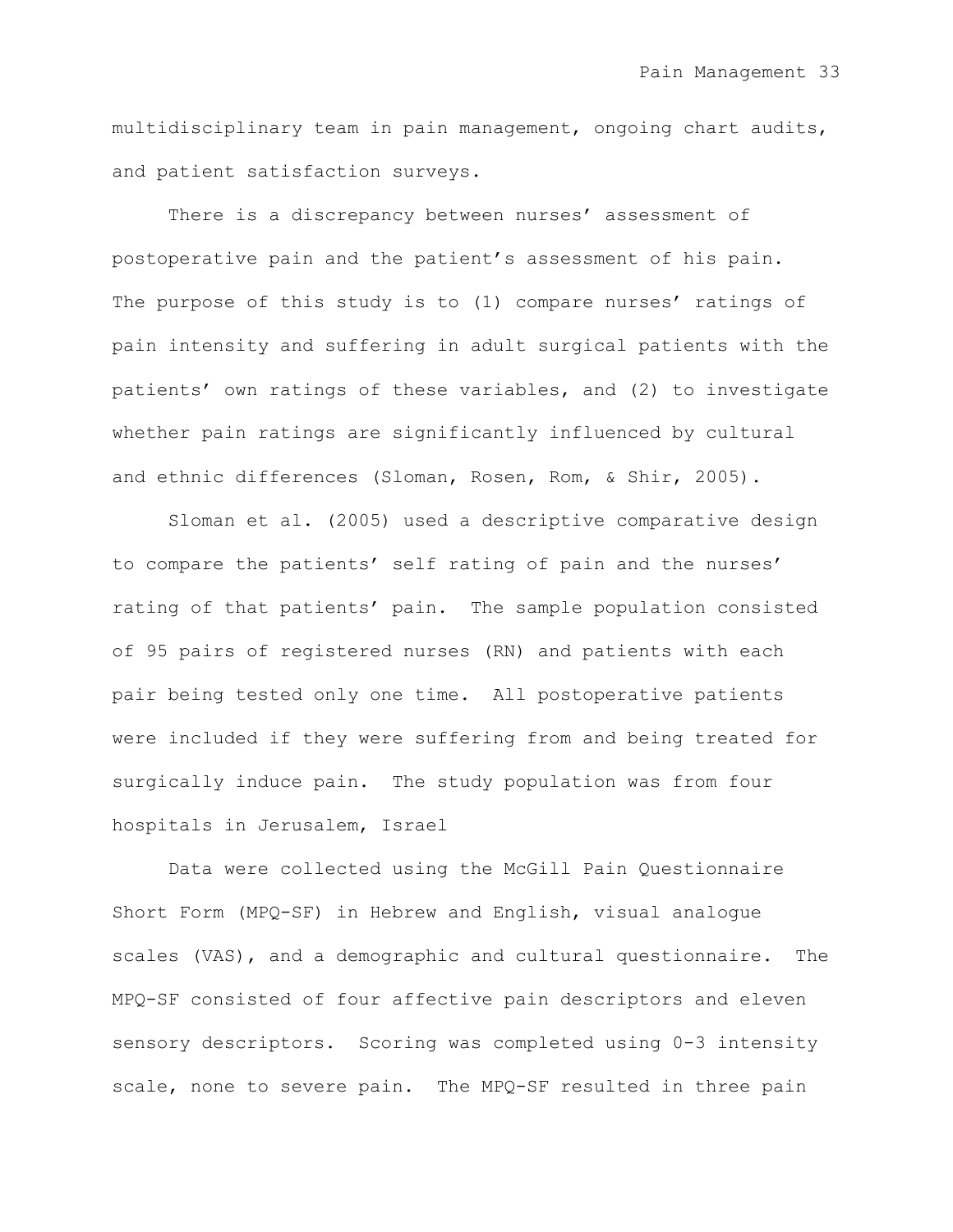scores, (1) pain sensation, (2) pain affect and (3) total pain score. VAS were used to establish (1) overall pain intensity; (2) suffering and distress associated with pain; and (3) patient satisfaction with their pain treatment (Sloman et al., 2005). The demographic and cultural questionnaire collected information such as gender, country of birth, education, and ethnic background.

Each hospital ethics committee approved the study. The researcher explained the study to each participant and consent to participate was indicated by completing the forms. Data collection consisted of the researcher asking each of the patient participants to complete the three questionnaires. Following this collection the RN entered the patient room performed a pain assessment and then completed the three questionnaires after leaving the patient room. Additional data collected was surgical procedure, surgical date, analgesic medication, hospital and ward.

Data analysis was completed using SPSS 11.0 for Windows. Each of the MPQ-SF was summed and the patient and nurse data were compared using paired t-tests. The VASs from each group were measured in centimeters; the mean scores were compared using paired t-tests. Pearson"s correlation was used to determine construct validity by comparing the scores from the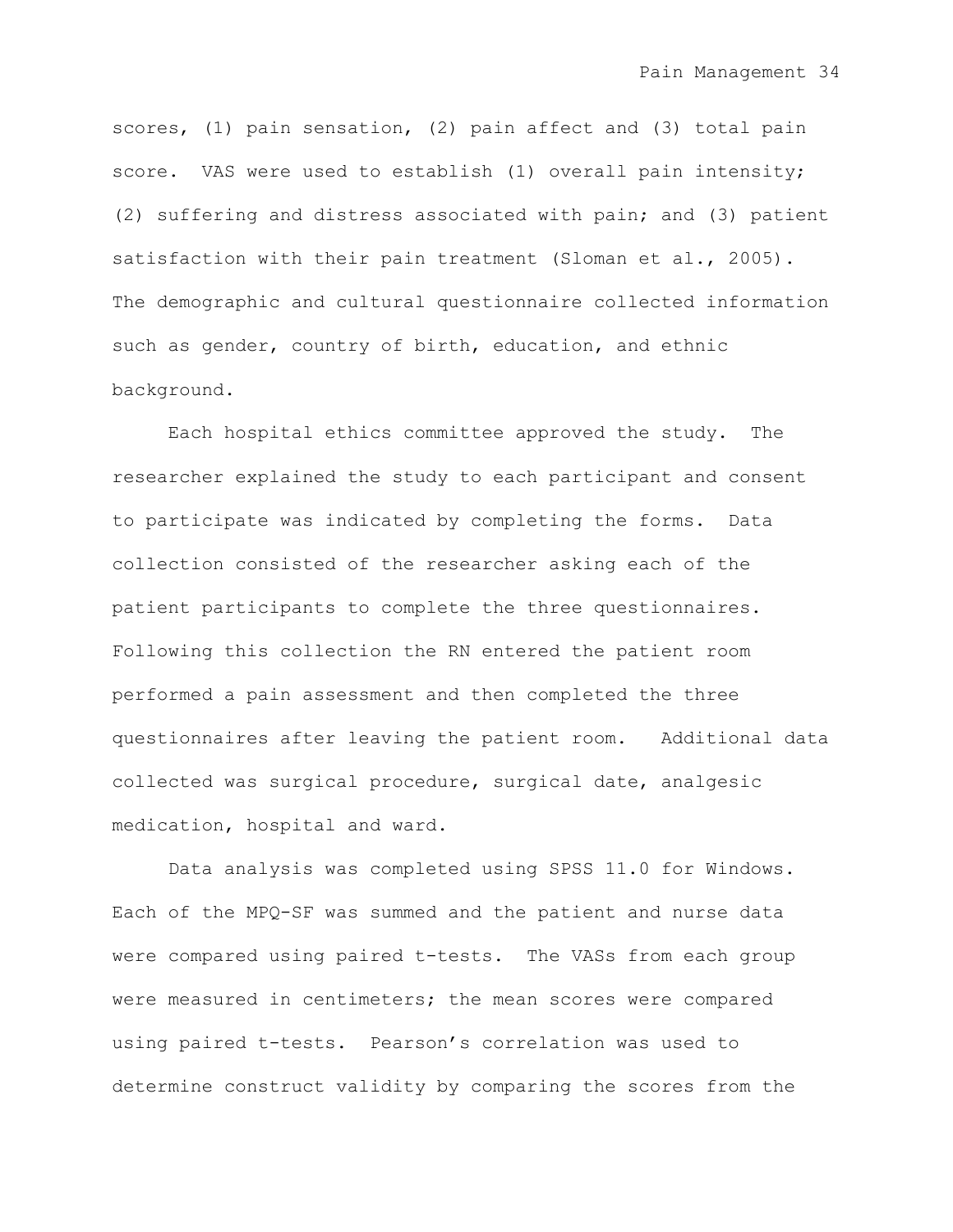VAS and MPQ-SF. Multivariate analysis was used to exam the demographic and cultural data.

Patient participants totaled 95 with 52 men and 43 women. All patients were assessed with 48 hours of surgery and were experiencing pain at the time of assessment. Nurse participants totaled 95 with 22 men and 73 women. All nurses had academic diplomas or degrees in nursing and worked in surgical nursing (Sloman et al., 2005).

Analysis of the pain scored identified that nurses significantly underrated pain when compared to the patient ratings of pain sensation. There was no statistical difference in pain treatment satisfaction between nurses and patients. The demographic and cultural variables did not have a significant effect on this study. The level of nursing education did not impact the pain assessment.

The results of this study demonstrated that nurses consistently underrated pain in the postoperative patient. Findings from this study are consistent with existing research related to pain assessment and treatment. The authors noted that nurses place great emphasis on patient comfort and its priority in patient care. Pain management is often left to nursing judgment to make choices in the amount of medication to administer and the application of alternative comfort measures.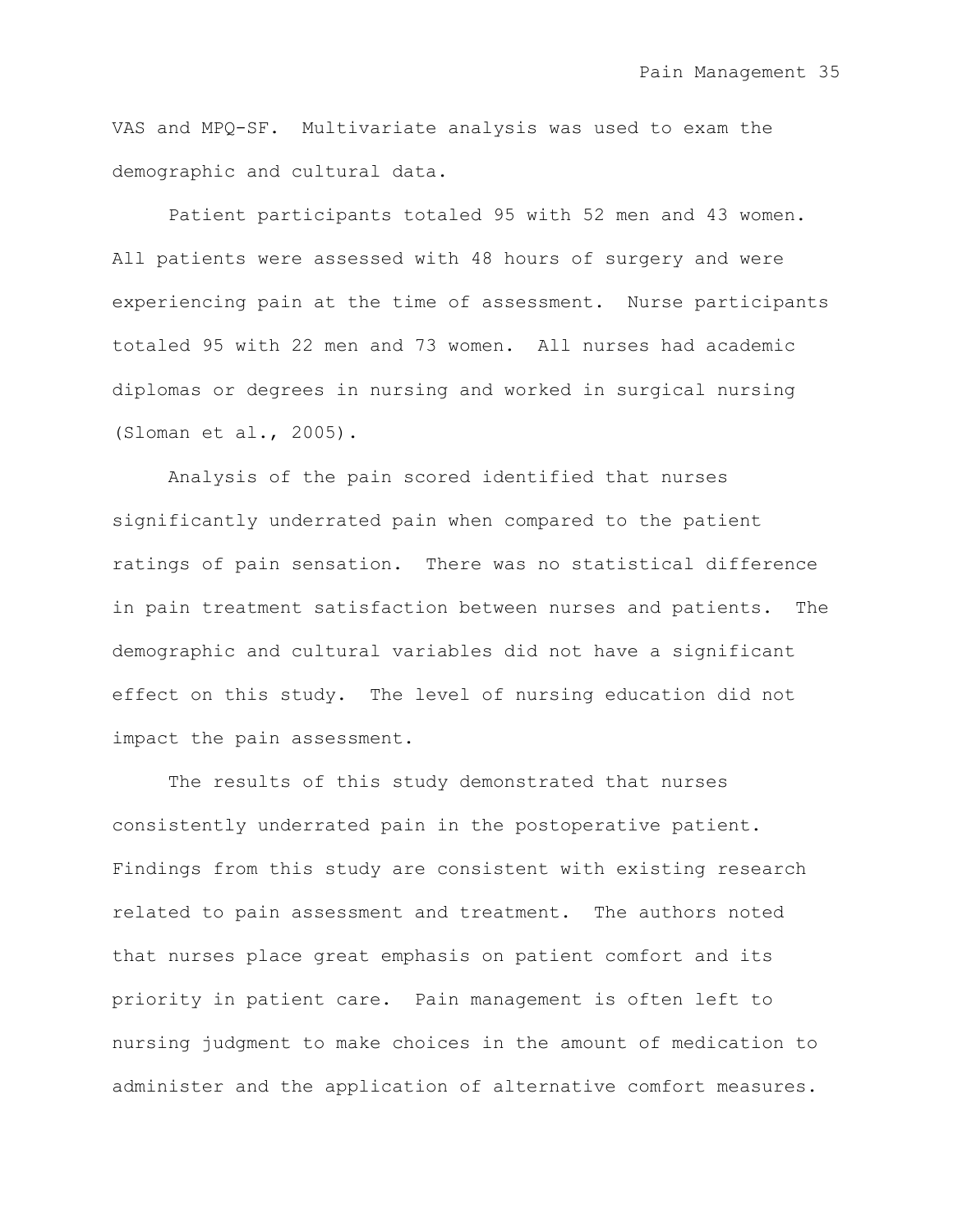The authors concluded that pain education for nurses must improve to decrease the differences in pain assessment between the nurse and patient. The author's also recommended that further study of nurses' pain assessment be completed.

*Pain assessment and nursing practice*

Management of chronic pain in older adults is especially difficult. This belief leads to the under treatment of pain in the older adult.

The author has identified that approximately one-third of older adults suffer from chronic pain that interferes with the activities of daily living and social function. What strategies are these people using to manage their pain? The purpose of this study was to determine the types of limitations that older adults have related to chronic pain and the comfort measures that are used to relieve the pain.

The researchers used a grounded theory method with unstructured interviews to collect data. The sample consisted of 63 people, 42 female and 21 male. Twenty eight of the caregivers/spouses were also in attendance per the request of the respondent. Each subject was interviewed in their home by the first author. The interview lasted approximately one hour and was audio-taped.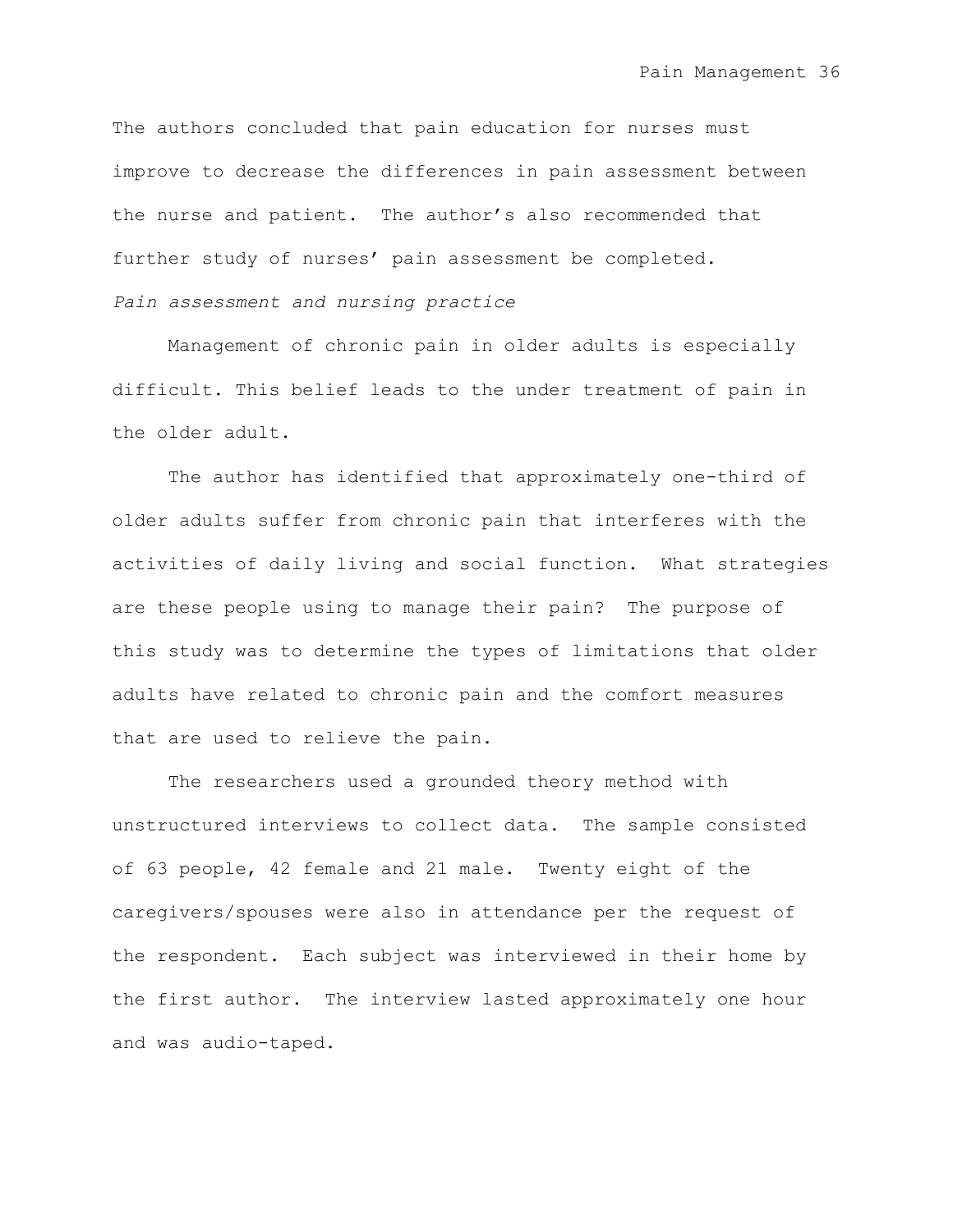The interview was started with a question about the effects of pain. Each answer leads to the next question. This process of data collection and analysis continued until no new ideas emerged. After the transcription of the audio tapes the data was "coded by the lead researcher and an independent expert in qualitative research. The codes were further collapsed into themes, allowing for construction of an exploratory theoretical framework" (Sofaer et al. 2005, p. 463).

Analysis of the data detailed two main themes which are: the maintaining of personal control and the adaptive mechanisms employed to maintain quality of life. Each theme also had subheadings. Theme 1 subheadings include home and garden adaptations and aids. Theme 2 subheadings including acceptance and non-acceptance, pacing oneself, helping other people, the use of prayer and looking good and feeling good (Sofaer et al. 2005). Each of these themes and subheading were supported through direct quotes.

The authors concluded that maintaining independence is very important to the older population. The older population had a preference for "self administered strategies" whether it was medication or looking good. The subjects had a desire to maintain normalcy. They did not want other people, including family members, to know they were in pain. "On the whole,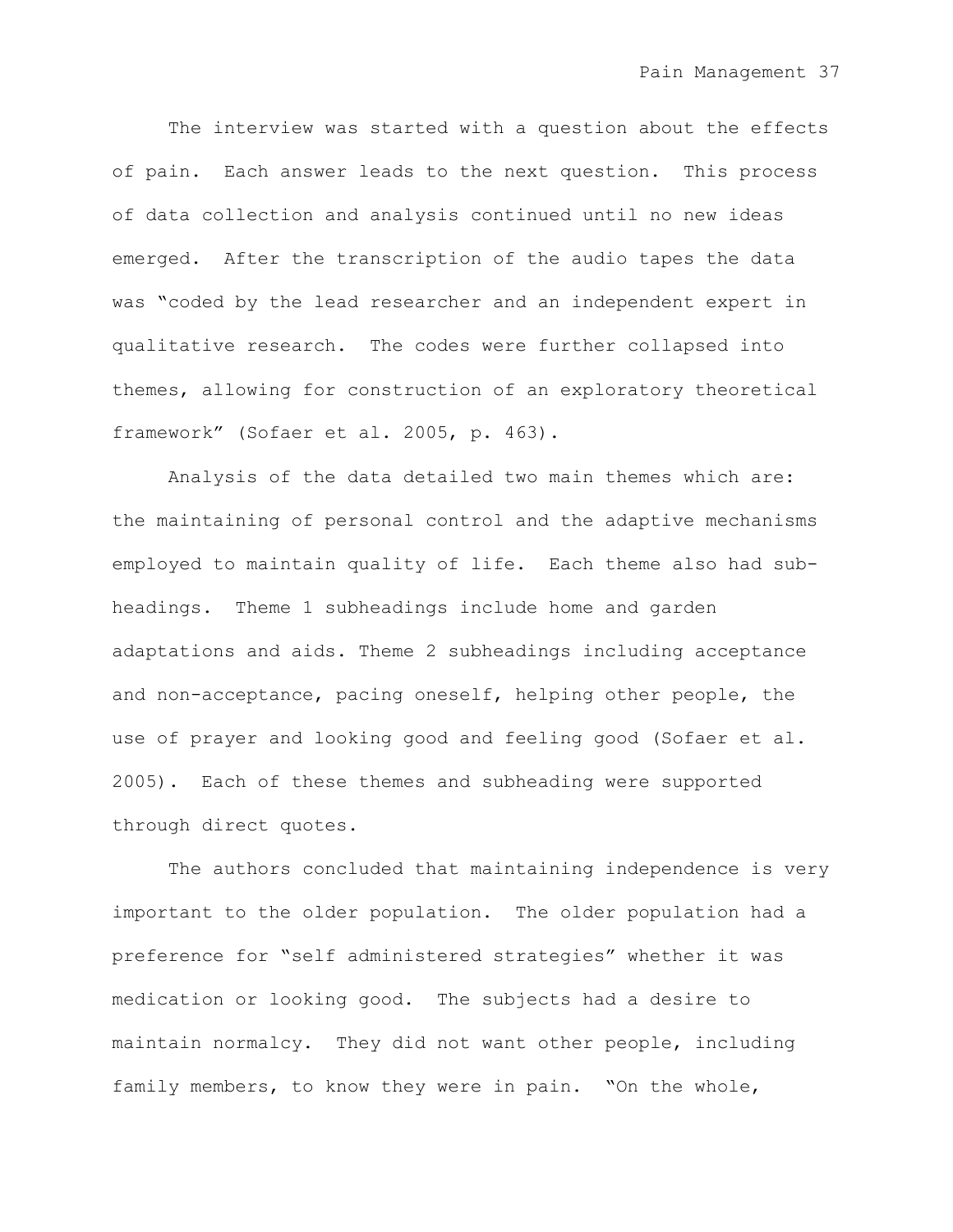knowing a cause of pain did not appear to be a major concern. The majority of the respondents tended to be more accepting of chronic pain and of their treatment than younger people (Sofaer et al. 2005).

This study has implications for nursing practice in that the older population is more accepting of chronic pain as a part of aging therefore less likely to complain about being in pain. As nurses we must be thorough in assessing pain and teaching pain management strategies to the older population. Pain management strategies should include pharmacologic and nonpharmacologic interventions such as heat, cold and exercise.

Changing nurses" pain assessment practice: a collaborative research utilization approach (Dufault, Bielecki, Collins, & Willey, 1995) was a quasi-experimental study to evaluate the effectiveness of a collaborative research utilization model in the transfer of knowledge into practice. The emphasis is on the use of pain research in the clinical practice of pain management. There was a secondary emphasis on increasing competency in research utilization and positively altering attitudes regarding research. Dufault et al. (1995) identified the following research questions for this study: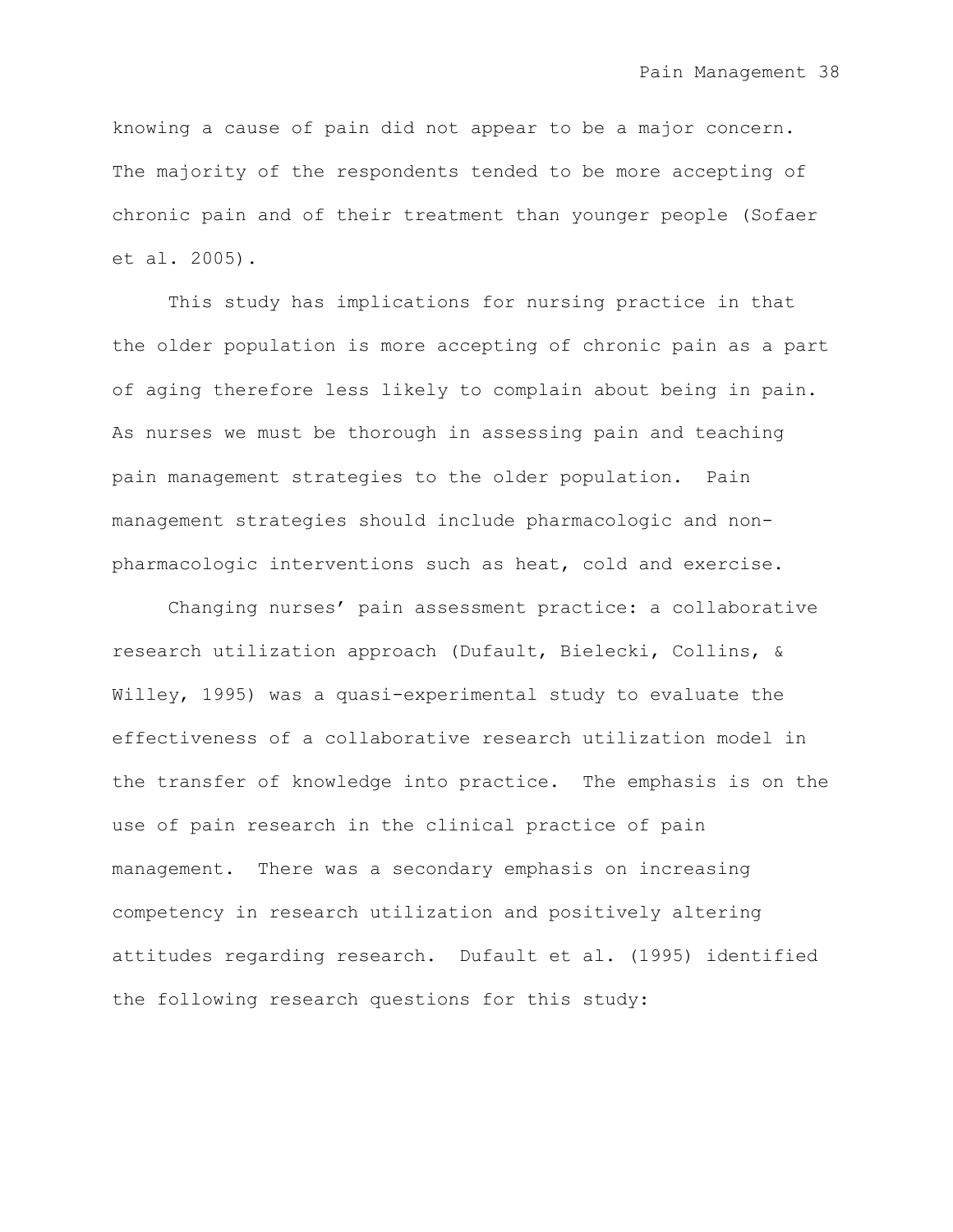1. Does using a collaborative research utilization model, focused on the research base in pain assessment, change nurses' day-to-day pain assessment practice?

2. Does using the model improve nurses' competency in research utilization?

3. Does using the model positively affect the attitudes of nurses towards research?

The conceptual model used in this study was the collaborative research utilization model; this is based on a process developed in the Conduct and Utilization of Research in Nursing Project (CURN) and adoption of innovations literature. This model is a partnership between clinician and scientists. The clinicians learn the process of research and the scientists learn how the clinicians use the research in providing care.

This model has six phases to use in the research process:

1. Problem identification and assessment of research bases for utilization.

2. Evaluation of research relevancy to problem selected, nursing department values, standards and policies, and potential cost and benefit.

3. Innovation design to meet the needs of the problem within the scope of the research base.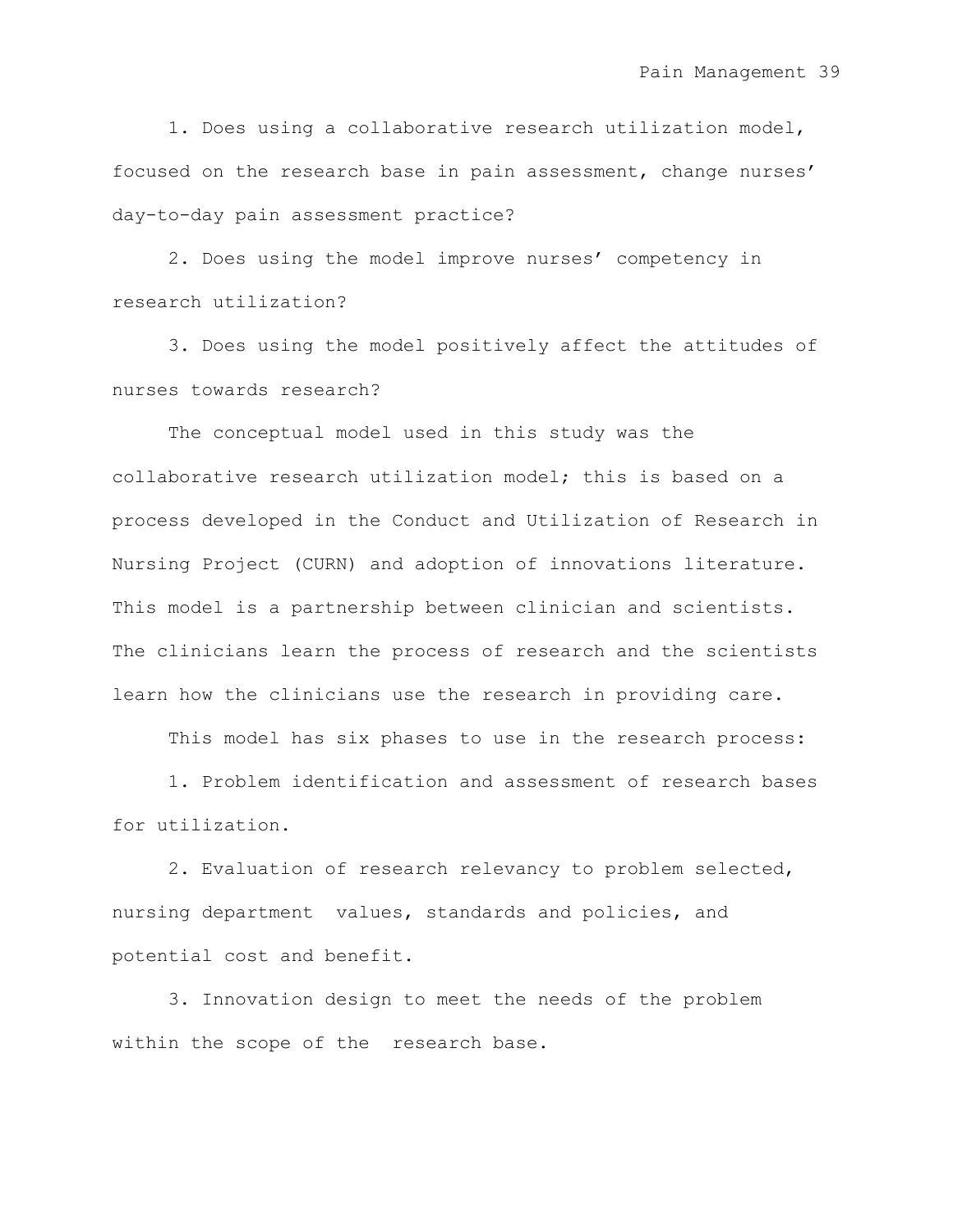4. Actual or construct replication and evaluation of the innovation.

5. Decision to adopt, alter or reject the innovation.

6. Development of means to extend the innovation within and outside the setting.

This study took place at Roger Williams Medical Center in conjunction with the University of Rhode Island College of Nursing. The population consisted of nurses on four patient care units. Two units were assigned to the control group and two units were assigned to the experimental group. A convenience sample of nurses from each group was obtained, control group = 15 and the experimental group =  $12.$  No significant demographic differences were noted between the groups. The experimental group had limited experience with evaluating and critiquing nursing research. The control group had been exposed to several research studies by a clinical nurse specialist. Nurses in the experimental group became a part of the research team.

The Pain assessment Audit Instrument which is an instrument that measures 25 indicators related to pain assessment in the patient record. "Examples of these indicators include evidence of a pain rating scale in the nurses' notes, and the nurses' notes or plan of care reflect evidence of assessment of pain"s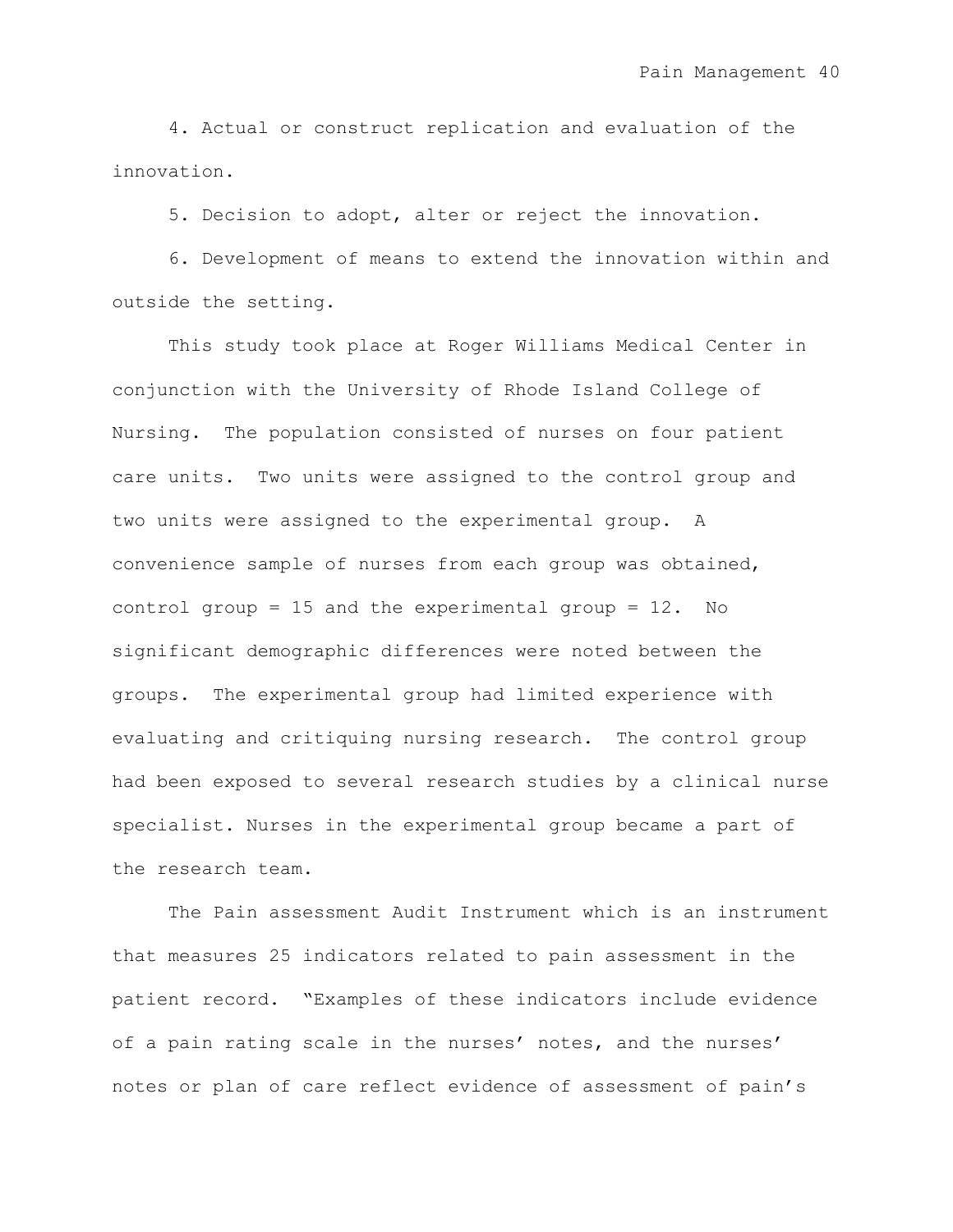effect on the patient's sleep habits, etc." (Dufault et al., 1995, p. 639). One point was awarded for documentation of each item. For each nurse that participated, three charts were audited pre and post experiment for a total of 168 charts. Inter-rater reliability was established through review of every tenth chart by two independent raters.

Kim"s Research Utilization Competency Scale was used to measure improvement in research competencies. This is a 13 item Likert type scale. Subjects rated themselves on a 1-7 scale which is a measurement of the degree to which they can carry out the steps of research utilization. Problem identification is an example of research utilization. This tool was used pre and post experiment and the point range was 13-82 (Dufault et al., 1995 p. 640).

Kim"s Attitudes Toward Research Scale were used to measure attitudes and values regarding research. This tool was also administered pre and post experiment to all participants. This is a 10 item Likert type scale with values at 1-5 for a total point value or 10-50. Participants were asked to rate themselves on agreement with statements such as "Nurses should seek new research findings when confronted with nursing care problems for which solutions used in practice are not satisfactory".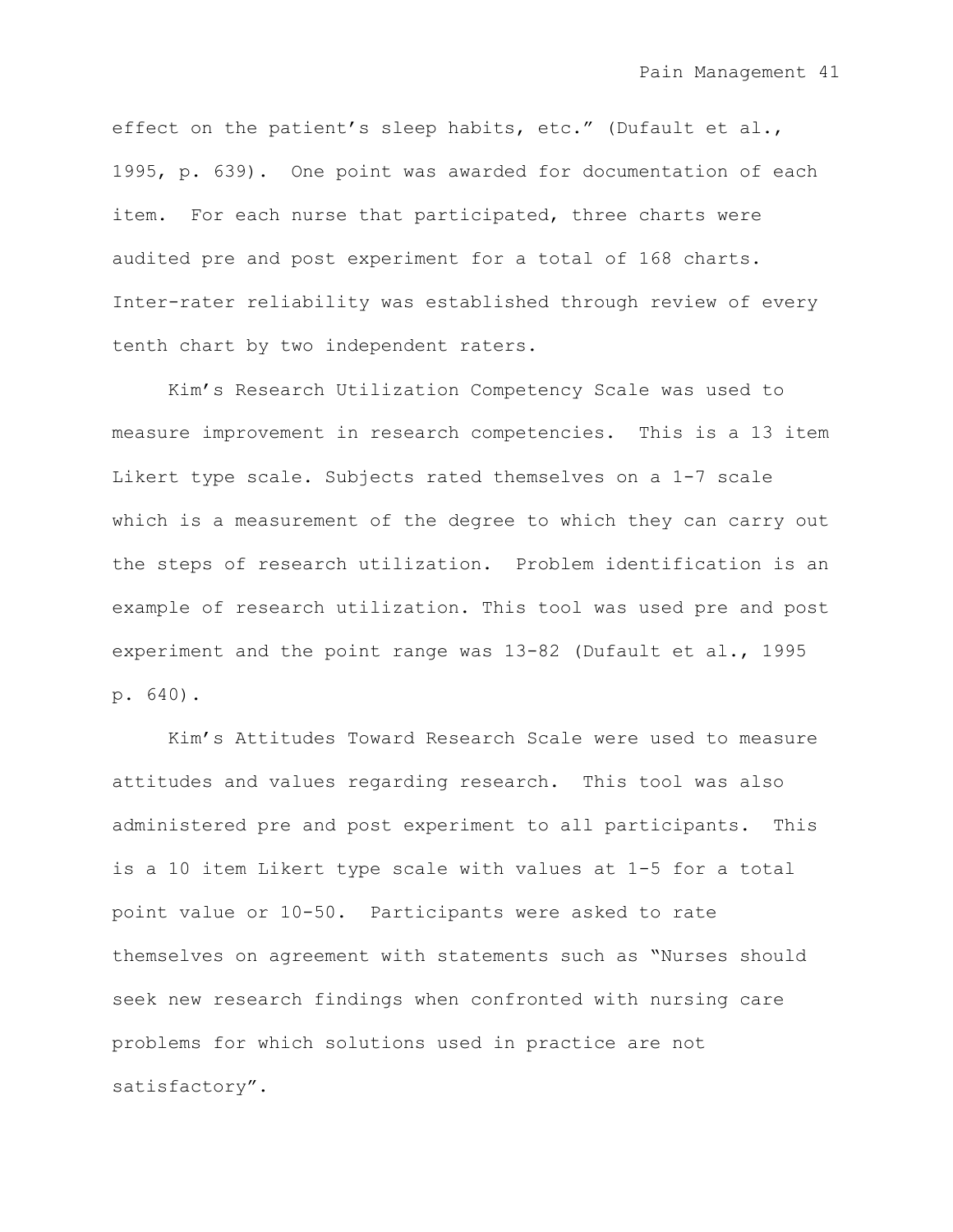Both Kim"s Attitudes Toward Research and Utilization Competency Scales were examined using paired t-tests to determine if after intervention there was significant change for each individual.

Use of innovations questionnaire was used to assess nurses' practice concerning pain management. This is a tool developed by the investigator consisting of three items. Nurses were asked to describe the assessment techniques and questions they use when assessing pain (Dufault et al., 1995). This tool was measured using chi-square statistics.

Findings related to the question about using a collaborative research utilization model, focused on the research base in pain assessment, change nurses' day-to-day pain assessment practice found that 67% of the experimental group indicated that there was a positive practice change in the way nurses assessed pain after the intervention, compared to 0% indicating change in the control group (Dufault et al., 1995).

Chart audits pre-intervention indicated no difference in documentation of pain indicators. Post-intervention chart audits demonstrated a significant difference in the documentation of pain indicators. The experimental group was more likely to have documented pain assessments including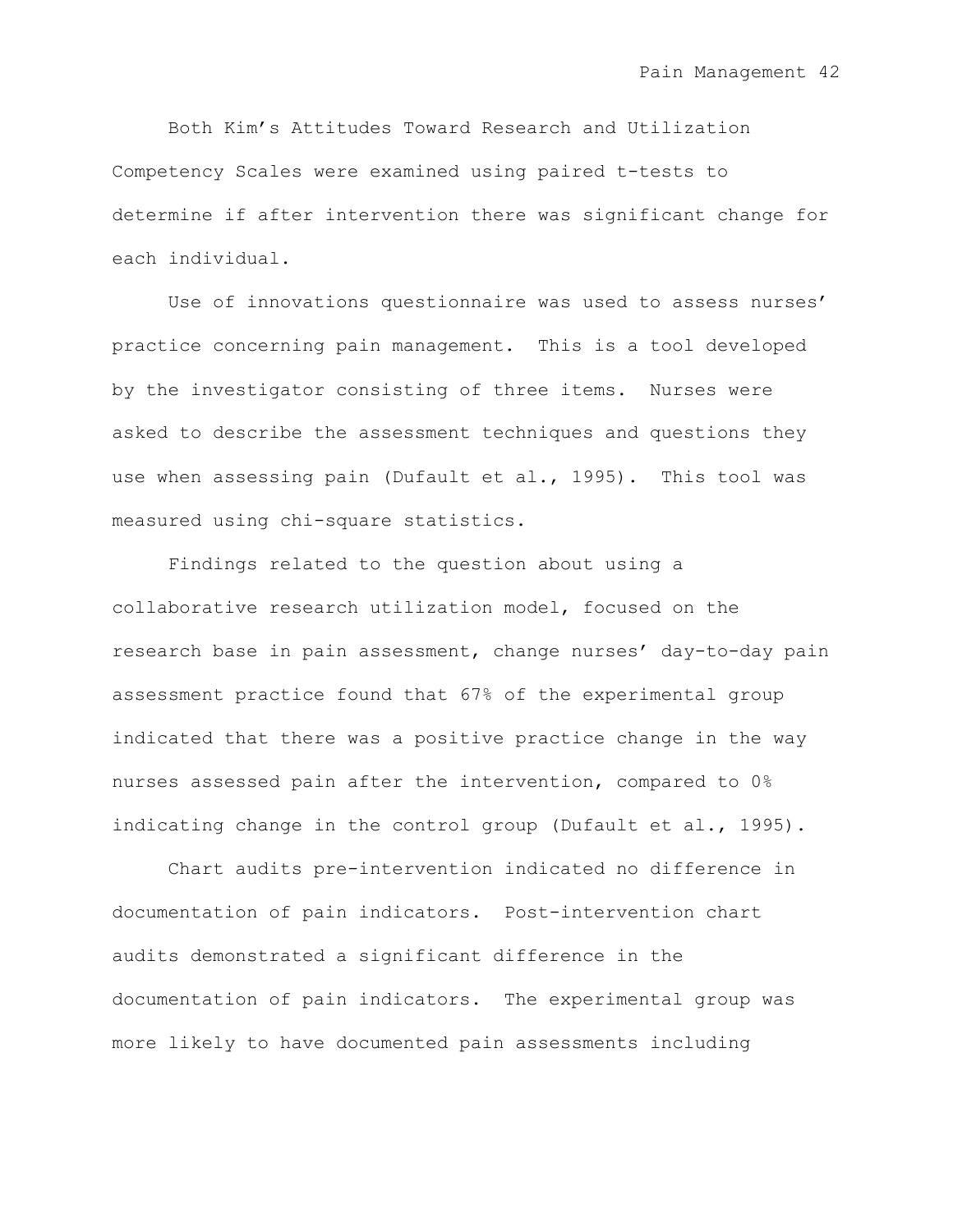patient descriptors, administration of pain medication, use of non-pharmacological intervention and post intervention results.

Findings related to the question about using the model improve nurses" competency in research utilization indicated that nurses who participated in the experimental group improved their competency in using research. The average change in research competency scores for the experimental group was a positive change of 10 points; this was found to be statistically significant (Dufault et al, 1995). The control group was not found to demonstrate a change in competency in research utilization.

Finding related to the question about using the model positively affect the attitudes of nurses towards research indicated that the two groups had similar post test attitude scores. The experimental group had a statistically significant positive change (P=0.03) (Dufault et al, 1995). The control group was exposed to research by a clinical nurse specialist who was successful in promoting a positive attitude toward research which may account for the results of the control group.

The authors concluded that nursing participation using a collaborative research model improved nursing practice in relation to pain assessment and management. When innovations (new tools) are identified users they are more willing to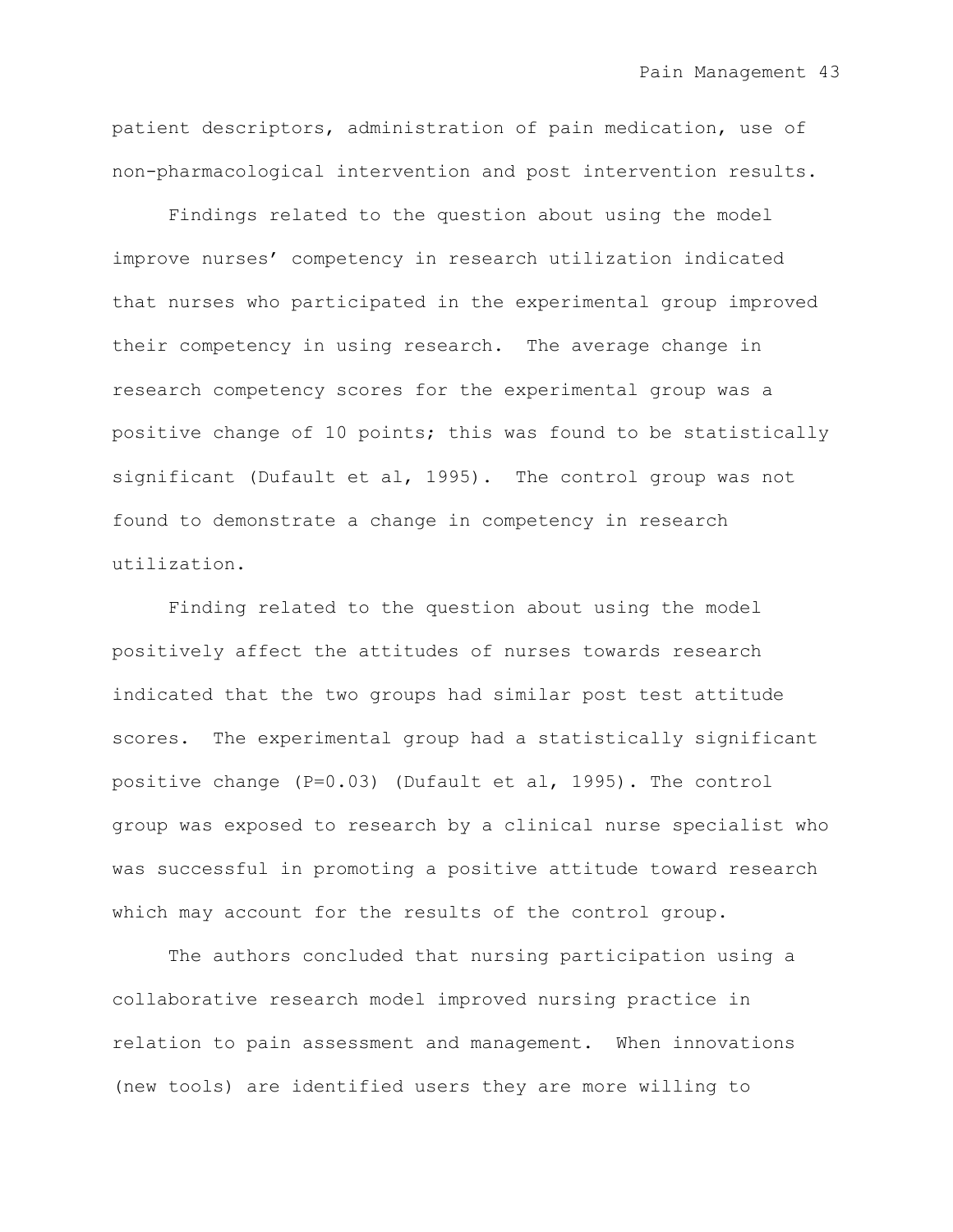incorporate into practice. It is also interesting to note that when the research has taken place in community the results of the research have a greater impact than research data obtained through journals or conferences.

Inpatients continue to have unrelieved pain despite the documented pain management guidelines such as those provided by The Joint Commission on the Accreditation of Healthcare Organizations (JCAHO) and the Agency for Healthcare Research and Quality. The purpose of this study was to improve quality of pain management and patient satisfaction scores on a 29 bed inpatient oncology unit.

A Pain Performance Improvement Team (PIT) was formed to assess the problem and develop an improvement plan. The assessment phase of the project included chart audits, patient satisfaction surveys, and a unit based needs assessment. Results of the assessment identified a need for formal accountability and responsibility, pain education for all staff, culturally based patient education, and a pain reevaluation system.

The planning phase included goal setting. The primary goal of the program is to provide "consistent, improved pain management for all inpatients on the oncology unit" (Woodward, 2005, p.264). The primary goal was broken into sub-categories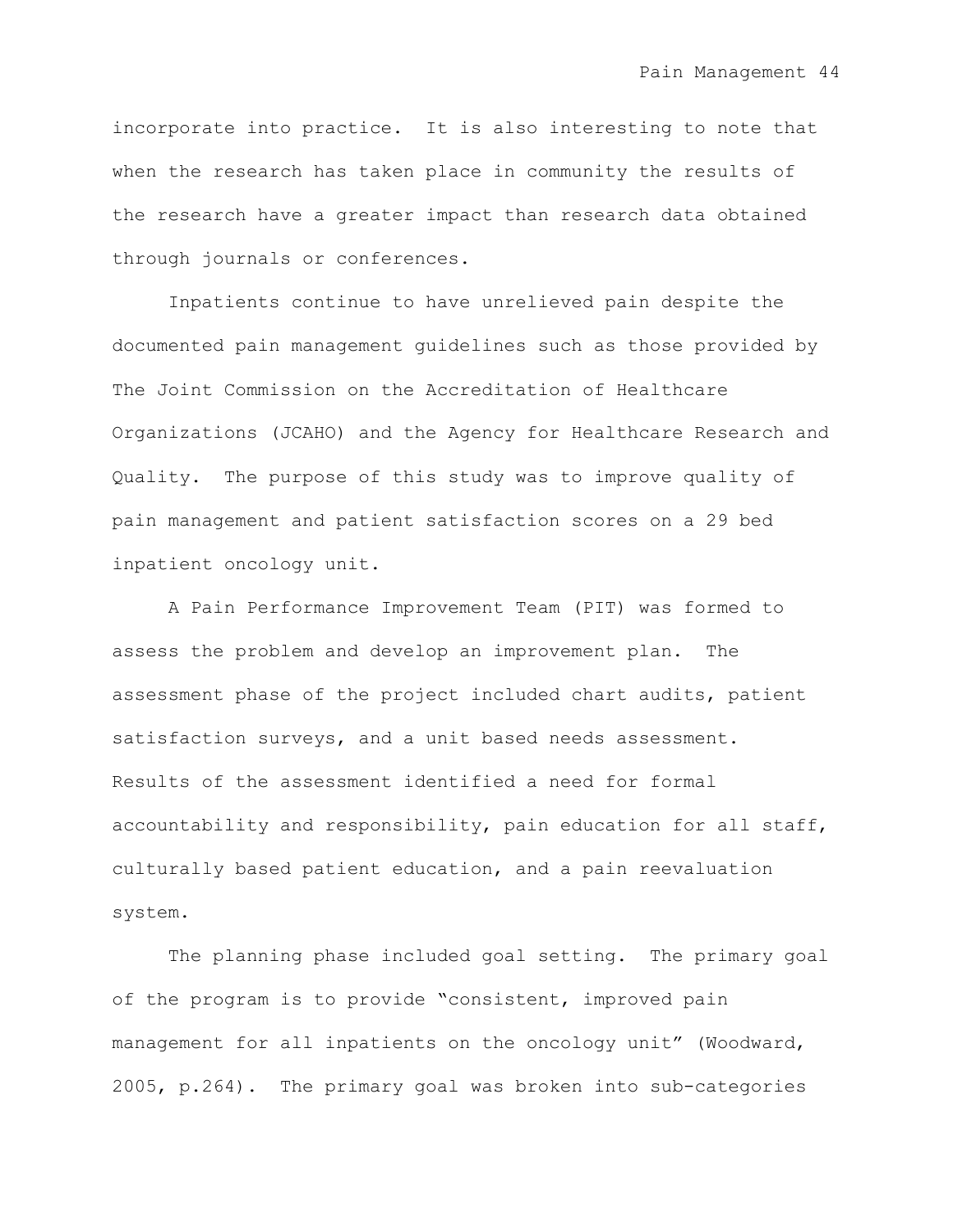in order to manage the implementation process. The categories are identifying nursing staff responsibilities and associated accountability related to pain management, initiating a pain education program (basic and ongoing) appropriate for all levels of the nursing team, and improve accessibility to assessment tools and current pain therapies (Woodward, p. 265).

Strategies to accomplish the stated goals were devised through brainstorming sessions. All staff was encouraged to participate in the brainstorming sessions. Strategies to enhance accountability included all oncology unit staff writing a belief statement related to how they will demonstrate accountability and responsibility to patients in pain. The statements are signed and become a part of the personnel record. A second strategy included providing all admitted patients with a pain management brochure. The staff nurse will explain the brochure and the patient and family responsibility and the staff"s responsibility in managing pain.

The Pain PIT met in November 2003 to plan the timeline for 2004 implementation of the strategies. For example the timeline for distribution of the patient pain brochure was implementation within 8 months.

Evaluation of this program is measured through quarterly patient satisfaction surveys, chart audits, and staff and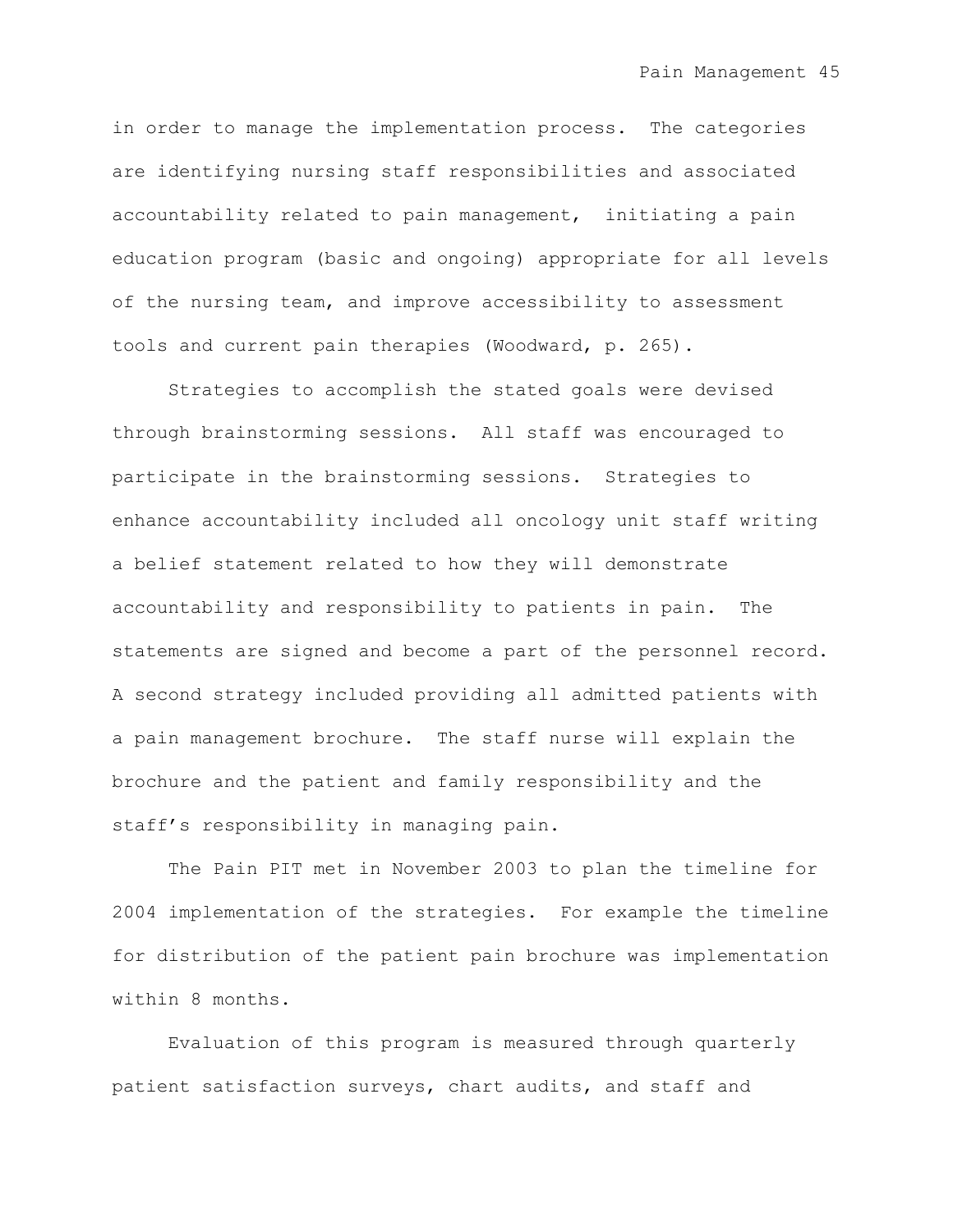inpatient surveys. Patient satisfaction results showed an increase from 4.10 to 4.13; however this was a decrease from the previous quarter (4.36). This result would indicate that patient satisfaction with pain management remains inconsistent. Results from the chart reviews indicated improvement on all indicators. Pain ratings were documented every 4 hours equaling a 35% improvement, pain documentation on admission improved by 35%, and post medication reassessment improved by 30%. Patient survey results indicated a 3% decrease in nursing asking patients if they are experiencing pain, a 10% increase in patients being reevaluated after pharmacological intervention, and a 12% increase in patients having controlled pain.

Overall the implementation of the pain management program on this oncology unit has been successful. Chart reviews and patient surveys have demonstrated improvement 6 months post implementation.

Woodward concluded by noting that this program is a comprehensive, systematic, and evidence based program. The management team and unit personnel were committed to improving patient outcomes and satisfaction which was integral to the success of this program. The next step is to maintain the improvements and then identify additional patient improvement goals.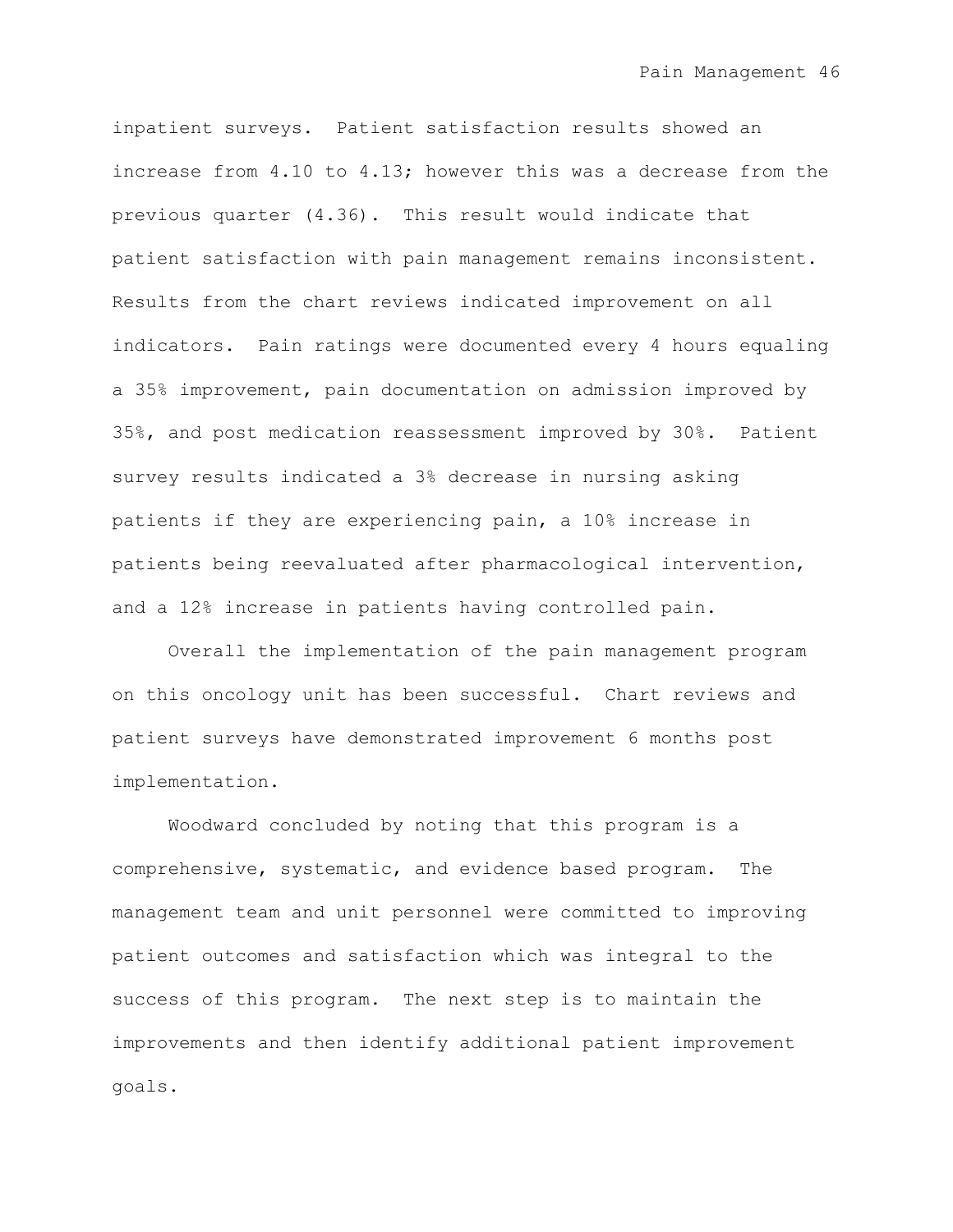*Quality indicators and postoperative pain management*

There has been much research into pain management and patient responses and perceptions of pain management. A continuation of pain management is the measurement of patient outcomes. It is necessary to identify quality indicators that are a "quantitative measure that can be used as a guide to monitor and evaluate the quality of important patient care and support service activities" (Idvall, Hamrin, Rooke, & Sjostrom, 1999, p. 217). The purpose of this study was to evaluate the use of the tentative model when designing strategic and clinical quality indicators about pain management (Idvall et al., 1999).

This study was conducted in Sweden. The population consisted of 233 nurses who had participated in a 2 day acute pain management course. A questionnaire was mailed with a 90% (210) response rate. Twenty seven questionnaires were returned partially completed. This was compensated for by mean substitution during data analysis (Idvall et al., 1999).

Focus group taped interviews were used to identify units of interest. Identified units were used to define categories and dimensions to be used as the tentative model. A questionnaire was developed using the information from the interviews and a literature review. The questionnaire include: Part 1 demographic data, Part 2 15 items designed to establish validity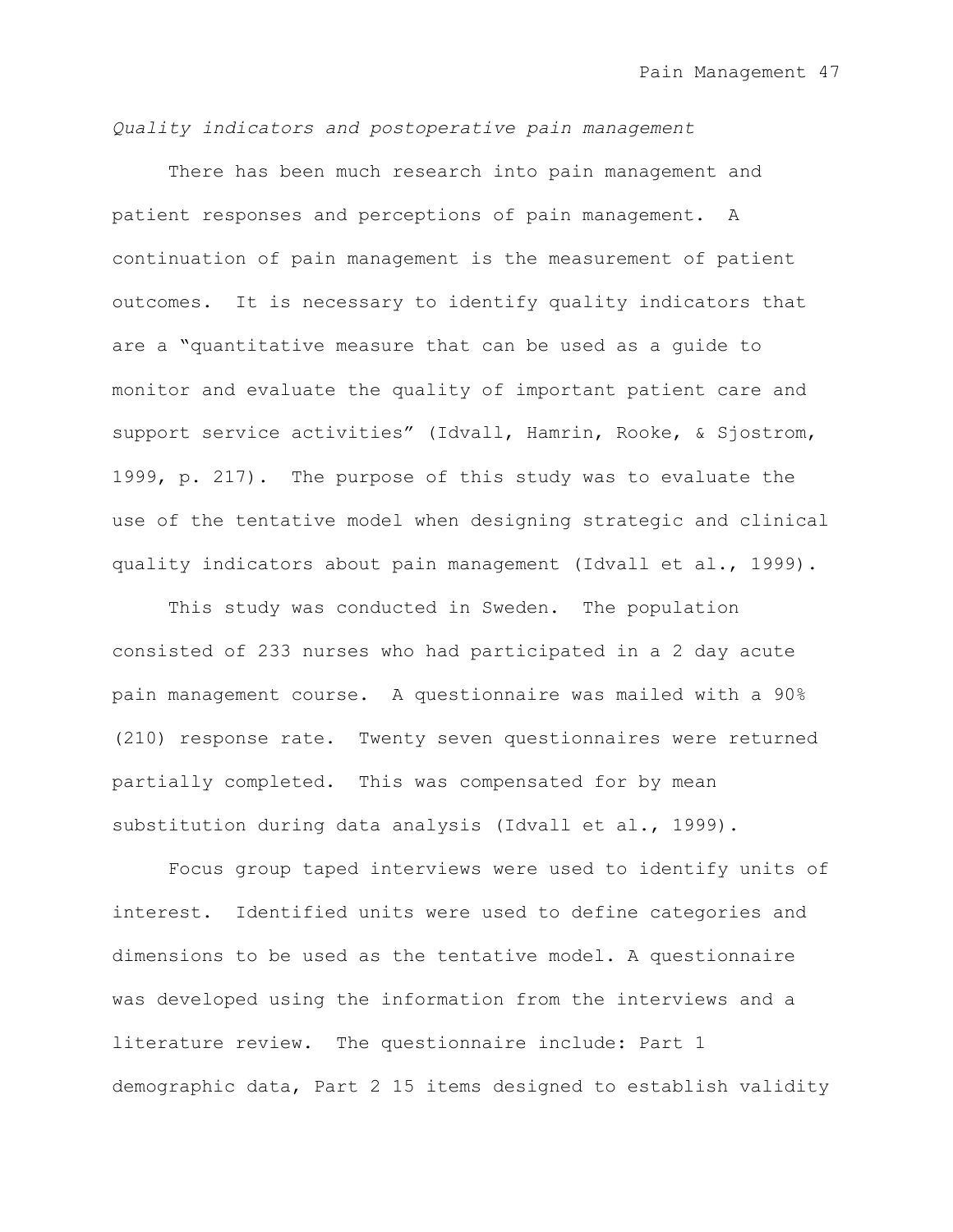and usefulness using a 5 point Likert type response scale, and Part 3 15 identical items where "nurses were asked to choose 3 items in each of the dimensions, elements of performance and prerequisites, respectively, which were to be the most crucial for achieving high quality in postoperative pain management (Idvall et al., 1999, p. 218). The nurses were also asked to identify actions that influenced pain management outcomes in difficult situations.

The results from the questionnaire demonstrated that the eight items listed under the dimension, elements of performance, were recognized as being essential by more than 90% of the respondents. Six items were identified as being realistic to carry out and seven items were identified as being possible for nurses to influence. Item numbers 1, 2, 5 and 7 were identified as crucial factors necessary to achieve high quality by 50% of the participants. These items are:

1. The patients" perception of pain must be assessed regularly with the help of a pain assessment instrument;

2. Pharmacological pain treatment must be administered preventively;

3. The patient must receive information pre-operatively about pain management;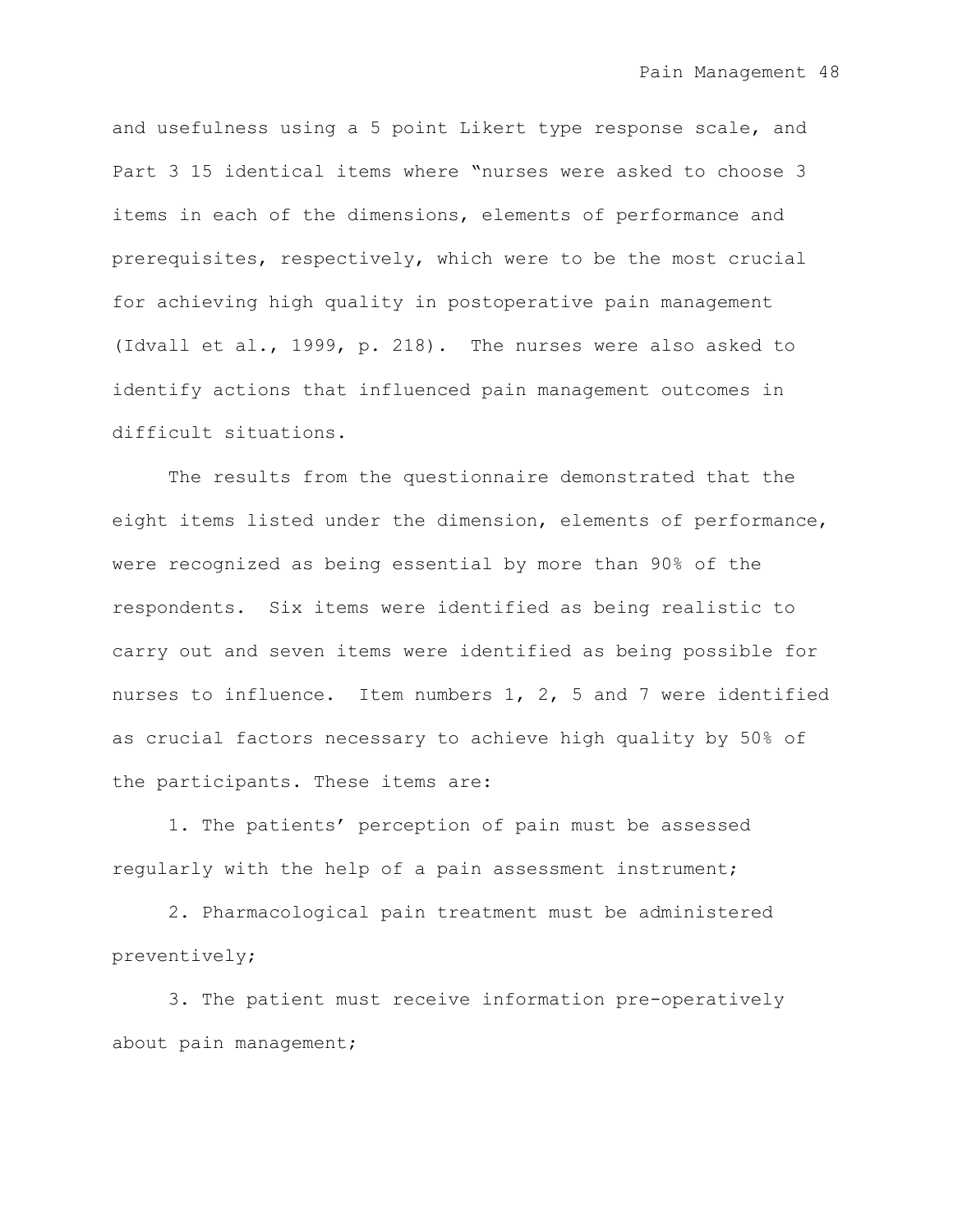4. The nurse must act until a level has been reached that is acceptable to the patient.

The results from the dimension of prerequisites demonstrated that six of seven items were identified as essential. Four items were identified as being realistic to carry out and three items were identified as being possible for nurses to influence. Items 11, 12 and 14 were identified as the most important factors for achieving high quality. These items were: Nurses must possess special knowledge of pain assessment and pain treatment; there must be special rules for the documentation of pain assessment and pain treatment; Nurses must believe what the patients tell them concerning their pain.

Idvall et al. (1999) concluded that the tentative model, using aspects of surgical nursing care and a literature review, is effective when designing items to be used as strategic and clinical indicators of quality in post operative pain management.

#### *Summary*

The literature demonstrates consistently that registered nurses lack knowledge regarding pain assessment and management. However, with educational intervention there is an increase in knowledge leading to an increasingly thorough pain assessment technique. The literature also demonstrates that patient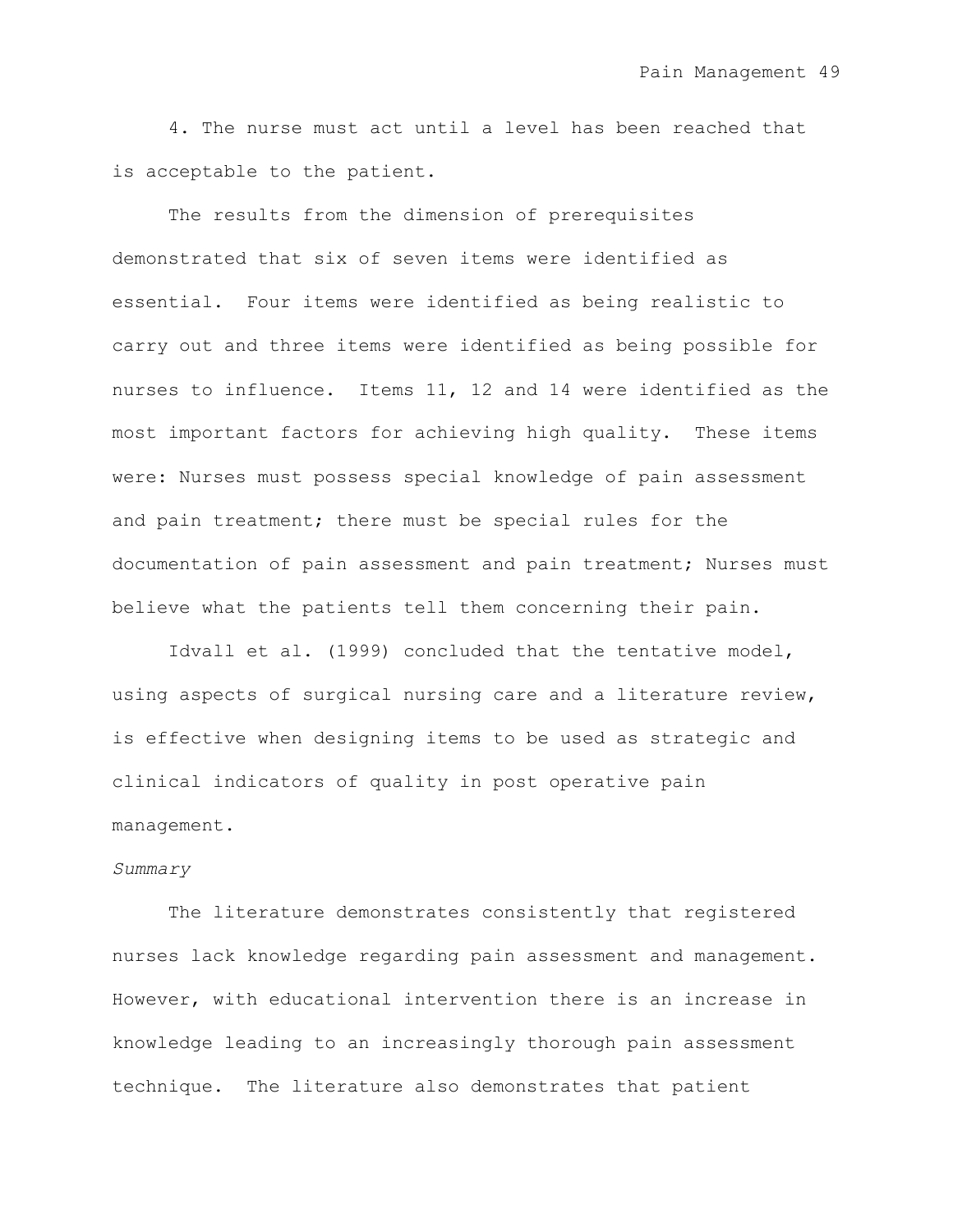satisfaction levels with pain management increases when the nurses have increased knowledge despite the constant level of pain that is verbalized. There is an ongoing need for research related to patient pain outcomes, the administration of analgesics and nurses' pain knowledge.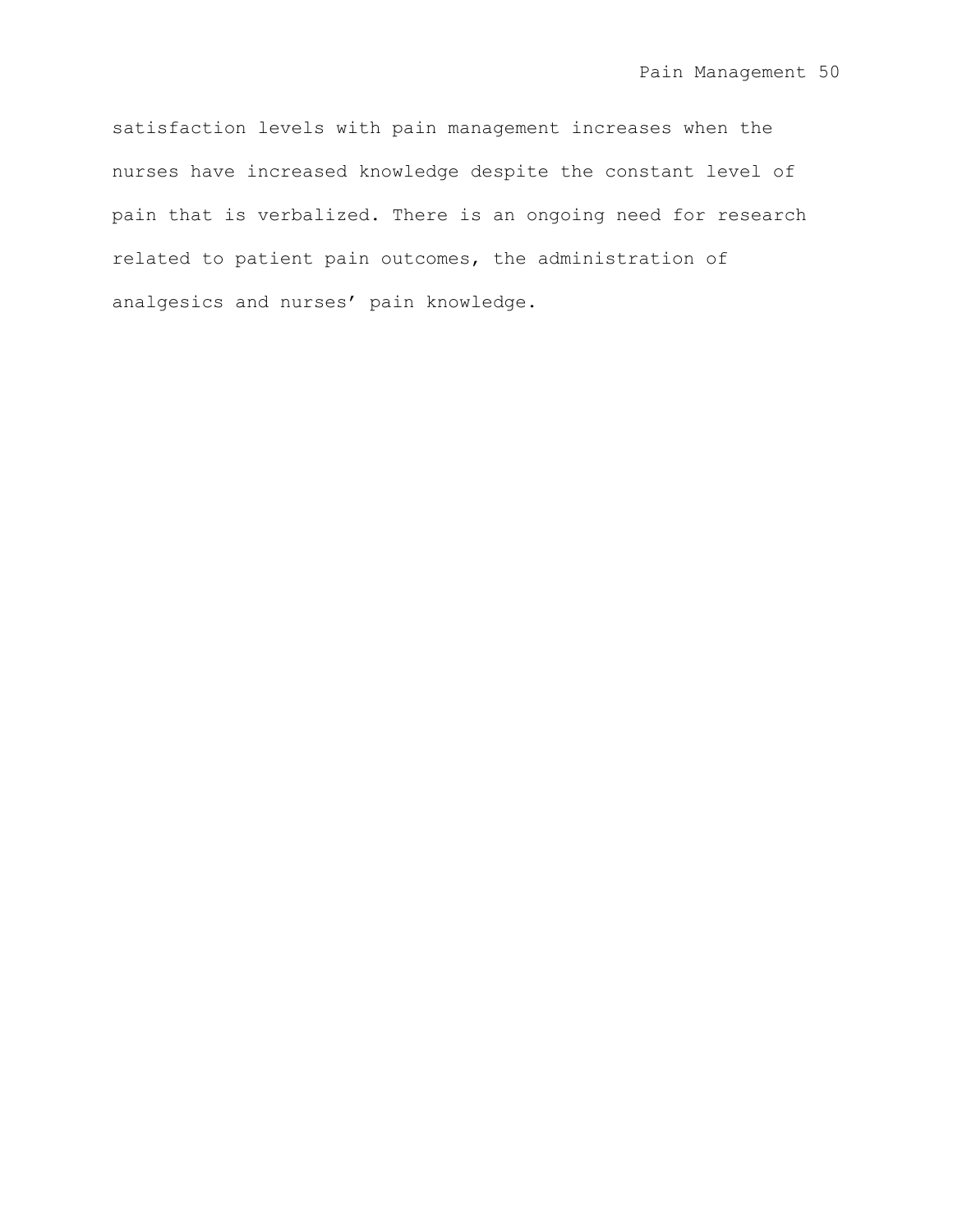# Chapter III

### Methodology

# *Introduction*

Previous research has studied the efficacy of analgesic medications, analgesic administration patterns, nursing knowledge about pain management and patient satisfaction with pain management. The purpose of this study is to examine the relationship between nurses" knowledge of pain management and the pain outcomes of postoperative orthopedic patients in a Midwestern community hospital. This study uses Melzak"s Gate Theory as a quide to understanding pain and its treatment. Chapter three will discuss the research design, population, ethical procedures, and instrumentation for this study. *Research Question*

Is there a relationship between nurses' pain knowledge and patient outcomes of pain and analgesic use in orthopedic post operative patients?

## *Population, Sample and Setting*

The population will consist of all registered nurses in a Midwestern community hospital and all postoperative orthopedic patients that have had total knee or hip replacements. The convenience sample will consist of 32 registered nurses and 46 patients.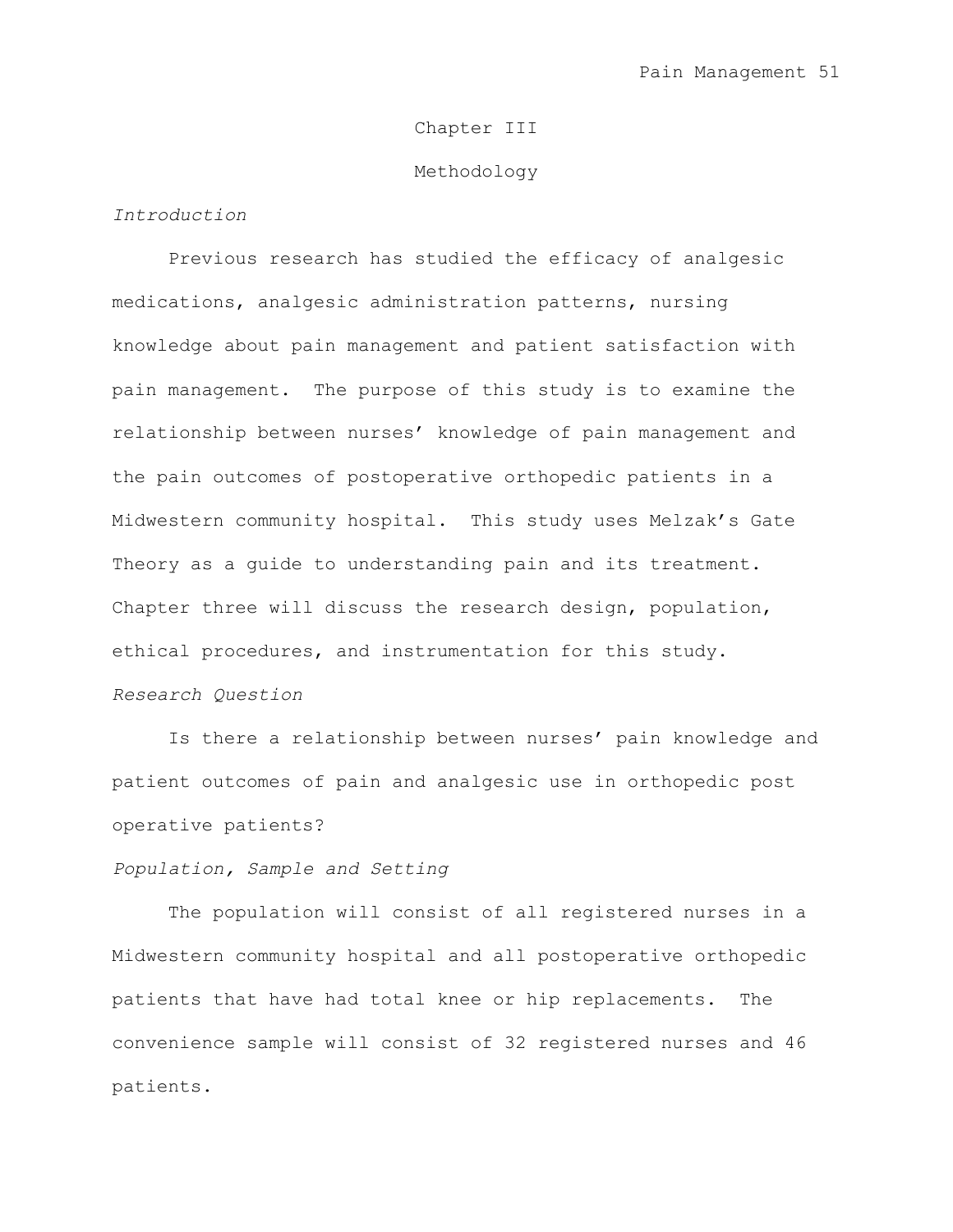## *Protection of Human Subjects*

This study will be presented to the Institutional Review Board at Ball State University to safeguard participants. The study will also be presented to the participating institution Board of Directors and Administration have a full understanding of the purpose of the study ensuring the protection of the participants. Participation in this study is voluntary. After an explanation of the study by the researcher all participants will sign a written consent to participate.

### *Research Design*

This study uses a descriptive and correlational design to examine the relationship between nurses' pain knowledge and patient outcomes related to pain and analgesic use. Descriptive research is used with research methods such as questionnaires and physical audits to measure phenomenon. Correlational research is used to determine whether relationships exist between variables and the strength of that relationship. *Procedures*

After completing the ethical approval process at Ball State University and the participating institution a comprehensive explanation of the study will be presented to the executive nursing staff. Following this presentation, arrangements will be made to present the study to all staff RN"s and request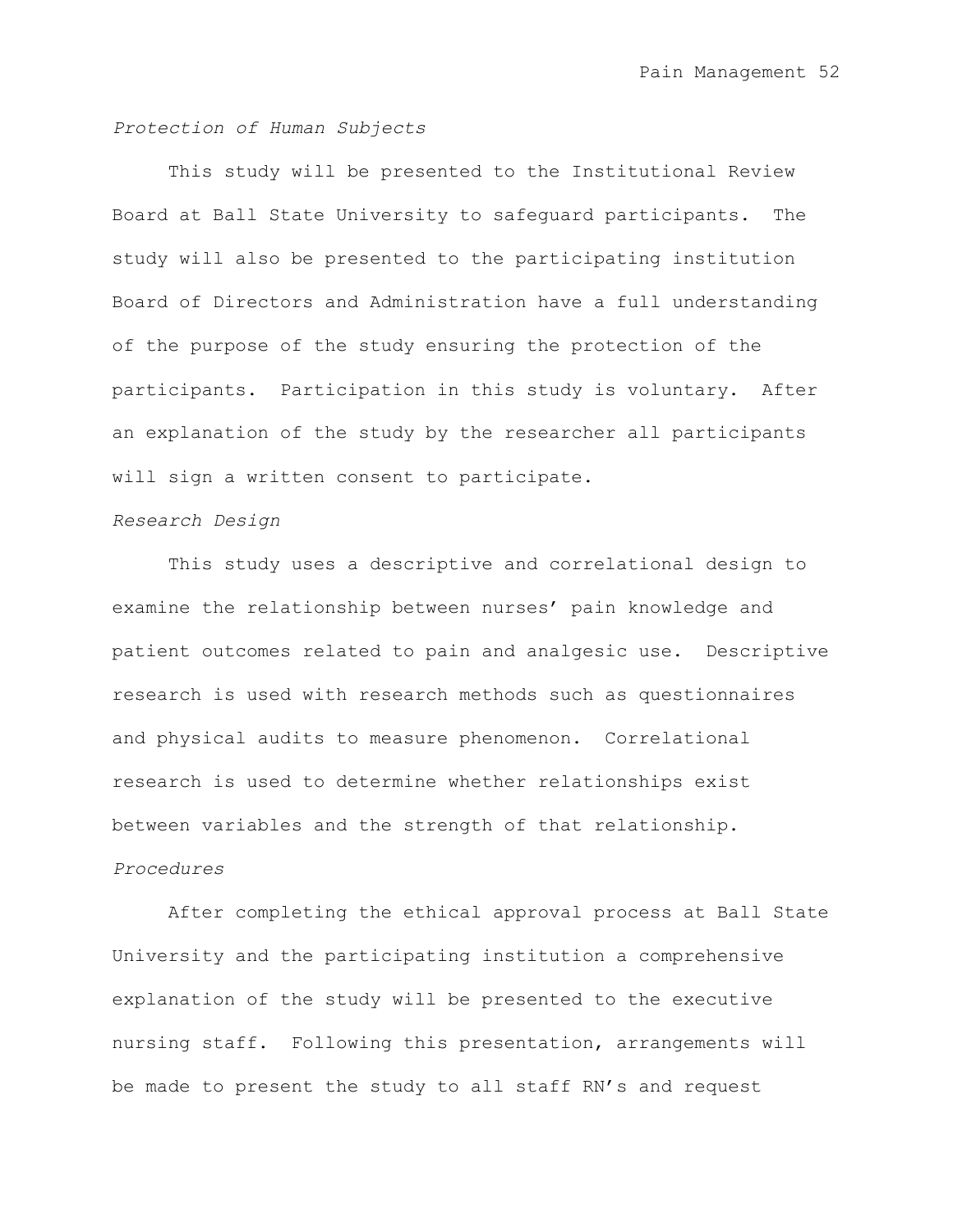participation. Written consents are to be obtained prior to administration of the questionnaire. The researcher will approach all potential patient subjects, explain the study and obtain written consent from each participant before conducting the interviews.

## *Instruments*

The researcher will collect data using the following instruments: The McGill Pain Questionnaire-Short Form (MPQ-SF) will be used to measure patient data. The Toronto Pain Management Inventory (TPMI) will be used to measure nurses" knowledge and attitudes related to pain management. Analgesic prescription and administration data will be collected from each patient medical record. The MPQ-SF measures patient's pain quality and intensity over a specified time period. The present pain intensity (PPI) is also measured using the MPQ-SF. The questionnaire consists of 15 descriptors that the subject will rank 0 (none) to 3 (severe), a visual analogue ranging from no pain to worst possible pain, and the PPI ranging from no pain to excruciating pain (Melzack, 1984). The MPQ-SF has established reliability and validity.

The Toronto Pain Management Inventory is used to measure nurses' pain management knowledge by examining nurses' knowledge of "analgesia, patients" experiences of and responses to pain,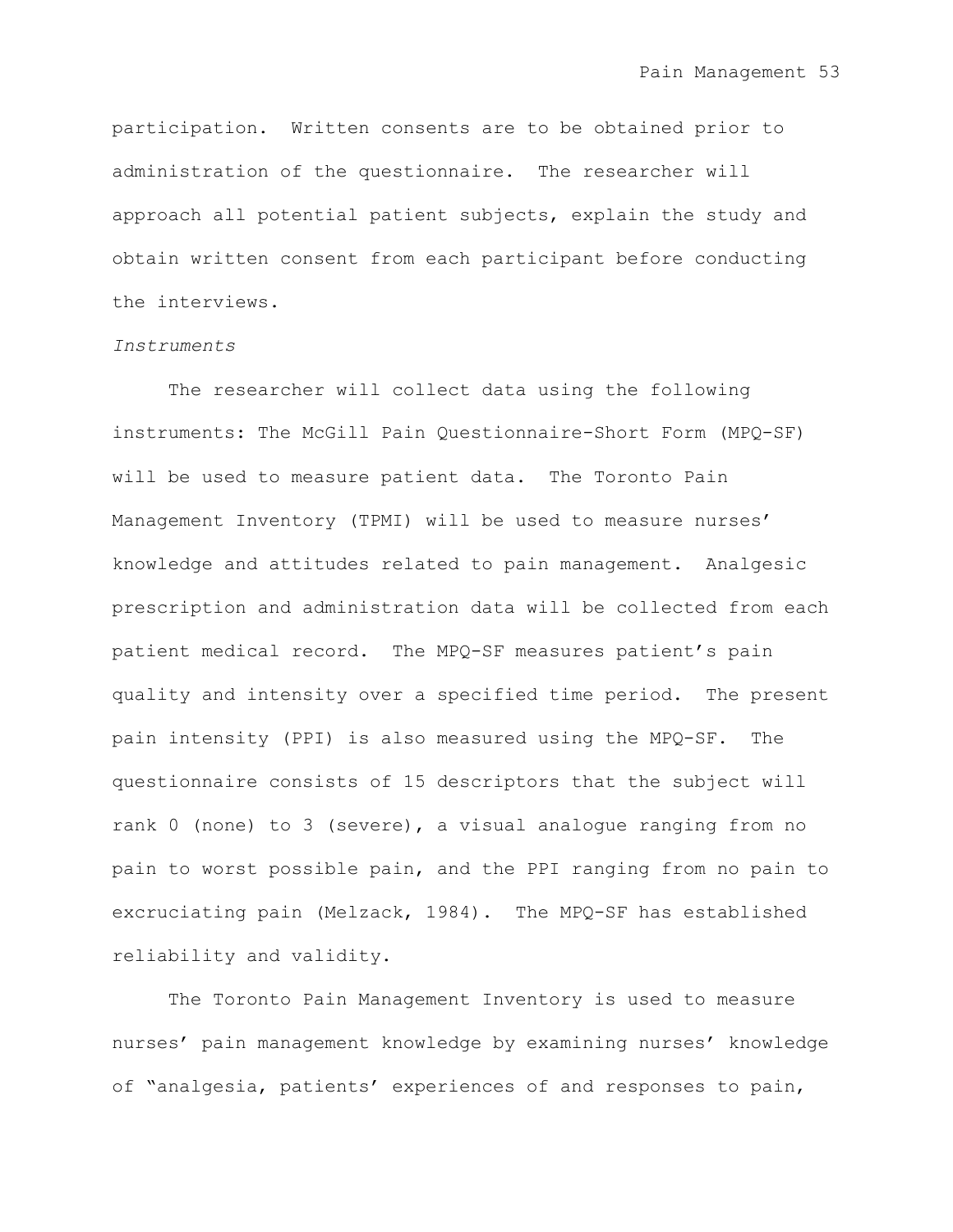and professional issues such as nurses' perceived competence and colleague support" (Watt-Watson, Stevens, Garfinkel, Streiner, & Gallop, 2001, p. 538). TPMI utilizes 23 visual analogue scales ranging from 0 to 100 for a total score of 2300. Each item tests either common beliefs or evidence based knowledge. Approximately 50% of the items are scored so that higher scores correlated to more knowledge and 50% of the items are scored so that lower scores indicate more knowledge. The TPMI also collects demographic data. Content and face validity have previously been established by experts in surgical pain (Watt-Watson, Stevens, Garfinkel, Streiner, & Gallop, 2001).

Data will be collected from the medical record of each participant related to analgesic prescription and administration, pain assessment and documentation, and patient response to the pain management intervention.

## *Data Analysis*

Data from the MPQ-SF and TPMI will be analyzed using descriptive statistics. Relationships will be evaluated using Pearson correlation coefficients, t-tests, and Chi-square. *Summary*

*This descriptive and correlational study will attempt to validate previous findings by Watt-Watson, Stevens, Garfinkel, Streiner, and Gallop (2001). Results from this study indicated*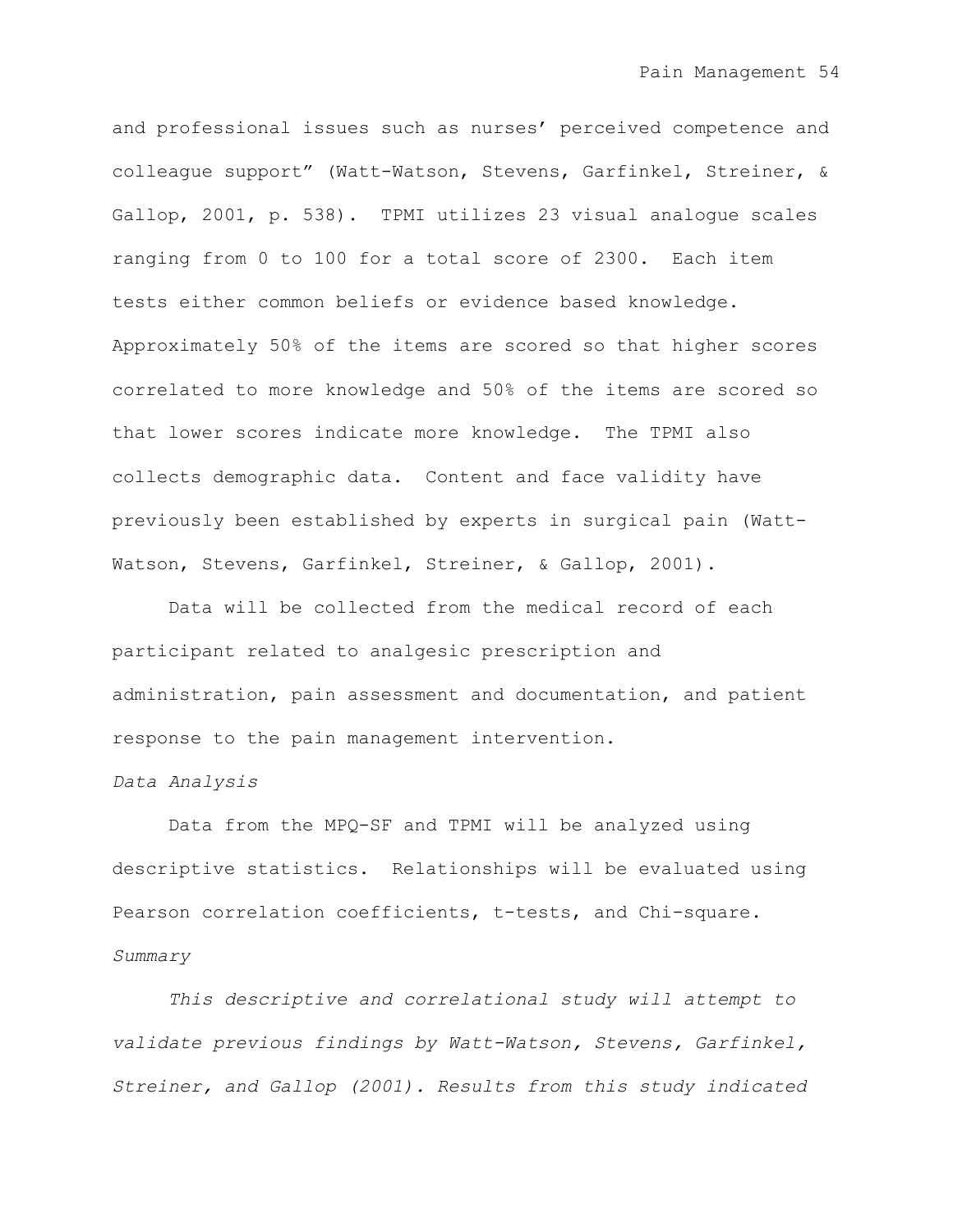*that there was not a relationship between nurses' pain knowledge and patient pain scores.*

The purpose of this study is to examine the knowledge and attitudes of nurses' in relation to pain management and the subsequent impact on patient outcomes. Findings from this study will be used to design an evidence based educational program to increases nurses' pain knowledge.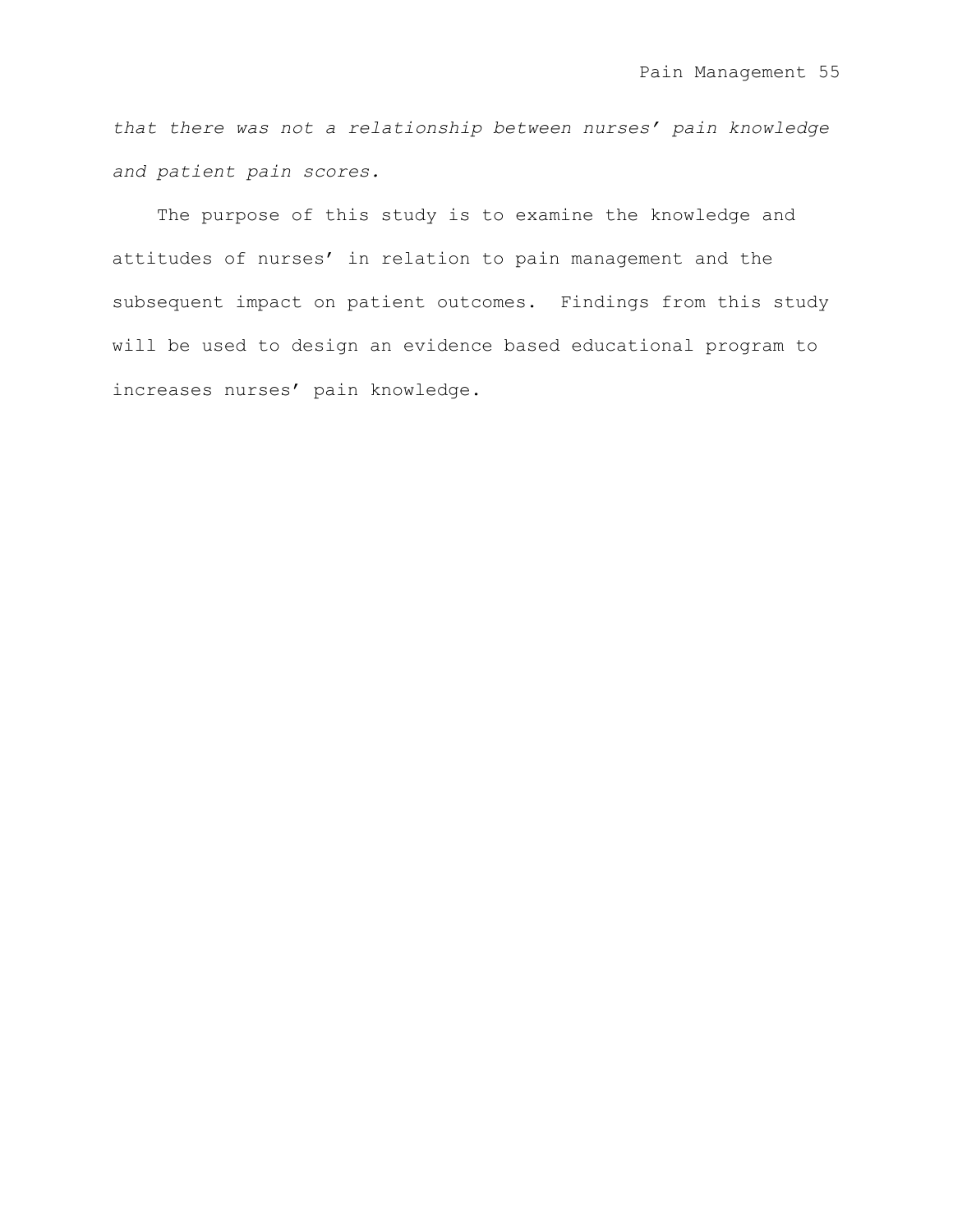## References

- Brown, A. T., Bowman, J. M., & Eason, F. R. (1999). Assessment of nurses' attitudes and knowledge regarding pain management. *The Journal of Continuing Education in Nursing, 30*(3), 132-139.
- Dufault, M. A., Bielecki, C., Collins, E., & Willey, C. (1995). Changing nurses' pain assessment practice: a collaborative research utilization approach [Electronic version]. *Journal of Advanced Nursing, 21,* 634-645.
- Guardini, I., Talamini, R., Francesca, F., Lirutti, M., & Palese, A. (2008). The Effectiveness of Continuing Education in Postoperative Pain Management: Results from a follow up study. *The Journal of Continuing Education in Nursing, 39*(6), 281-288.

Gunningberg, L., & Idvall, E. (2007). The Quality of Postoperative Pain Management from the Perspectives of Patients, Nurses and Patient Records. *Journal of Nursing Management, 15*(7), 756-766. doi:10.1111/j.1365- 2934.2006.00753.x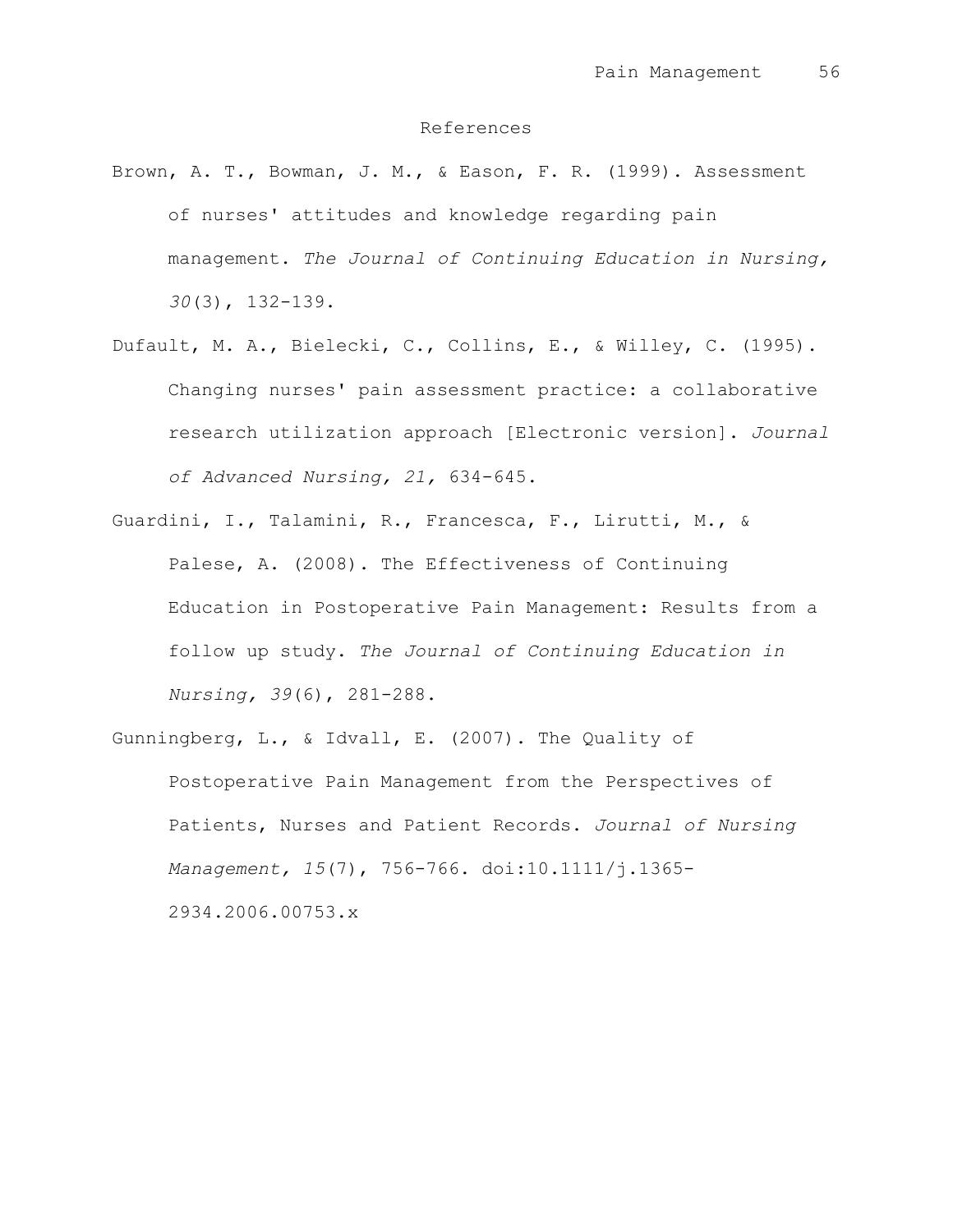Idvall, E., Hamrin, E., Rooke, L., & Sjostrom, B. (1999). A Tentative Model for Developing Strategic and Clinical Nursing Quality Indicators: Postoperative Pain Management. *International Journal of Nursing Practice, 5,* 216-226.

Innis, J., Bikaunieks, N., Petryshen, P., Zellermeyer, V., & Ciccarelli, L. (2004). Patient Satisfaction and Pain Management: An Educational Approach. *Journal of Nursing Care Quality, 19*(4), 322. Retrieved September 12, 2006, from

[http://proquest.umi.com/pdqweb?did=711355621&sid=20&Fmt=3&c](http://proquest.umi.com/pdqweb?did=711355621&sid=20&Fmt=3&clientid=3278&RQT=309&VName=PQD) [lientid=3278&RQT=309&VName=PQD](http://proquest.umi.com/pdqweb?did=711355621&sid=20&Fmt=3&clientid=3278&RQT=309&VName=PQD)

Layman, J., Horton, F. M., & Davidhizar, R. (2006). Nursing attitudes and Beliefs in Pain Assessment and Management. *Journal of Advanced Nursing, 53*(4), 412-421.

Mackintosh, C. (2007). Assessment and Management of Patients with Post-Operative Pain. *Nursing Standard, 22*(5), 49-55. McCaffery, M., & Pasero, C. (1999). *Pain: Clinical Manual* (2

ed.). St. Louis: Mosby.

Melzack, R. (1984). Short-form McGill Questionnaire. Retrieved October 23, 2008, from

[www.chcr.brown.edu/pcoc/shortmcgillquest.pdf](http://www.chcr.brown.edu/pcoc/shortmcgillquest.pdf)

Melzak, R. (1993). Pain: Past, Present and Future. *Canadian Journal of Experimental Psychology, 47*(4), 615-629.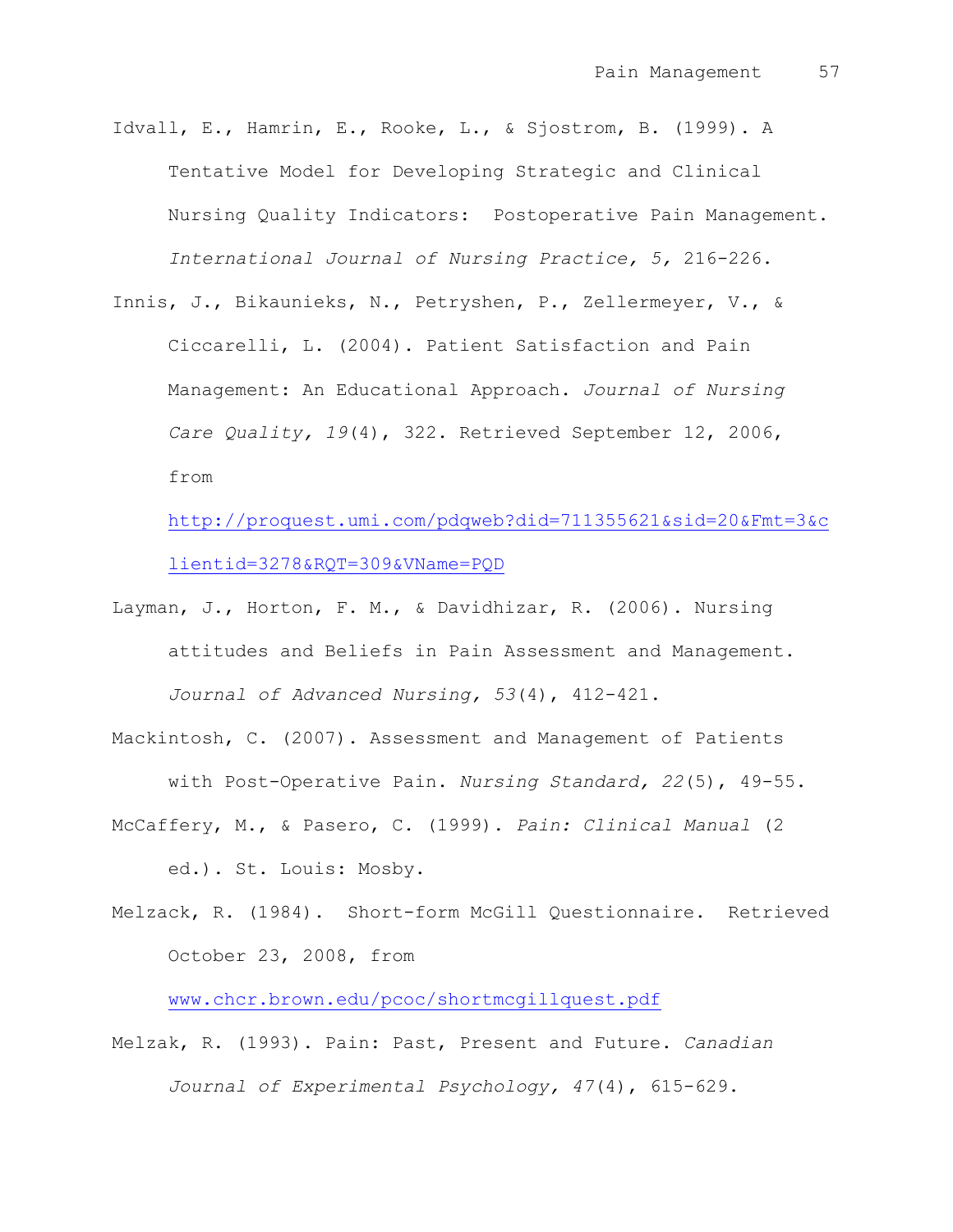Neitzel, J. J., Miller, E. H., Sepherd, M. F., & Belgrade, M. (1999). Improving Pain Management after Total Joint Replacement. *Orthopedic Nursing, 18*(4), 37. Retrieved September 20, 2006, from ProQuest Web Site: [http://proquest.umi.com/pqdweb?did=44153337&sid=5Fmt=4&clie](http://proquest.umi.com/pqdweb?did=44153337&sid=5Fmt=4&clientid=3278RQT=309&VName=PQD)

[ntid=3278RQT=309&VName=PQD](http://proquest.umi.com/pqdweb?did=44153337&sid=5Fmt=4&clientid=3278RQT=309&VName=PQD)

- Rushton, P., Eggett, D., & Sutherland, C. W. (2003). Knowledge and attitudes about Cancer Pain Management: A comparison of oncology and non-oncology nurses. *Oncology Nursing Forum, 30*(5), 849-855.
- Sloman, R., Rosen, G., Rom, M., & Shir, Y. (2005). Nurses' assessment of pain in surgical patients [Electronic version]. *Journal of Advanced Nursing, 52*(2), 125-132. Sofaer, B., Moore, A. P., Holloway, I., Lamberty, J. M., Thorp, T. A.S, & O'Dwyer, J. (2005). Chronic Pain as perceived by Older People: a qualitative study. *Age and Ageing, 34,* 462- 466.
- Watt-Watson, J., Chung, F., Chan, V. W.S., & McGillion, M. (2004). Pain Management following Discharge after Ambulatory Same-Day Surgery. *Journal of Nursing Management, 12,* 153-161. Retrieved September 5, 2006 from Academic Search Premier.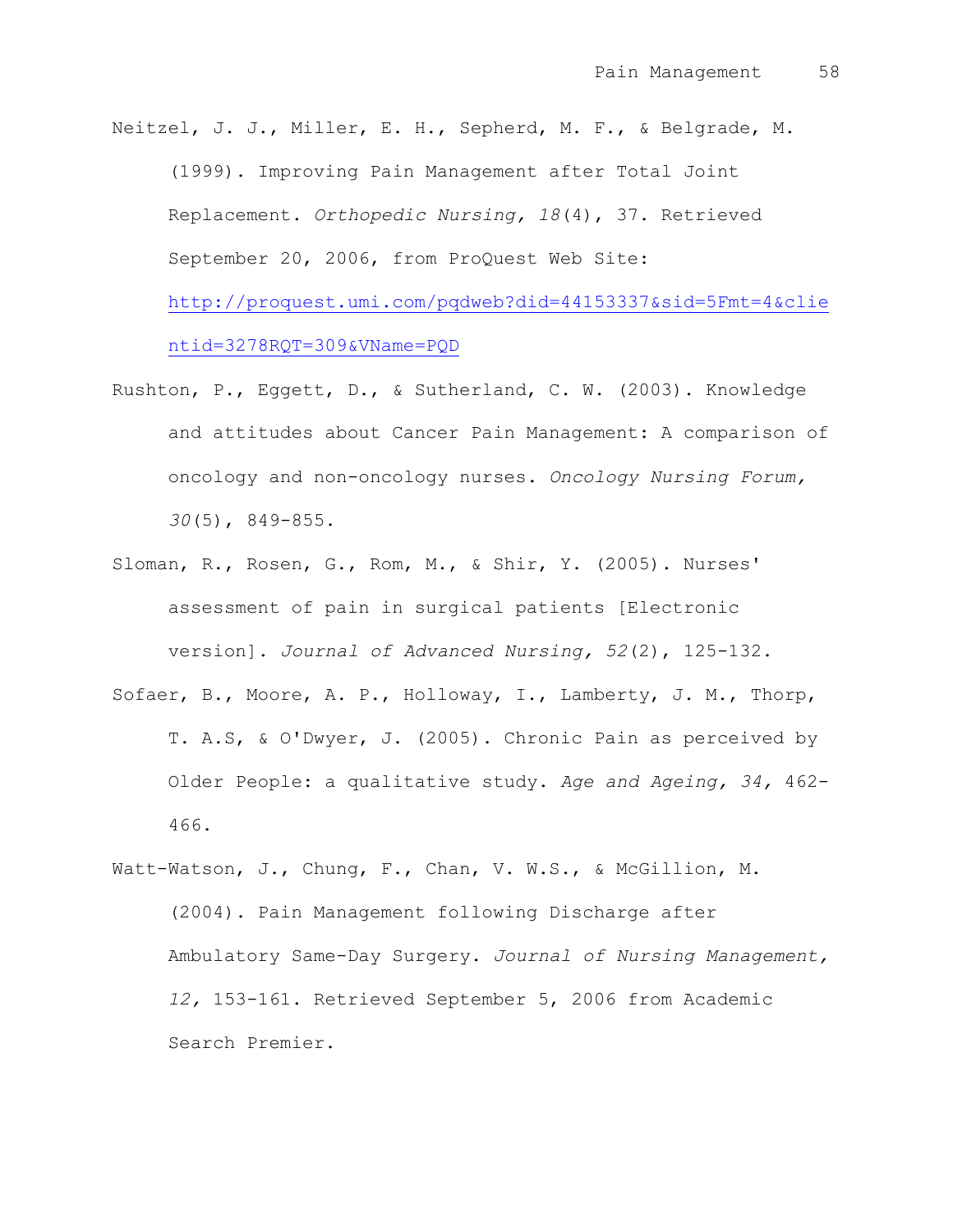- Watt-Watson, J., Stevens, B., Garfinkel, P., Steiner, D., & Gallop, R. (2001). Relationship Between Nurses' Pain Knowledge and Pain Management Outcomes for their Postoperative Cardiac Patients. *Journal of Advanced Nursing, 36*(4), 535-545. Retrieved August 28, 2006 from Academic Search Premier.
- Wilson, B. (2007). Nurses' knowledge of pain [Electronic version]. *Journal of Clinical Nursing, 16,* 1012-1020.
- Woodward, D. (2005). Developing a pain management program through continuous improvement strategies [Electronic version]. *Journal Nursing Care Quality, 20*(3), 261-267.
- Young, J. L., Horton, F. M., & Davidhizar, R. (2006). Nursing attitudes and beliefs in pain assessment and management. *Journal of Advanced Nursing, 53*(4), 412-421. Retrieved June 19, 2008 from Academic Search Premier.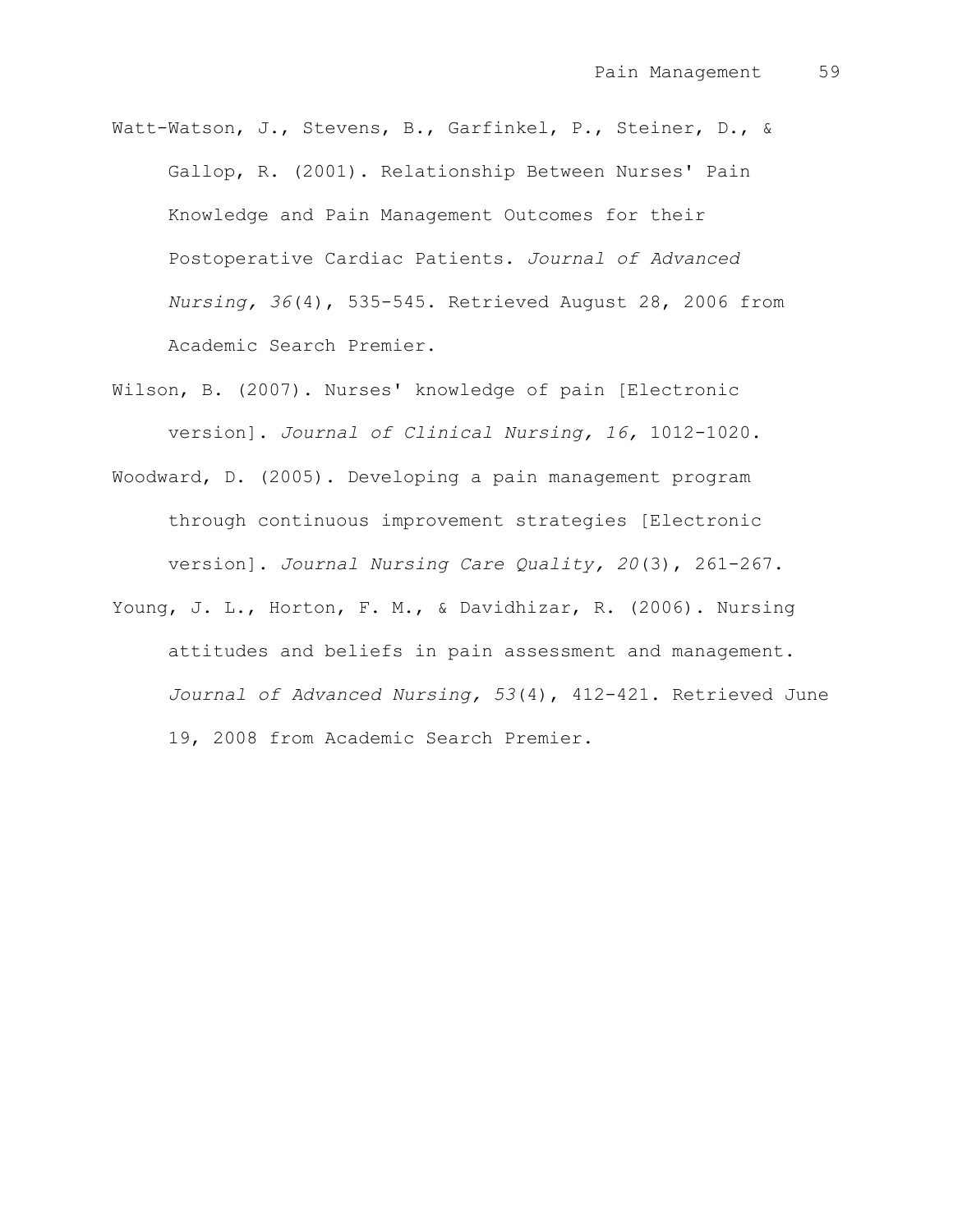Literature Table

| Source  | Problem<br>Purpose | Sample       | Framework  | Concept   | Design | Instruments | Results                 | Implications   |
|---------|--------------------|--------------|------------|-----------|--------|-------------|-------------------------|----------------|
|         |                    |              |            |           |        |             |                         |                |
| Brown,  | Nurses'            | 1000 RN's in | <b>Not</b> | Knowledge | Survey | Nurses'     | More than $\frac{1}{2}$ | Study          |
| Bowman  | attitudes          | NC w/ 260    | Specified  | Attitude  |        | Knowledge   | of sample had           | Consistent w/  |
| & Eason | & knowledge        | Participants |            |           |        | & Attitude  | $> 10$ years            | prior          |
| (1999)  | of pain            |              |            |           |        | Survey      | Experience, &           | research,      |
|         |                    |              |            |           |        | Regarding   | ranked                  | Inadequate     |
|         |                    |              |            |           |        | Pain        | Themselves              | knowledge      |
|         |                    |              |            |           |        |             | Successful @            | re: pain       |
|         |                    |              |            |           |        |             | Managing pain           | management.    |
|         |                    |              |            |           |        |             |                         | Continue to    |
|         |                    |              |            |           |        |             |                         | study patients |
|         |                    |              |            |           |        |             |                         | perception of  |
|         |                    |              |            |           |        |             |                         | pain           |
|         |                    |              |            |           |        |             |                         | management     |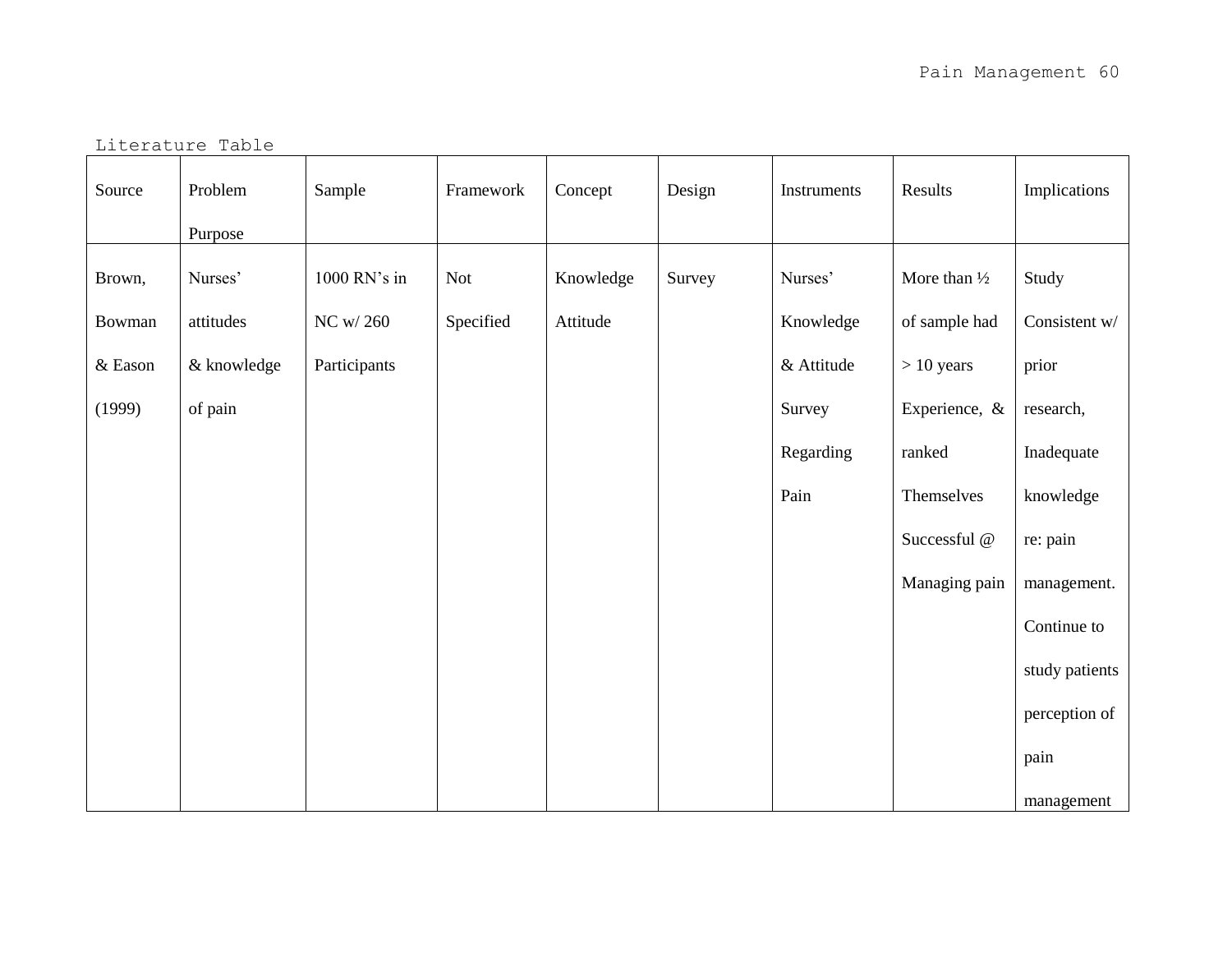|            |            |                  |             |             |               |                 |               | effectiveness  |
|------------|------------|------------------|-------------|-------------|---------------|-----------------|---------------|----------------|
|            |            |                  |             |             |               |                 |               | Continue       |
|            |            |                  |             |             |               |                 |               | nursing        |
|            |            |                  |             |             |               |                 |               | education,     |
|            |            |                  |             |             |               |                 |               | provide        |
|            |            |                  |             |             |               |                 |               | patient        |
|            |            |                  |             |             |               |                 |               | education      |
| Dufault et | Changing   | Convenience      | Research    | Research    | Pre/post-test | Demographic     | Experimental  | Collaboration  |
| al. (1995) | nurses'    | sample RN's      | utilization | utilization | Quasi-        | data collection | group 67%     | between the    |
|            | assessment | Control = $15$   | Adoption of |             | experimental  | Use of          | indicated+    | researcher     |
|            | practice   | $Experimental =$ | innovations |             |               | innovations     | practice      | and the direct |
|            |            | 12               |             |             |               | questionnaire   | change        | care nurses    |
|            |            |                  |             |             |               | Kim's research  | Control group | resulted in a  |
|            |            |                  |             |             |               | utilization     | 0% indicated  | positive       |
|            |            |                  |             |             |               | competence      | practice      | response in    |
|            |            |                  |             |             |               | scale           | change        | pain           |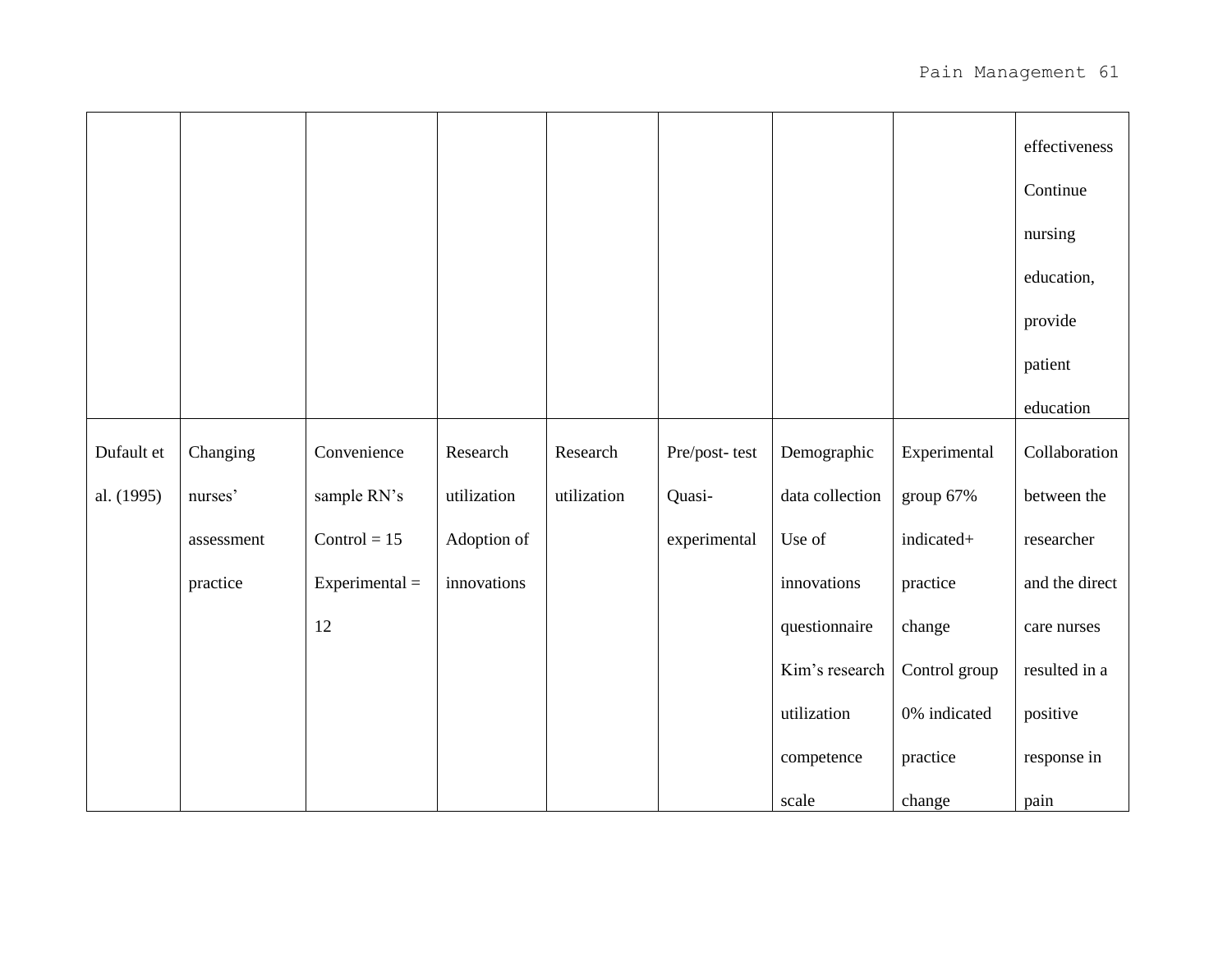|            |            |                   |           |               |               | Kim's attitude | After          | management      |
|------------|------------|-------------------|-----------|---------------|---------------|----------------|----------------|-----------------|
|            |            |                   |           |               |               | toward         | intervention   | practices       |
|            |            |                   |           |               |               | research       | experimental   |                 |
|            |            |                   |           |               |               | utilization    | group          | Changes in      |
|            |            |                   |           |               |               | scale          | documentation  | practice are    |
|            |            |                   |           |               |               |                | increased pain | more easily     |
|            |            |                   |           |               |               |                | assessment     | adopted when    |
|            |            |                   |           |               |               |                |                | the             |
|            |            |                   |           |               |               |                |                | information     |
|            |            |                   |           |               |               |                |                | is distributed  |
|            |            |                   |           |               |               |                |                | at the point of |
|            |            |                   |           |               |               |                |                | care versus     |
|            |            |                   |           |               |               |                |                | research        |
|            |            |                   |           |               |               |                |                | journals        |
| Idvall et  | Developing | Nurses who had    | Tentative | Perception of | Questionnaire | 4 part         | Scores for     | This model      |
| al. (1999) | quality    | participated in 6 | model     | pain          | ordinal scale | questionnaire  | essential      | may be used     |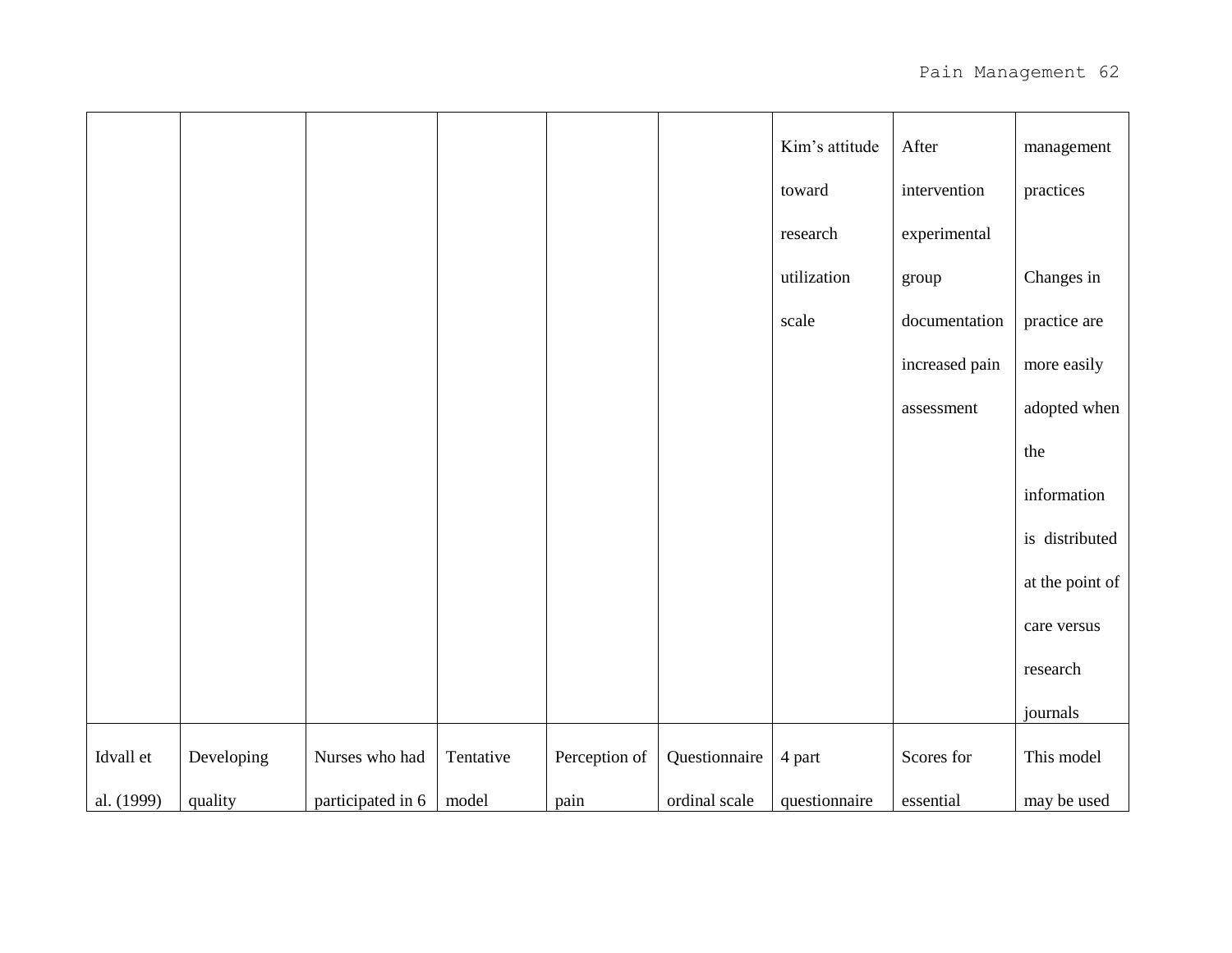| indicators for | pain             | Advocacy | 1) background    | elements were    | to identify   |
|----------------|------------------|----------|------------------|------------------|---------------|
| nursing        | management       |          | variables        | higher than for  | strategic and |
|                | training courses |          | 2) established   | realistic to     | quality       |
|                | between 1995-    |          | face validity -  | carry out.       | indicators in |
|                | 1997             |          | 15 item likert   | $RN's w \geq 10$ | pain          |
|                | $N = 233 = 90\%$ |          | scale            | years            | management.   |
|                | participation    |          | $3)$ 15 items to | experience       | More testing  |
|                |                  |          | determine        | identified more  | of the        |
|                |                  |          | aspects          | items as         | Tentative     |
|                |                  |          | necessary to     | essential        | model is      |
|                |                  |          | achieve high     |                  | needed to     |
|                |                  |          | quality care     |                  | prove it a    |
|                |                  |          | 4) describe      |                  | general       |
|                |                  |          | difficult to     |                  | model         |
|                |                  |          | manage post-     |                  |               |
|                |                  |          | op pain          |                  |               |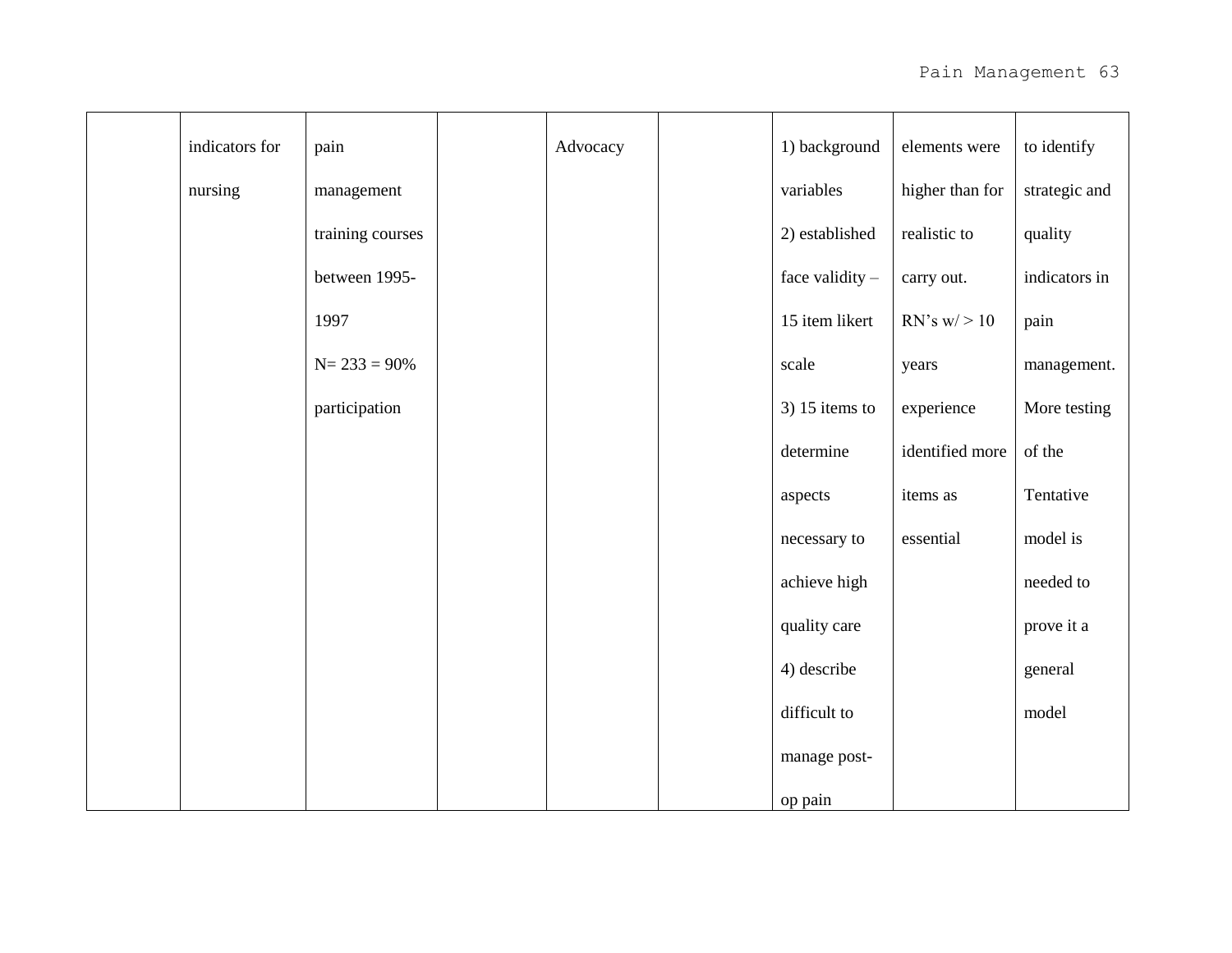|              |              |                 |               |              |              | situation      |                 |              |
|--------------|--------------|-----------------|---------------|--------------|--------------|----------------|-----------------|--------------|
| Innis et al. | Pain         | Convenience     | Not specified | Satisfaction | Survey       | Patient        | No significant  | Educational  |
| (2004)       | Management & | sample          |               | Knowledge    | pre/post     | surveys:       | change in       | pain         |
|              | satisfaction | Patients = $50$ |               | Attitudes    | intervention | American pain  | patient pain    | management   |
|              |              | $RN's = 93$     |               |              |              | Society's Pain | scale ratings.  | programs     |
|              |              | Charts = $50$   |               |              |              | Satisfaction   | Increased       | improve      |
|              |              |                 |               |              |              | Questionnaire  | patient         | nursing      |
|              |              |                 |               |              |              | in             | satisfaction w/ | knowledge    |
|              |              |                 |               |              |              | Hospitalized   | pain.           | and patient  |
|              |              |                 |               |              |              | patients w/    | Nurses'         | satisfaction |
|              |              |                 |               |              |              | acute or       | knowledge       |              |
|              |              |                 |               |              |              | chronic pain   | increased post  |              |
|              |              |                 |               |              |              | (version       | intervention    |              |
|              |              |                 |               |              |              | adapted)       | and improved    |              |
|              |              |                 |               |              |              | Nurse surveys: | documentation   |              |
|              |              |                 |               |              |              | McCaffery's    |                 |              |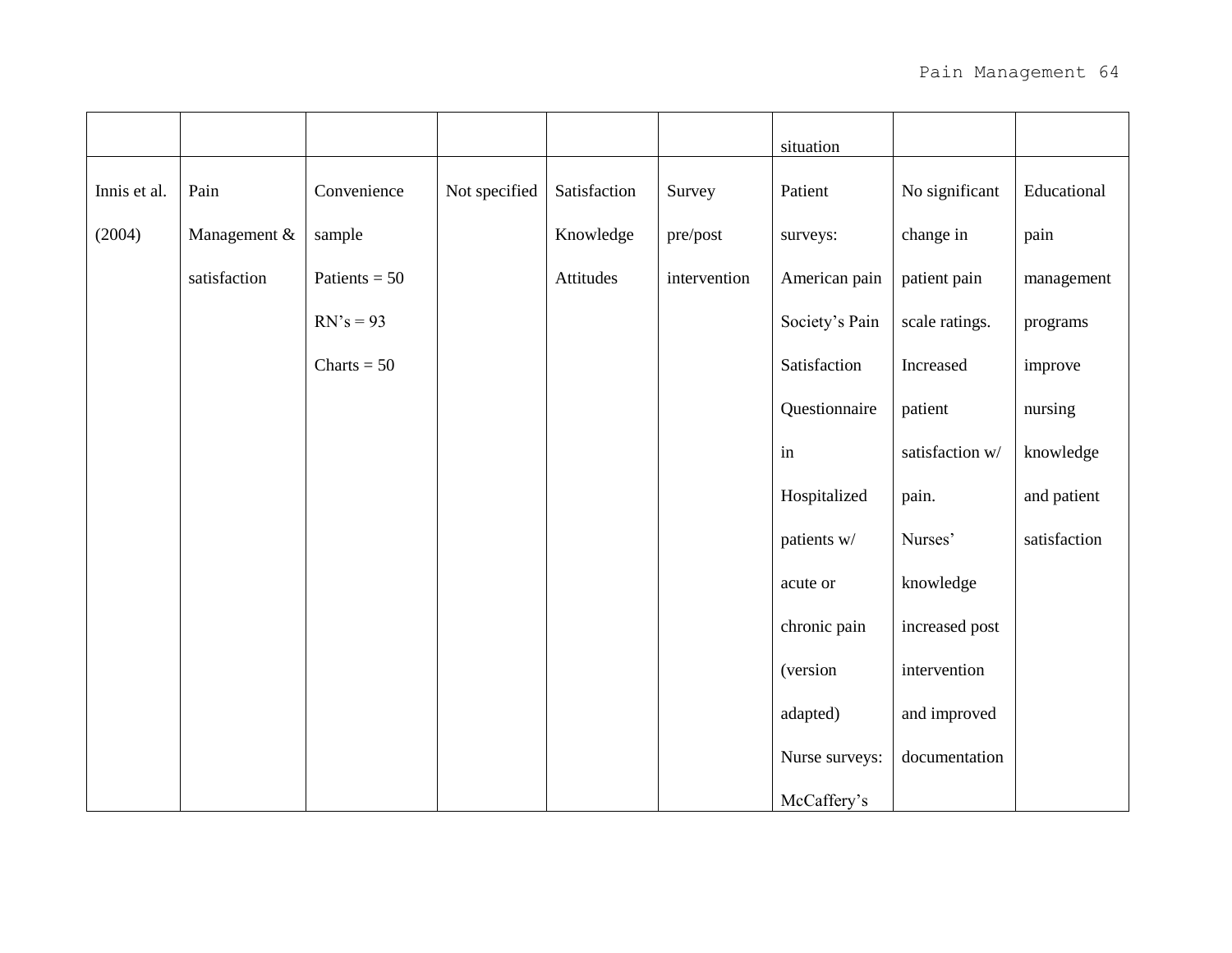|            |                |                  |               |             |               | Pain           |              |             |
|------------|----------------|------------------|---------------|-------------|---------------|----------------|--------------|-------------|
|            |                |                  |               |             |               | Knowledge      |              |             |
|            |                |                  |               |             |               | and Attitude   |              |             |
|            |                |                  |               |             |               | Survey         |              |             |
|            |                |                  |               |             |               | Chart audits:  |              |             |
|            |                |                  |               |             |               | Medical        |              |             |
|            |                |                  |               |             |               | Record Pain    |              |             |
|            |                |                  |               |             |               | Management     |              |             |
|            |                |                  |               |             |               | Audit          |              |             |
|            |                |                  |               |             |               | Pain           |              |             |
|            |                |                  |               |             |               | management     |              |             |
|            |                |                  |               |             |               | intervention:  |              |             |
|            |                |                  |               |             |               | education      |              |             |
| Neitzel et | Improving pain | 118 patients (57 | Principles of | Innovations | Pre/post test | The Patient    | Patient:     | Increased   |
| al. (1999) | management     | before & 61      | the Diffusion | Evidence    | Research      | pain Interview | Satisfaction | education   |
|            | through        | after            | of            | based       | utilization   | (Ferrell,      | improved     | improves pt |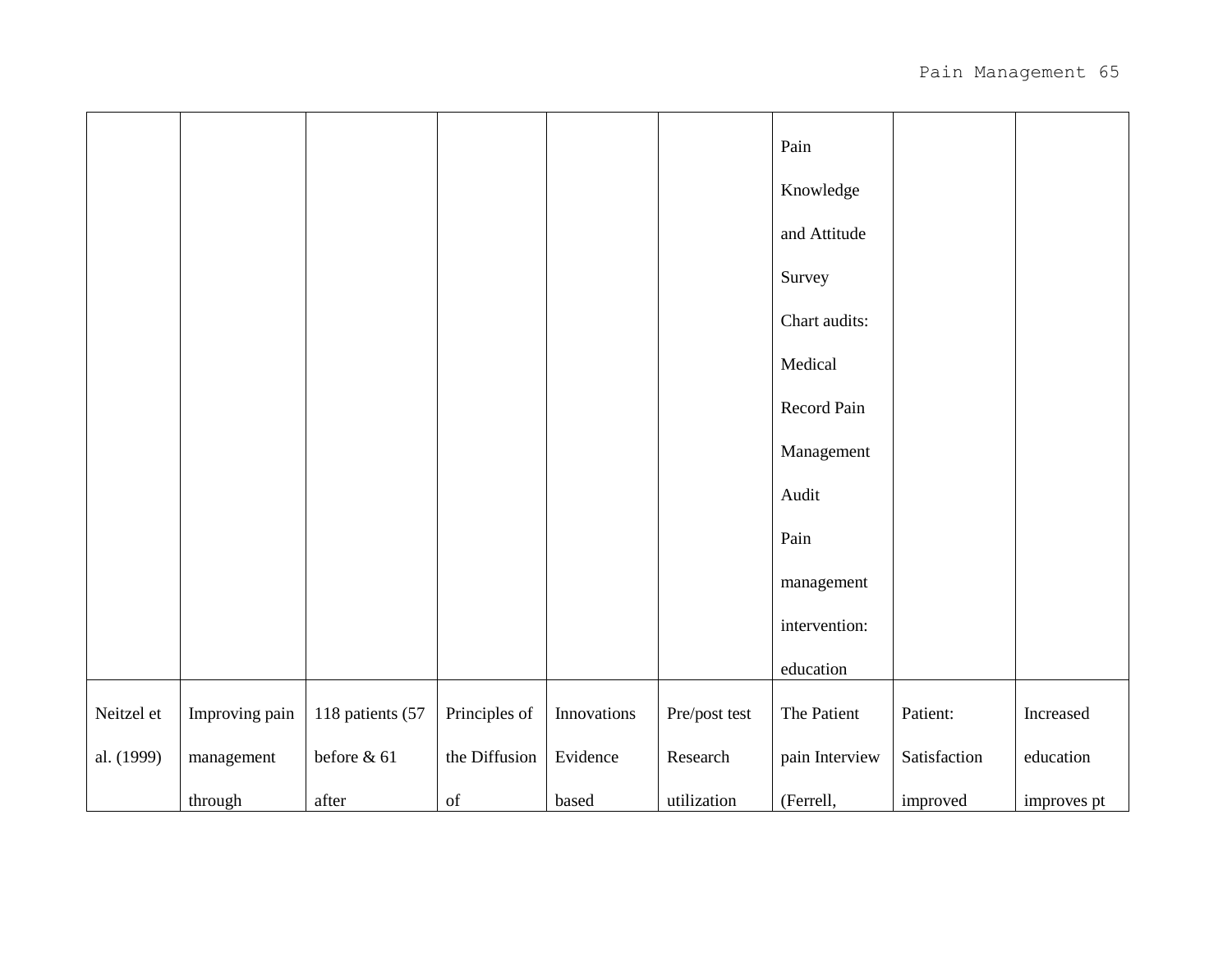|            | implementation | implementation) | Innovation    | practice  |             | 1995b)          | Pain interfered | satisfaction,        |
|------------|----------------|-----------------|---------------|-----------|-------------|-----------------|-----------------|----------------------|
|            | of evidence    | 28 orthopedic   | (Rogers,      |           |             | The             | w/walking       | increase IV          |
|            | based pain     | nurses          | 1983)         |           |             | Knowledge       | Provider:       | admin vs. IM         |
|            | management     |                 | Detailing     |           |             | and Attitude    | evidenced       | admin                |
|            |                |                 | (Soumerai &   |           |             | Survey          | based pain      | Changes in           |
|            |                |                 | Avorn, 1990   |           |             | Regarding       | management      | postoperative        |
|            |                |                 |               |           |             | Pain (Ferrell,  | practice        | orders $\rightarrow$ |
|            |                |                 |               |           |             | 1995c)          | improved        | ensured use          |
|            |                |                 |               |           |             | The Pain Chart  | (orders and     | of evidenced         |
|            |                |                 |               |           |             | Audit (Ferrell, | care plan) med  | based pain           |
|            |                |                 |               |           |             | 1995a           | administration  | management           |
|            |                |                 |               |           |             |                 | decreased       |                      |
| Rushton,   | Between group  | 44 oncology     | Not specified | Knowledge | Descriptive | Nurses'         | Nurses do not   | Data can be          |
| Eggett &   | comparison of  | nurses          |               | Attitude  |             | knowledge &     | use evidence    | used to              |
| Sutherland | cancer pain    | 303 non-        |               |           |             | attitudes       | based practice  | develop staff        |
| (2003)     | management     | oncology nurses |               |           |             | survey          | consistently in | education to         |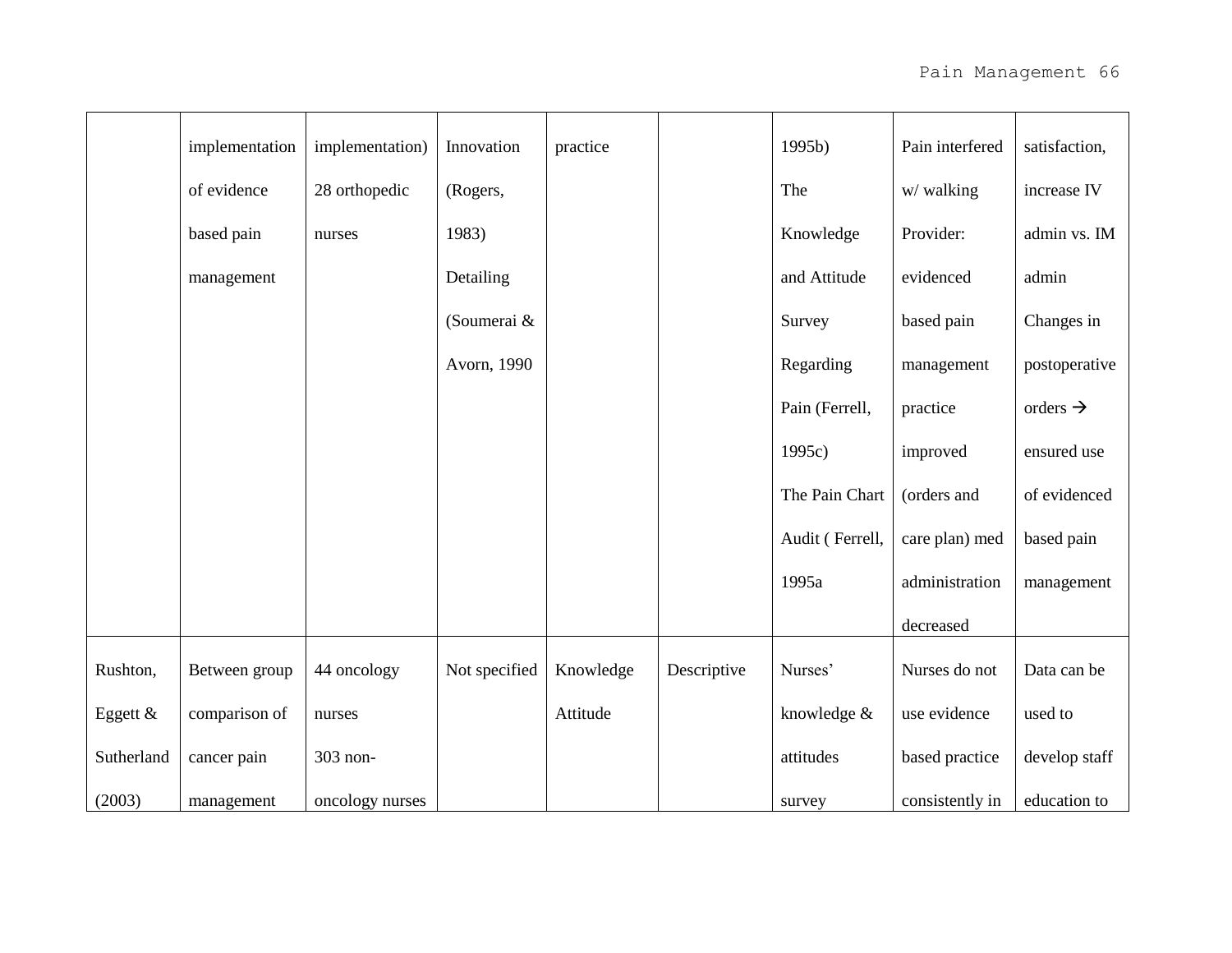|            |                |                 |               |              |             | regarding pain  | pain            | improve pain   |
|------------|----------------|-----------------|---------------|--------------|-------------|-----------------|-----------------|----------------|
|            |                |                 |               |              |             | Demographic     | management      | management     |
|            |                |                 |               |              |             | tool            |                 |                |
| Sloman et  | Between group  | Convenience     | Not specified | Assessment   | Descriptive | MPQ-SF          | Nurses under-   | Under-         |
| al. (2005) | comparison of  | sample          |               |              | comparative | (Hebrew $&$     | rated pain      | estimation of  |
|            | pain intensity | 93 patients -   |               |              | design      | English) visual | compared to     | pain by        |
|            | ratings        | adult surgical  |               |              |             | analogue        | the patient     | nurses         |
|            |                | 95 nurses       |               |              |             | scales          | ratings         | Findings       |
|            |                |                 |               |              |             | Demographic/    |                 | consistent w/  |
|            |                |                 |               |              |             | cultural        |                 | those of other |
|            |                |                 |               |              |             | questionnaire   |                 | studies        |
| Sofaer et  | Perceptions of | 63 participants | Grounded      | Independence | Qualitative | Audio taped     | 2 main themes   | Chronic pain   |
| al. (2005) | pain in older  |                 | theory        | Control      |             | interviews      | in older adults | affects        |
|            | people         |                 |               | Adaptation   |             |                 | w/ chronic      | independence   |
|            |                |                 |               | Coping       |             |                 | pain            | Adaptation     |
|            |                |                 |               |              |             |                 | Desire for      | for quality of |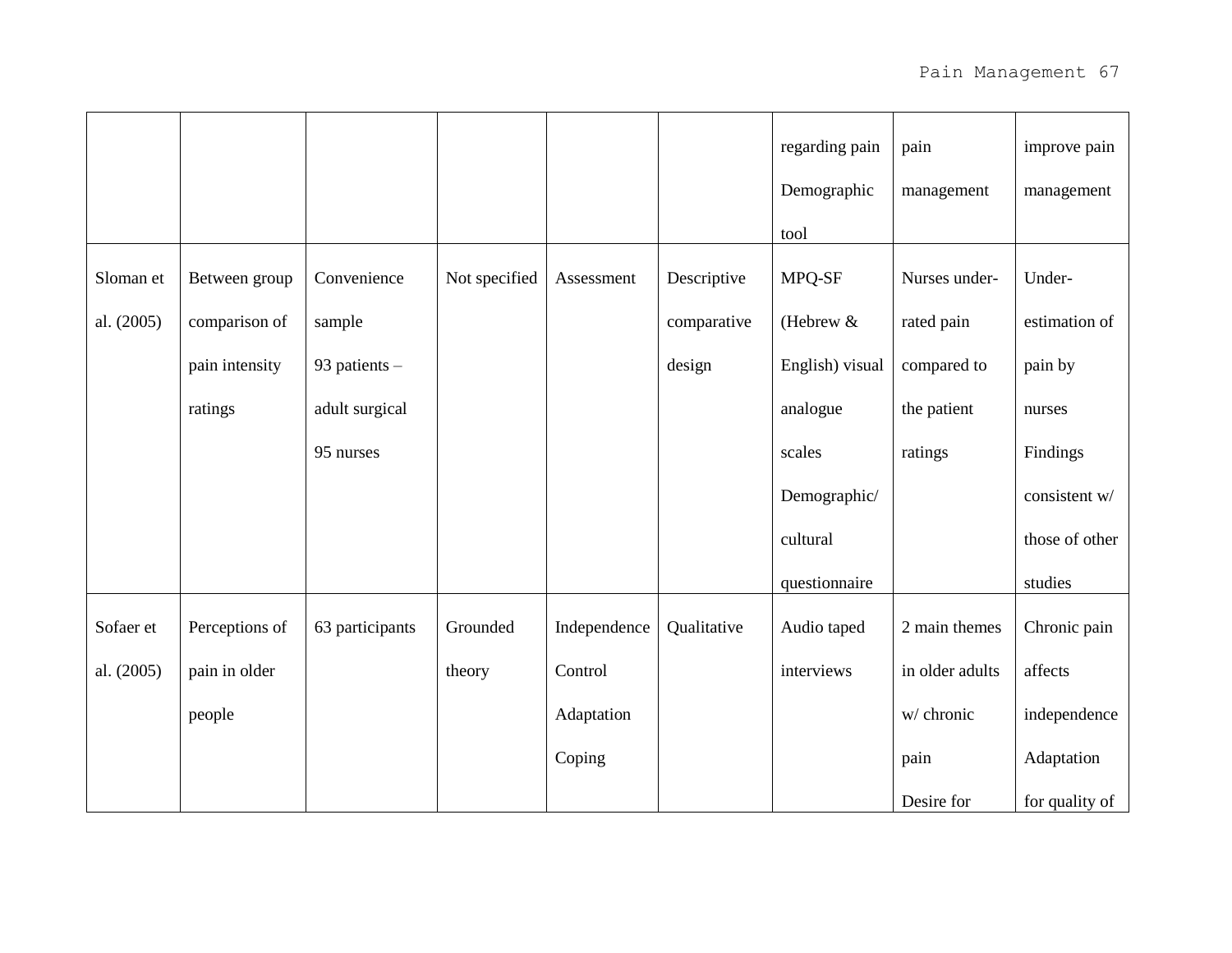|            |                 |                   |              |              |                |                 | independence   | life          |
|------------|-----------------|-------------------|--------------|--------------|----------------|-----------------|----------------|---------------|
|            |                 |                   |              |              |                |                 | and control;   |               |
|            |                 |                   |              |              |                |                 | adaptation     |               |
| Watt-      | Pain            | Convenience       | Relationship | Patient      | Prospective,   | The Brief Pain  | Patients       | Ambulatory    |
| Watson et  | management      | sample -180       | between post | satisfaction | descriptive w/ | Inventory-      | expected to    | surgical      |
| al. (2004) | after discharge | patients post lap | operative    |              | repeated       | short form      | have post-     | patients need |
|            | in same day     | choley (LC),      | pain and     |              | measures       | $(BPI-SF)$      | operative pain | increase      |
|            | surgical        | hand or           | performance  |              |                |                 | LC & hand pts  | education r/t |
|            | patients        | shoulder          | of usual     |              |                | Additional      | had less pain  | pain          |
|            |                 | surgery           | activities   |              |                | information     | @ 72hrs & 7    | management,   |
|            |                 |                   |              |              |                | collected:      | days           | complication  |
|            |                 |                   |              |              |                | adverse         | Non-pharml     | management    |
|            |                 |                   |              |              |                | events,         | strategies     | and non-      |
|            |                 |                   |              |              |                | complications   | rarely used    | pharm         |
|            |                 |                   |              |              |                | and alternative | Medication     | strategies    |
|            |                 |                   |              |              |                | pain relief     | instructions   | Recommend     |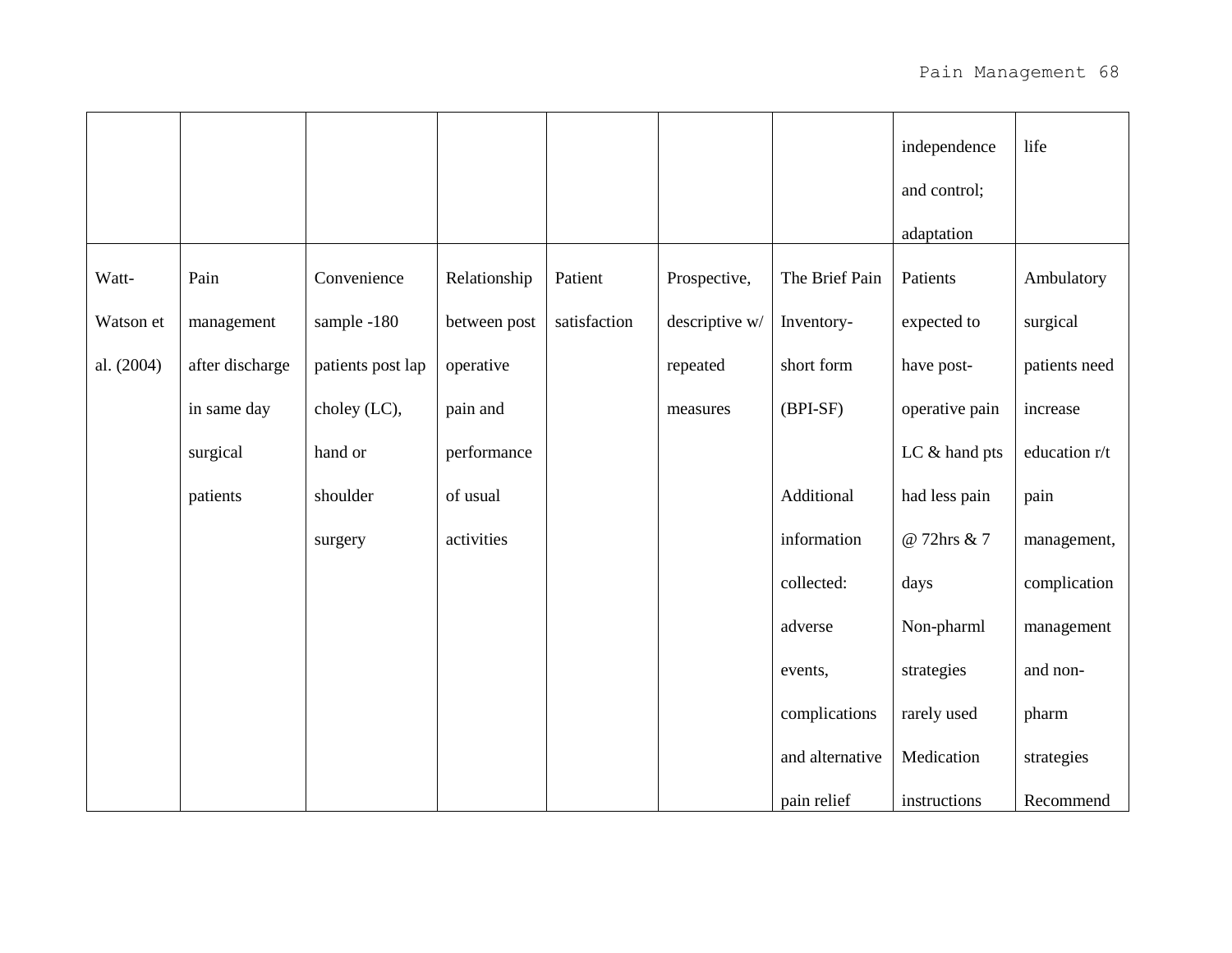|            |               |              |               |             |              | practices      | inadequate for                                                                                                                                                                                                                                                                                                                                                                                                                                                                            | Further        |
|------------|---------------|--------------|---------------|-------------|--------------|----------------|-------------------------------------------------------------------------------------------------------------------------------------------------------------------------------------------------------------------------------------------------------------------------------------------------------------------------------------------------------------------------------------------------------------------------------------------------------------------------------------------|----------------|
|            |               |              |               |             |              |                | 55% patients                                                                                                                                                                                                                                                                                                                                                                                                                                                                              | research r/t   |
|            |               |              |               |             |              |                | 50% patients                                                                                                                                                                                                                                                                                                                                                                                                                                                                              | patient        |
|            |               |              |               |             |              |                | stopped taking                                                                                                                                                                                                                                                                                                                                                                                                                                                                            | reluctance to  |
|            |               |              |               |             |              |                | analgesics @                                                                                                                                                                                                                                                                                                                                                                                                                                                                              | take opioids   |
|            |               |              |               |             |              |                | 72 hours                                                                                                                                                                                                                                                                                                                                                                                                                                                                                  |                |
|            |               |              |               |             |              |                | despite mod                                                                                                                                                                                                                                                                                                                                                                                                                                                                               |                |
|            |               |              |               |             |              |                | pain.                                                                                                                                                                                                                                                                                                                                                                                                                                                                                     |                |
| Watt-      | Examine       | 225 patients | Not specified | Attitudes & | Descriptive, | McGill Pain    | Moderate pain                                                                                                                                                                                                                                                                                                                                                                                                                                                                             | Improvement    |
| Watson et  | relationship  | after CABG   |               | knowledge   | correlation, | Questionnaire- | knowledge                                                                                                                                                                                                                                                                                                                                                                                                                                                                                 | in prescribing |
| al. (2001) | between       | surgery & 94 |               | Pain        | mixed        | short form     | More pain                                                                                                                                                                                                                                                                                                                                                                                                                                                                                 | practices.     |
|            | knowledge and | nurses       |               |             | between      | (MPQ-SF),      | knowledge                                                                                                                                                                                                                                                                                                                                                                                                                                                                                 | Need pain      |
|            | pain          |              |               |             | within       | Chart audits,  | $\text{d} \cdot \text{d} \cdot \text{d} \cdot \text{d} \cdot \text{d} \cdot \text{d} \cdot \text{d} \cdot \text{d} \cdot \text{d} \cdot \text{d} \cdot \text{d} \cdot \text{d} \cdot \text{d} \cdot \text{d} \cdot \text{d} \cdot \text{d} \cdot \text{d} \cdot \text{d} \cdot \text{d} \cdot \text{d} \cdot \text{d} \cdot \text{d} \cdot \text{d} \cdot \text{d} \cdot \text{d} \cdot \text{d} \cdot \text{d} \cdot \text{d} \cdot \text{d} \cdot \text{d} \cdot \text{d} \cdot \text{$ | education      |
|            | management    |              |               |             | subjects     | Visual         | pain or more                                                                                                                                                                                                                                                                                                                                                                                                                                                                              | Improve        |
|            | outcomes in   |              |               |             |              | analogue       | analgesia                                                                                                                                                                                                                                                                                                                                                                                                                                                                                 | patient        |
|            | postoperative |              |               |             |              | scales,        | Rx amt and                                                                                                                                                                                                                                                                                                                                                                                                                                                                                | education      |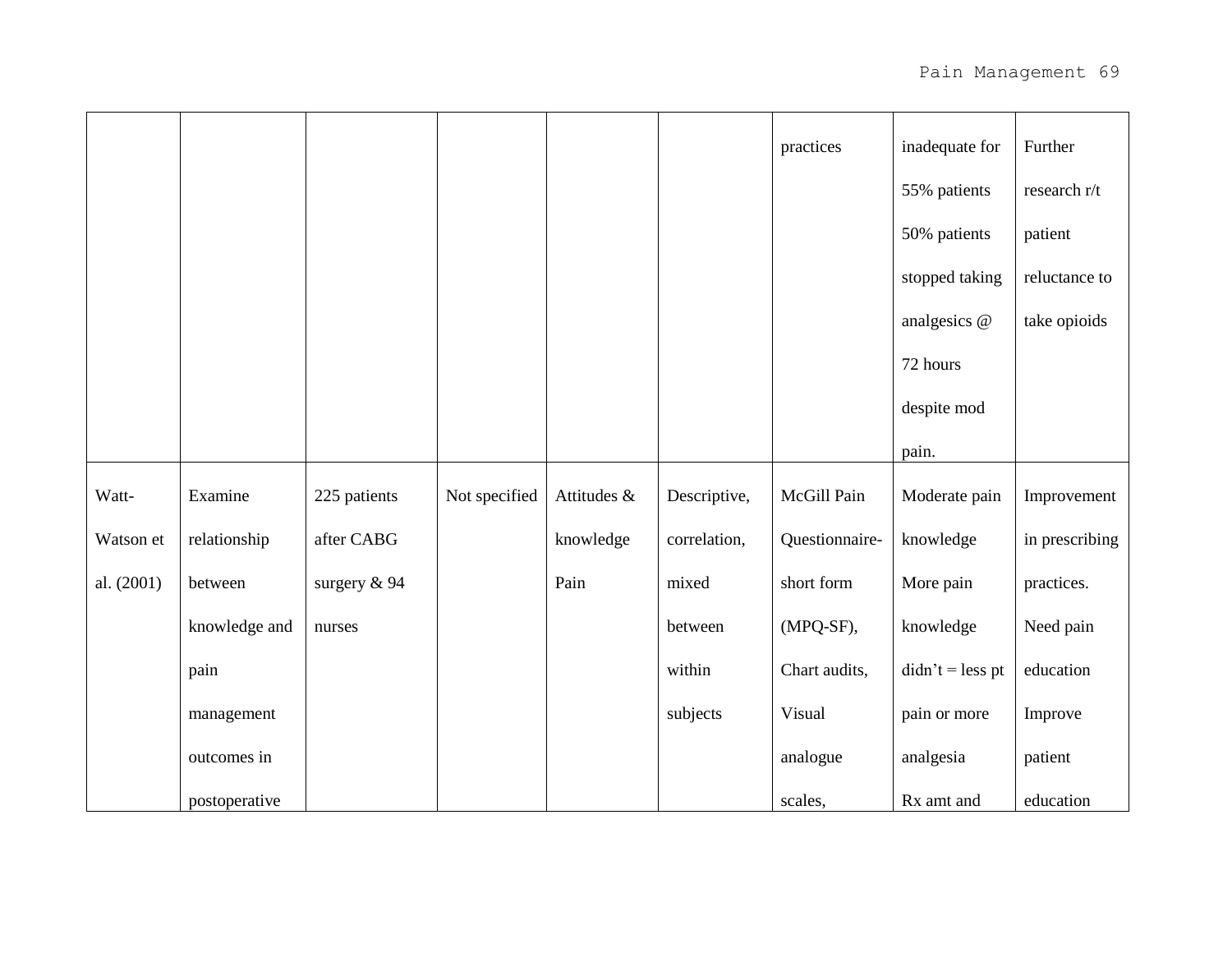|        | cardiac patients |                  |               |           |            | Toronto Pain    | administration |              |
|--------|------------------|------------------|---------------|-----------|------------|-----------------|----------------|--------------|
|        |                  |                  |               |           |            | Management      | $<$ standard   |              |
|        |                  |                  |               |           |            | Inventory       | Pain           |              |
|        |                  |                  |               |           |            | (TPMI), Social  | knowledge      |              |
|        |                  |                  |               |           |            | desirability    | influenced by  |              |
|        |                  |                  |               |           |            | scale (SDS)     | birthplace and |              |
|        |                  |                  |               |           |            |                 | education      |              |
| Wilson | Nurses'          | 100 surveys      | Not specified | Knowledge | Comparison | Revised         | Specialist     | Training and |
| (2007) | knowledge of     | were distributed |               | re: pain  |            | version of      | nurses had     | education    |
|        | pain             | 86% response     |               |           |            | McCaffery's     | more           | improve pain |
|        | Comparison of    | rate             |               |           |            | pain            | comprehensive  | knowledge    |
|        | 2 groups of      | 72 nurses        |               |           |            | knowledge and   | knowledge      |              |
|        | expert nurses    | participated     |               |           |            | attitude survey | than general   |              |
|        |                  |                  |               |           |            | 20 true/false   | nurses.        |              |
|        |                  |                  |               |           |            | statements      | Knowledge      |              |
|        |                  |                  |               |           |            |                 | scores         |              |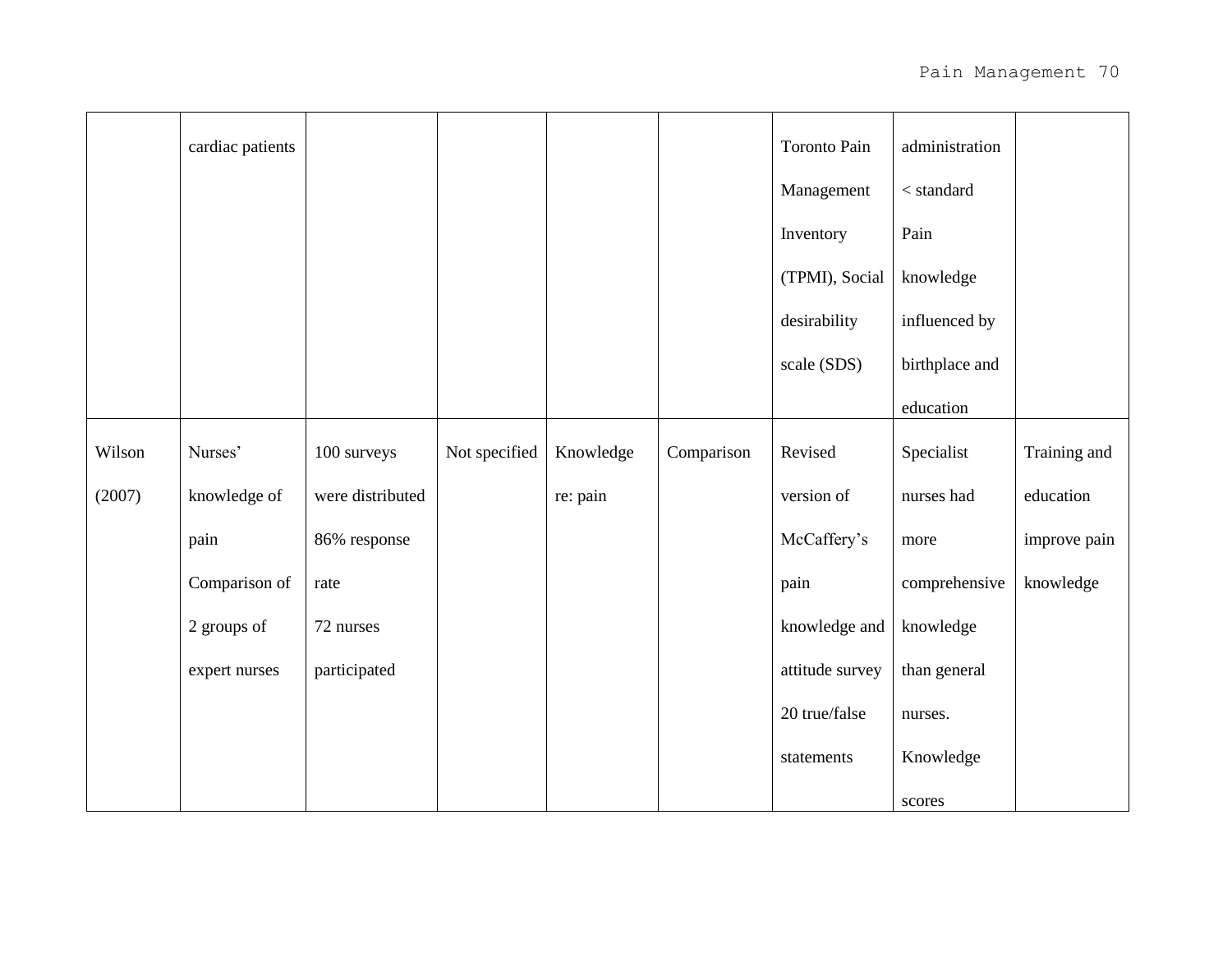|          |                |                   |             |              |           |            | influenced by<br>education. |               |
|----------|----------------|-------------------|-------------|--------------|-----------|------------|-----------------------------|---------------|
|          |                |                   |             |              |           |            | $Experience =$              |               |
|          |                |                   |             |              |           |            | more accurate               |               |
|          |                |                   |             |              |           |            | pain assess.                |               |
| Woodward | Using CQI to   | 23 patient charts | Quality     | Patient      | Pre-test  | Patient    | Lack of                     | Need for      |
| (2003)   | develop a pain | reviewed for      | improvement | satisfaction | Post-test | surveys    | accountability              | improved,     |
|          | management     | pain              |             |              |           | Needs      | and                         | consistent    |
|          | program        | documentation     |             |              |           | assessment | responsibility              | pain          |
|          |                |                   |             |              |           |            | Lack of                     | management    |
|          |                |                   |             |              |           |            | standard pain               |               |
|          |                |                   |             |              |           |            | education                   | Staff         |
|          |                |                   |             |              |           |            | Ineffective                 | education re: |
|          |                |                   |             |              |           |            | reevaluation                | Rx & non-Rx   |
|          |                |                   |             |              |           |            | system for                  | strategies    |
|          |                |                   |             |              |           |            | pain                        |               |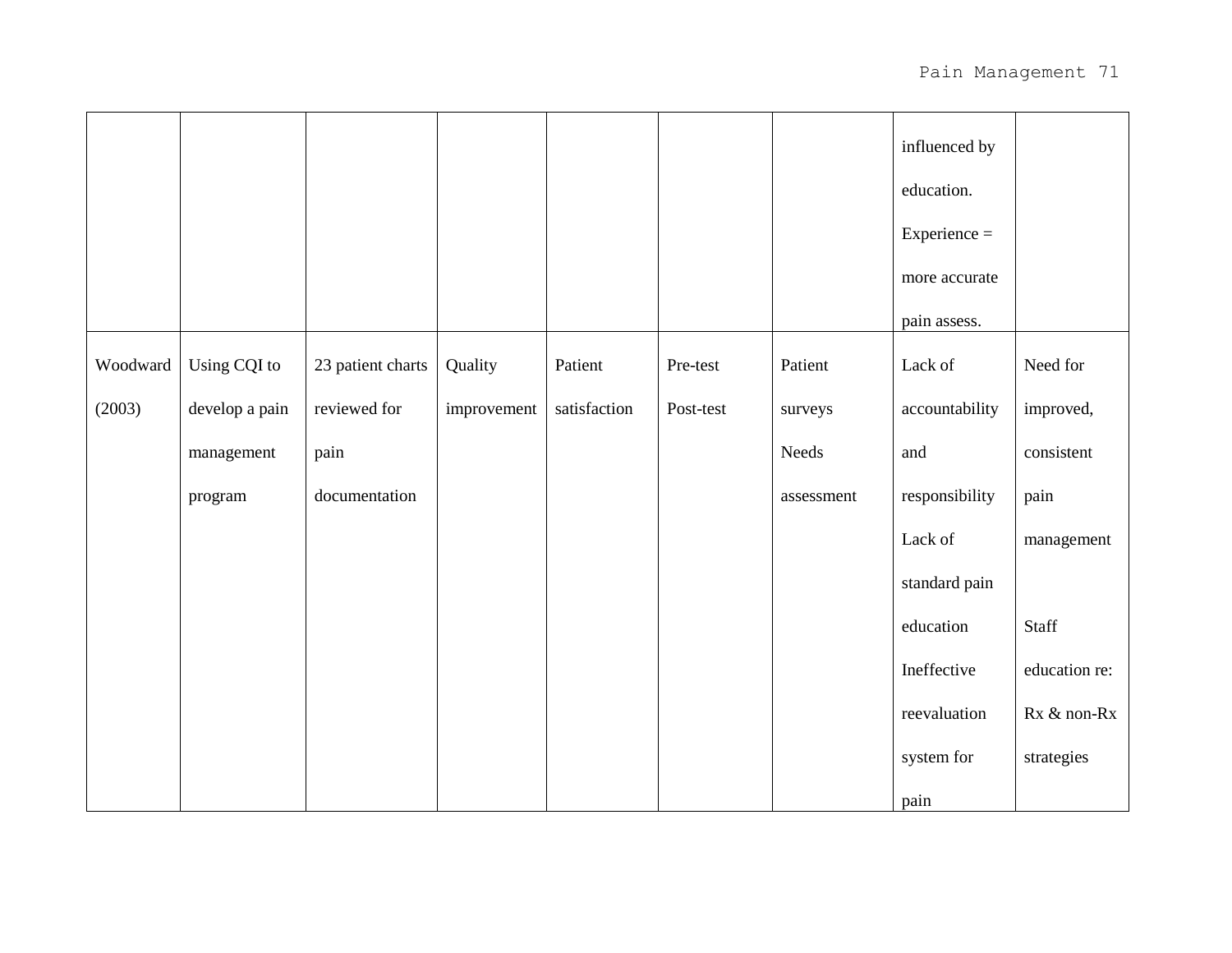| Young,     | Affects of      | Convenience | Not specified | Attitudes and | Questionnaire | Open ended    | Posititve                | Negative     |
|------------|-----------------|-------------|---------------|---------------|---------------|---------------|--------------------------|--------------|
| Horton &   | attitudes &     | Sample      |               | beliefs       |               | questionnaire | beliefs:                 | attitudes    |
| Davidhizar | beliefs in pain | 52 nurse    |               |               |               | 3 questions   | improved data            | impede pain  |
| (2006)     | assessment      | volunteers  |               |               |               | rating scales | collection $\rightarrow$ | management   |
|            | tools and       |             |               |               |               | and           | improved pt              | Years of     |
|            | relationship to |             |               |               |               | demographic   | outcomes                 | experience   |
|            | education and   |             |               |               |               | data          | Negative                 | didn't       |
|            | experience      |             |               |               |               |               | beliefs: tools           | correlate to |
|            |                 |             |               |               |               |               | are subjective           | positive     |
|            |                 |             |               |               |               |               | & inaccurate,            | outlooks re: |
|            |                 |             |               |               |               |               | Lack                     | assess tools |
|            |                 |             |               |               |               |               | objectivity              | Need change  |
|            |                 |             |               |               |               |               | Experience $< 5$         | in attitude/ |
|            |                 |             |               |               |               |               | $yrs \rightarrow more$   | behavior     |
|            |                 |             |               |               |               |               | neg attitudes;           |              |
|            |                 |             |               |               |               |               | Education 1-3            |              |